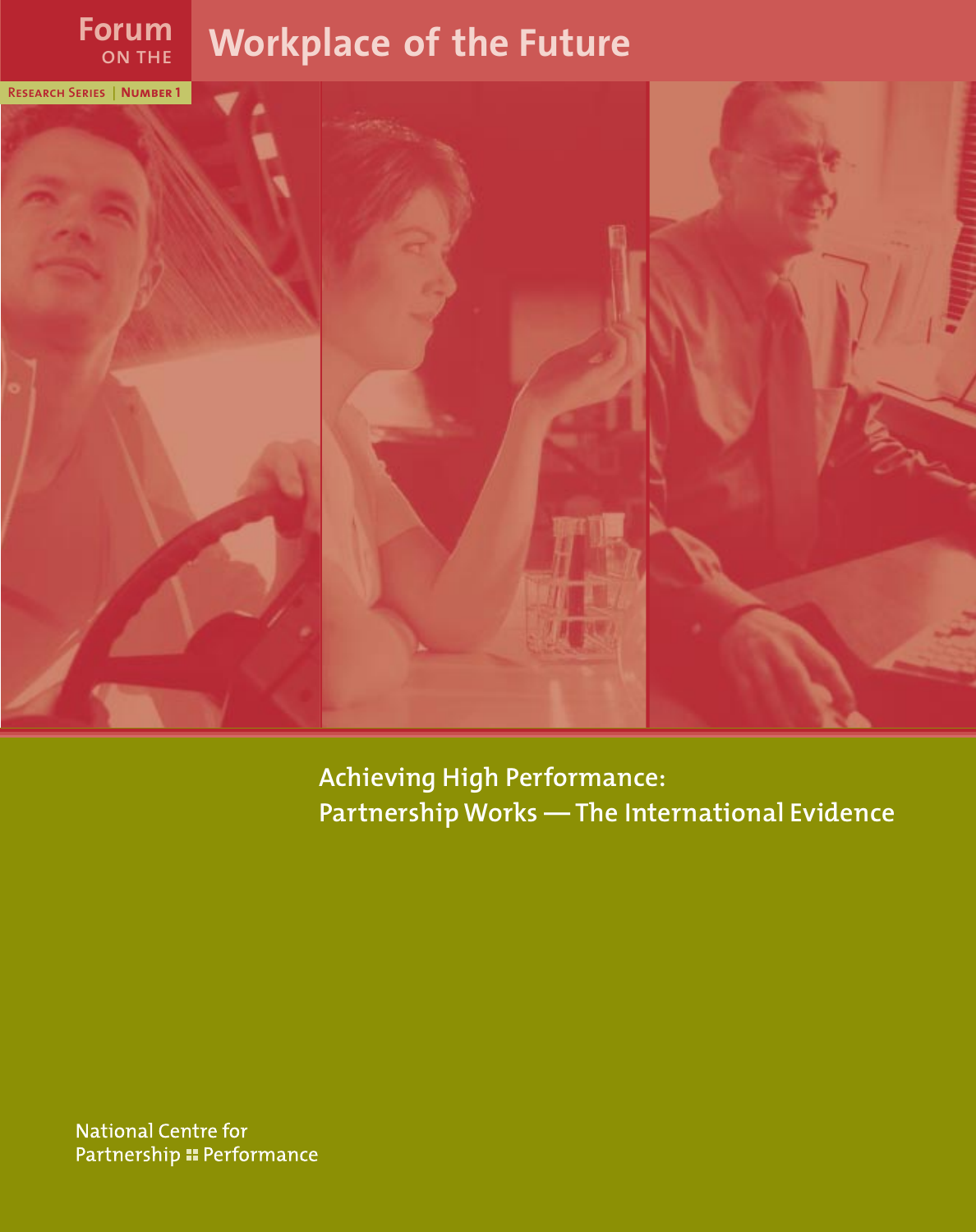

**The partnership between AIB and IBOA — The Finance Union— has very kindly provided support for the publication of this review.**

**Working together AIB and IBOA, as the representative body for banking staff, are customising partnership to focus on organisational success and prosperity, employment security, trust and a culture of adaptability, flexibility and innovation.**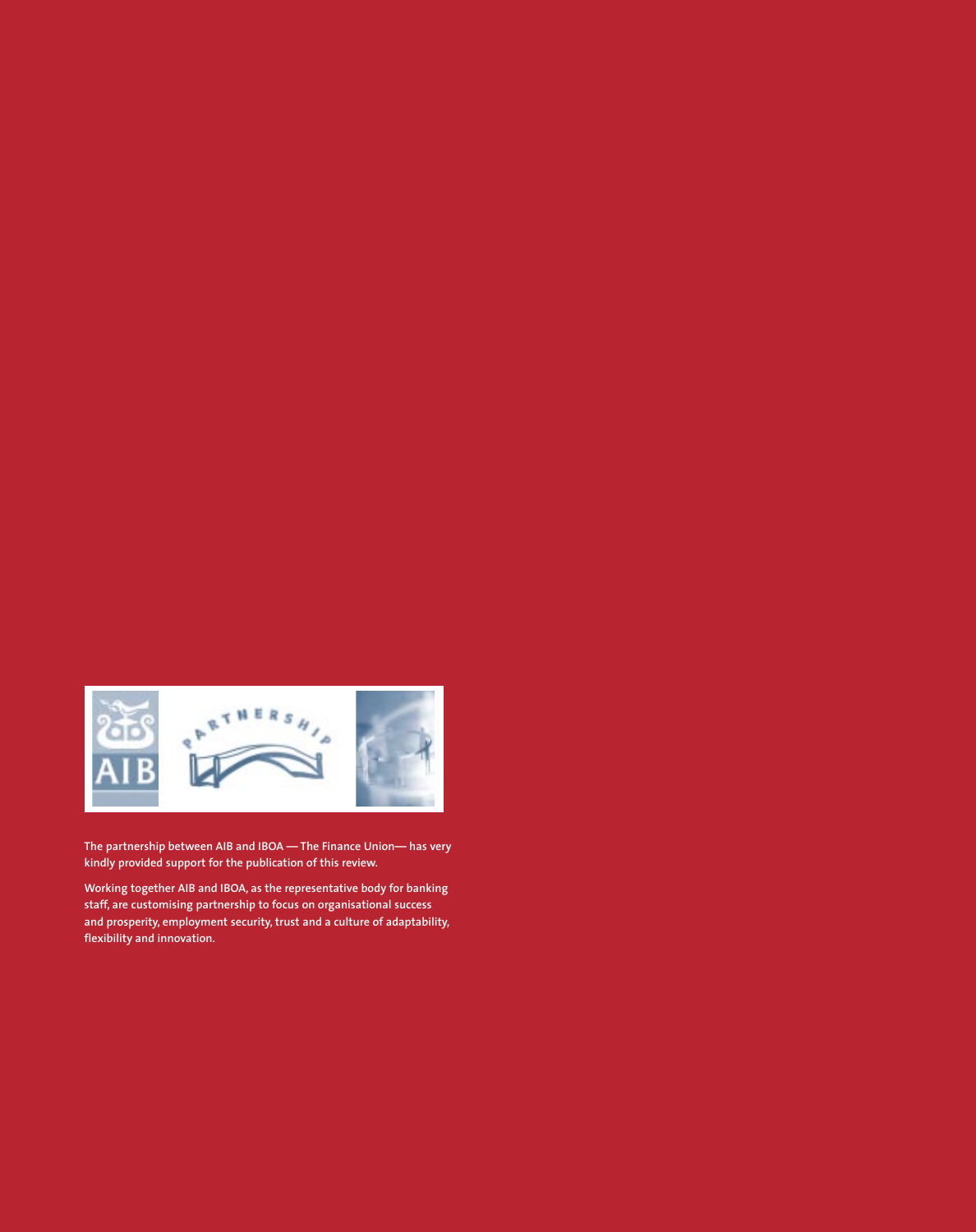**Achieving High Performance: Partnership Works — The International Evidence**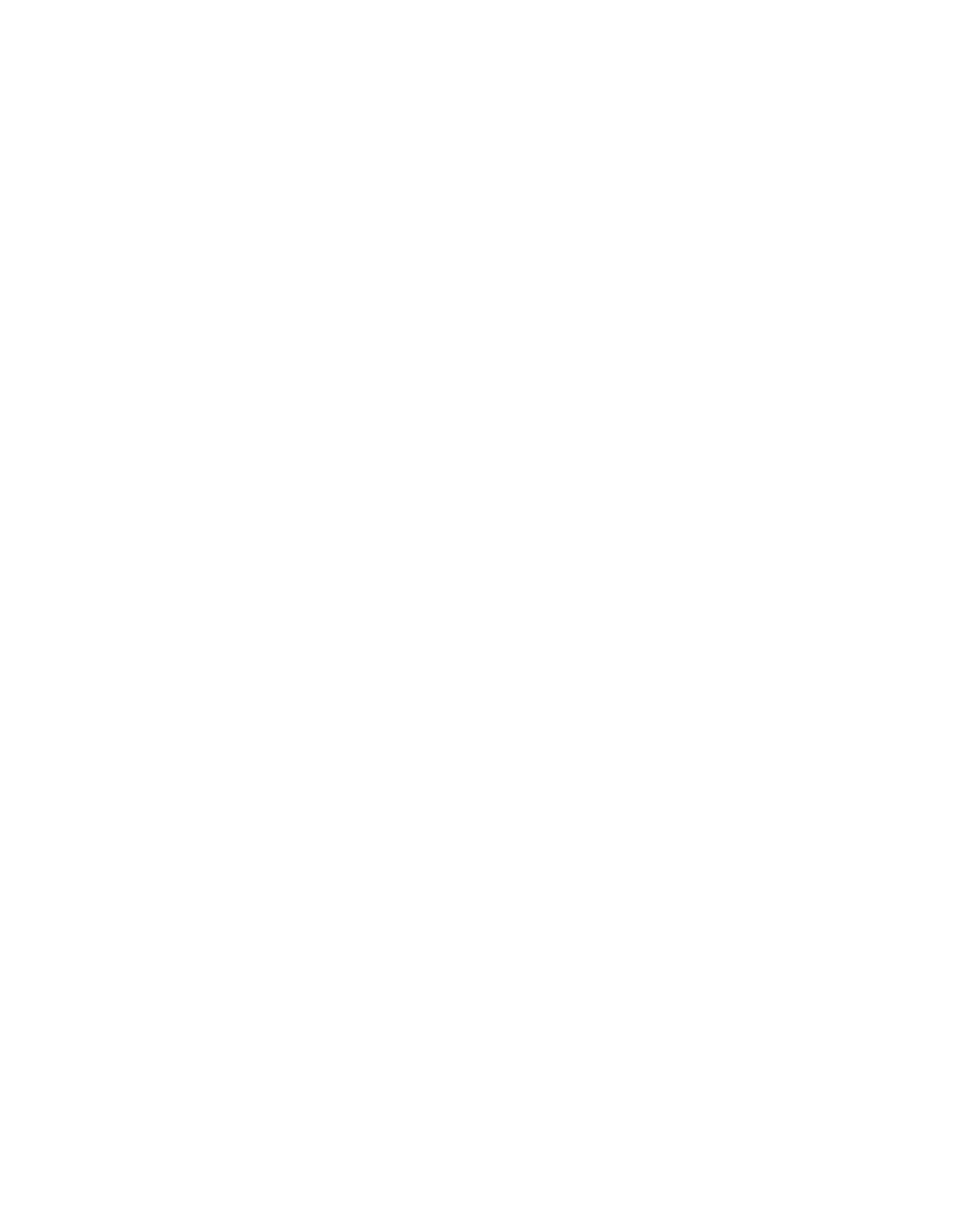# Table of Contents

| Foreword                                                             | 4  |
|----------------------------------------------------------------------|----|
| <b>Chapter 1</b>                                                     |    |
| Partnership: A new force for change                                  | 5  |
| <b>Chapter 2</b>                                                     |    |
| Partnership and the performance link:<br>Organisations and employees | 13 |
| Chapter 3                                                            |    |
| Making partnership perform:<br><b>Benefits and challenges</b>        | 55 |
| Chapter 4                                                            |    |
| Embedding partnership in work:<br>A second generation view           | 64 |
| Chapter <sub>5</sub>                                                 |    |
| Achieving high performance -<br>Partnership in Ireland               | 71 |
| <b>Bibliography</b>                                                  | 76 |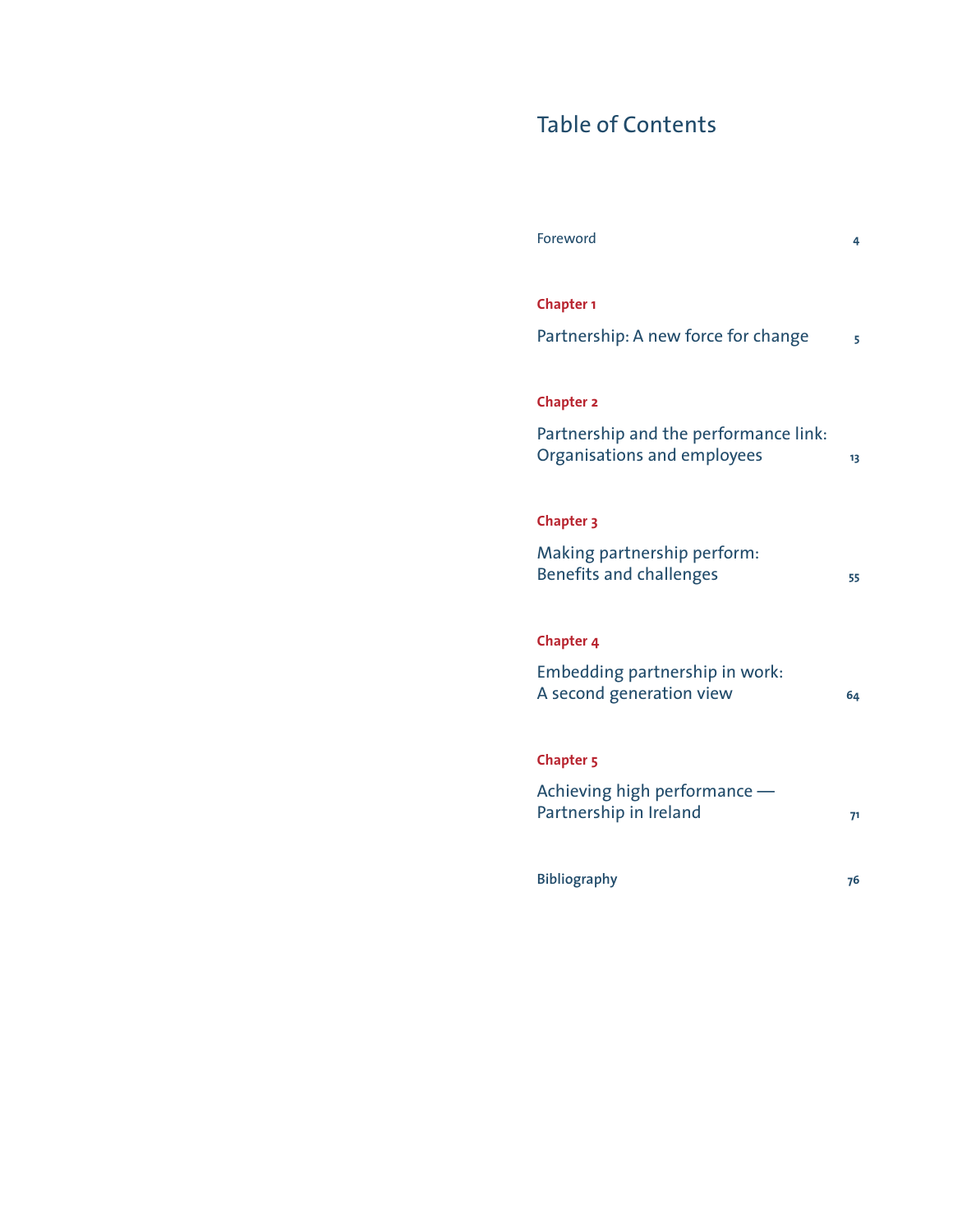### Foreword

*Achieving High Performance* focuses attention on what partnership has to offer for organisations and employees. This is a fresh look at partnership. Partnership is defined by its potential to achieve results, and results that matter. The report highlights the positive contribution partnership can make to core organisational concerns: performance, productivity, innovation, worker benefits and change.

*Partnership* 3*has the ability to increase productivity and the rate of productivity growth.*

It demonstrates that partnership has the ability to increase productivity and the rate of productivity growth or learning. This review shows that across the world, organisations can turn to employees — in formal partnership processes, in teams, and in other informal participative-type arrangements — to achieve higher performance. The report illustrates that innovative programmes of employee participation and involvement can transform organisations. Involving employees improves how organisations innovate, add-value and in general deliver improved products and/ or services.

This report shows that in partnership-type organisations, workers, unions and management are not just the instruments for change — they are the *thinking core* of the organisation. They benefit as workplaces become more satisfying, more focused on learning, and to the extent that financial gains are shared among all employees.

*Achieving High Performance* demonstrates that partnership increases the pool of knowledge, that is strategic capacity, because more people are placed in a position to consider what they know and are asked how it can be used to improve the organisation. This process of ongoing learning increases organi-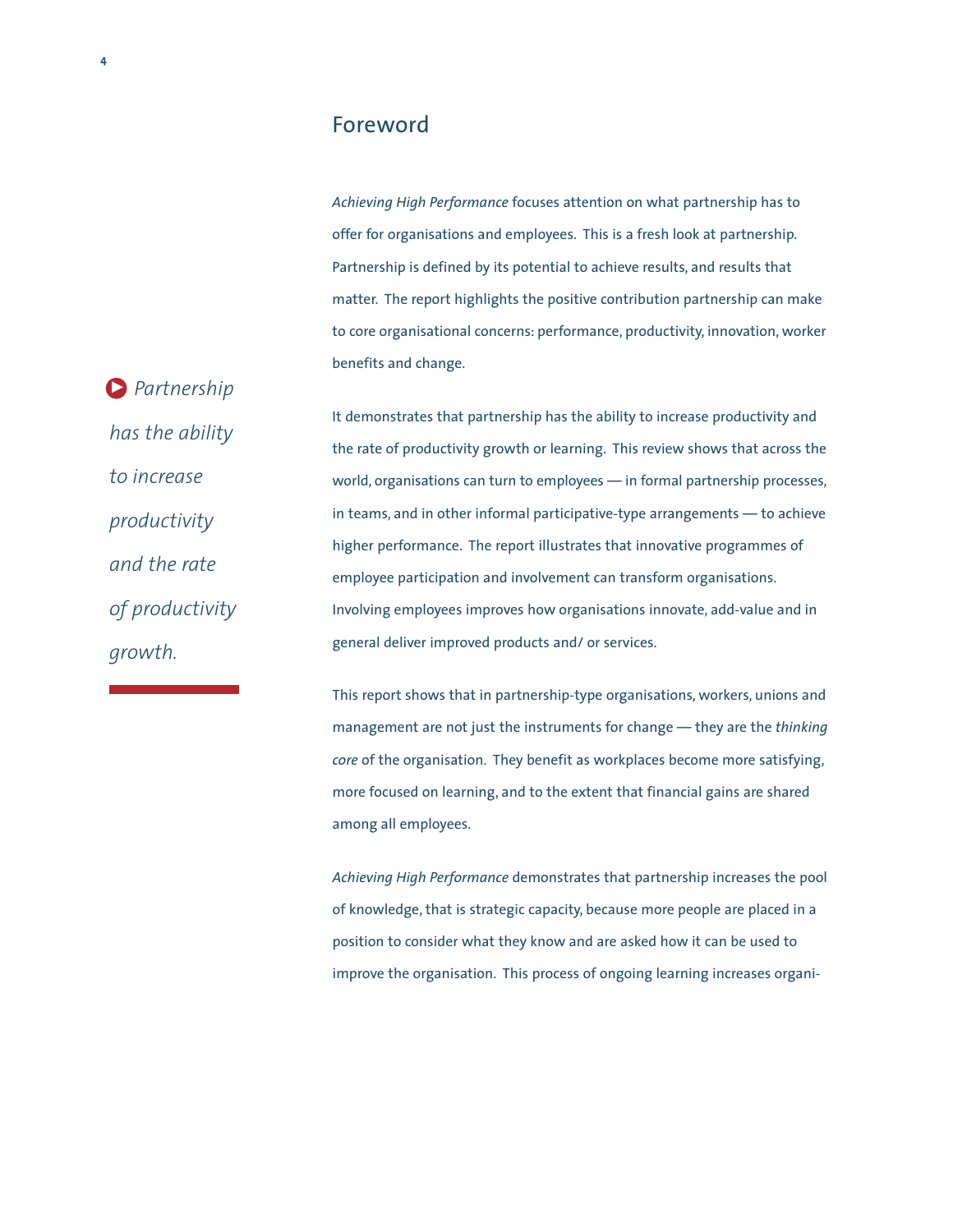sational flexibility: people are interested in change and learning because in a partnership environment it can be to their mutual advantage. This flexibility provides these organisations with an ability to cope with increased levels of complexity.

This report shows that partnership can deliver these advantages to organisations. It highlights the possibilities and the benefits which are available to organisations and employees/unions who are willing and able to embrace change in a more creative and inclusive way: as a mutual challenge with mutual rewards.

Making these possibilities happen is a major challenge. Partnership works but it requires significant effort on behalf of employers, management, employees, and unions. There are difficulties. Respective roles and relationships change and very often the returns and benefits take time to materialise in full. There are uncertainties. Doubts remain about the balance of advantage: do employees and organisations share the benefits fairly? Concerns exist in relation to measurement: Might other factors emerge which explain the high performance of these organisations? For these reasons the task of implementing partnership as a mainstream approach to the management of change should not be underestimated.

However, this international review provides a real sense that there is a momentum growing behind partnership. It provides a solid platform for a leap of faith. It highlights the real and concrete possibilities associated with partnership as a catalyst for high performance.

*There is a* 3*momentum growing behind partnership.*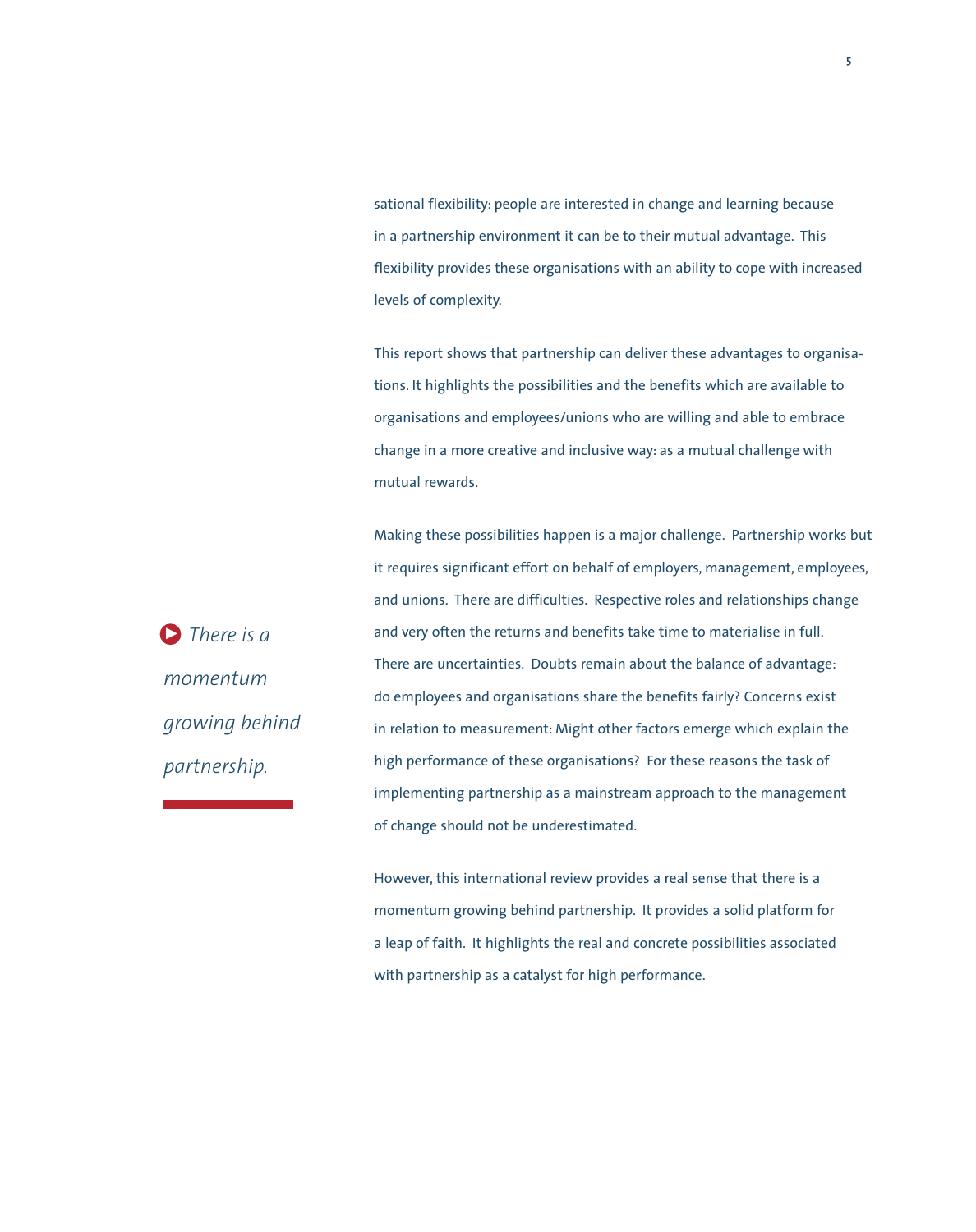I would like to thank all of the people involved with this report. In particular, Dr. Larry O'Connell, as the author, has done an excellent job in distilling an extensive and diverse range of research into a powerful and compelling case for the role of partnership. Through various iterations, contributions from all of the team at the Centre have ensured that the ideas and arguments remained innovative, relevant and clear. The Centre's Research Advisory Panel, under the Chairmanship of Prof. Bill Roche, examined the review in considerable detail. Their feedback shaped and directed this work in very important ways. Members of both the Centre's Council and its Strategic Alliance Network also provided valuable feedback and direction during various stages of this review.

Finally, the AIB/IBOA partnership has very kindly provided support for the publication and launch of this review. I sincerely welcome their support and continued interest in the activities of the Centre.

Lucy Fallon-Byrne

Director National Centre for Partnership and Performance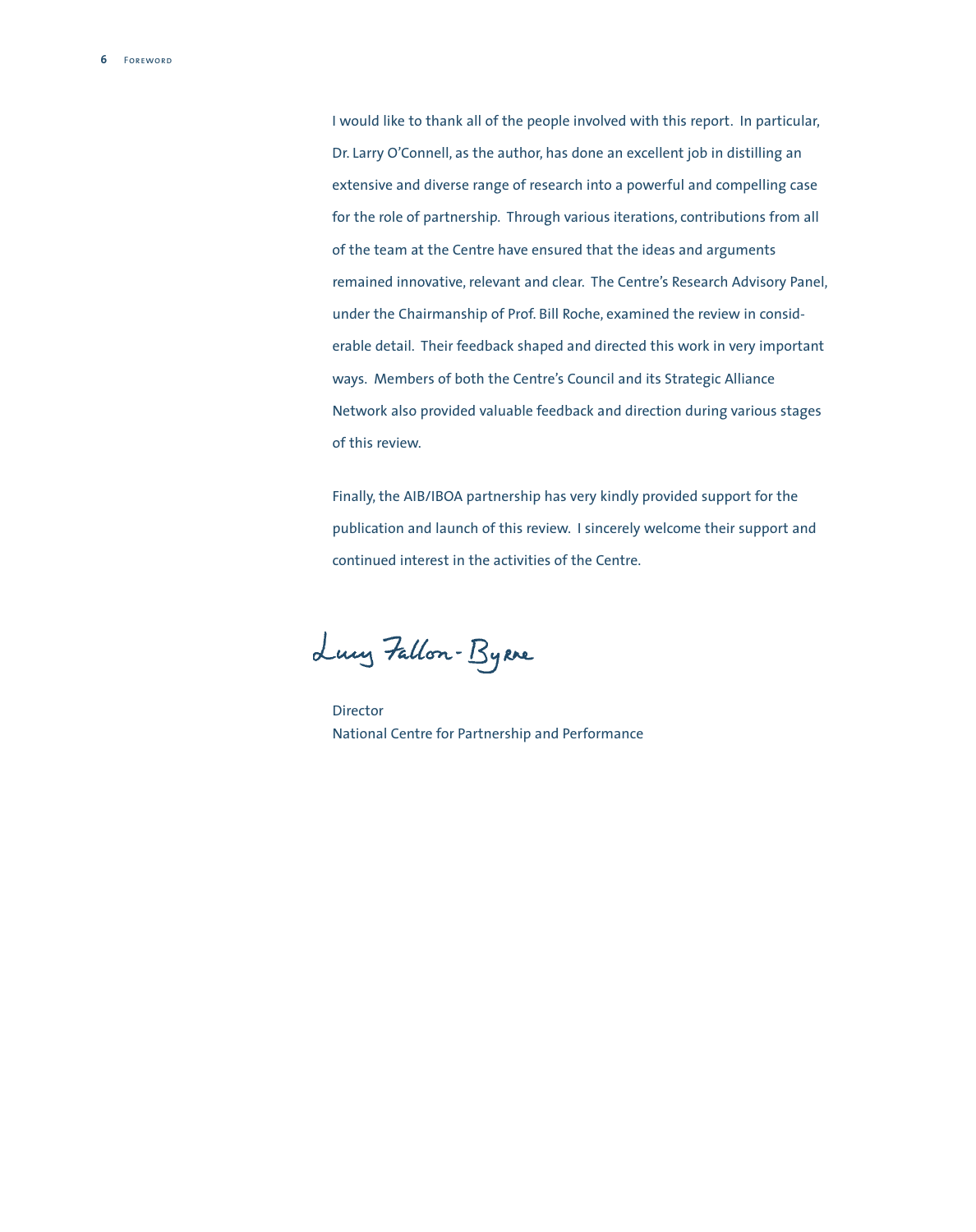# Chapter 1

# Partnership: A new force for change

This review shows that partnership compliments performance and productivity initiatives, innovation, information technology, industrial relations, WCM, TQM, and worker and union concerns. Partnership is an underlying force for change, it enables change and enhances outcomes for employers and employees.

**7**

The report looks at partnership by examining outcomes. The focus is on productivity, performance, innovation and the workplace and the improvements that occur when employees are pro-actively and meaningfully involved in their workplaces.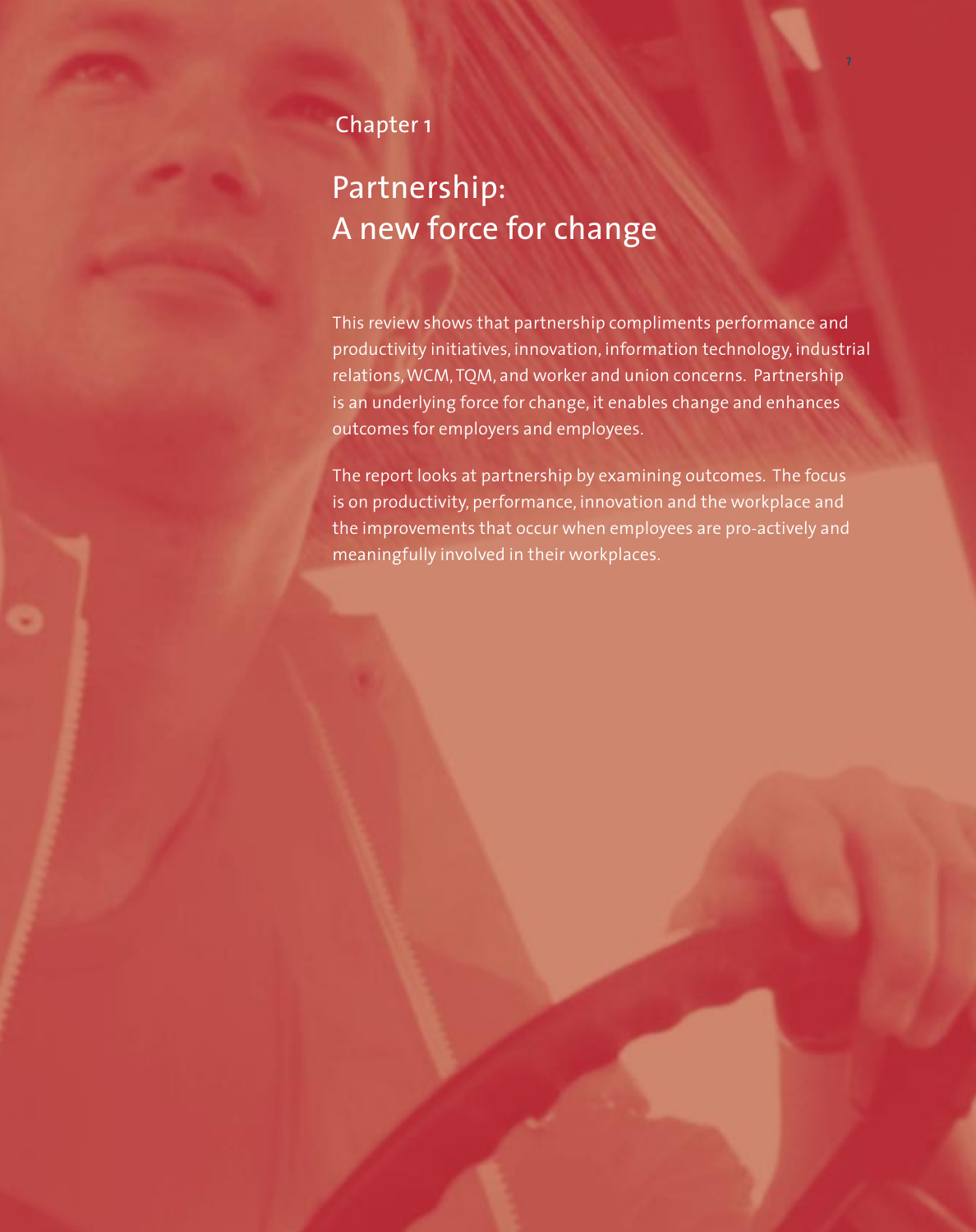This report argues that partnership is a critical driver of change and high performance. It taps into what one group of researchers has called the 'latent yet available human capability'to underpin and sustain successful change and improvement (Beart *et al* 2002).

This is not to say that partnership, in this report, is offered as the sole explanation for organisational competitiveness, improvement and change. Other factors, such as business and product market strategy, research and development expenditure, merger and acquisition activity and relationships with governments, will also influence the level of success achieved.

However, partnership, in this review, is deliberately connected with a broader research debate around high performance/high commitment organisations. Partnership is defined as a commitment to approach high performance in a particular fashion: to see high performance as a challenge or goal relevant to all stakeholders. Doing so means the international review draws on evidence and lessons from a diverse body of research work in a number of different subject areas:

- **Enterprise partnership**
- **Employee participation**
- **P** New work practices and new work organisation
- **Employee voice and involvement**
- High performance organisations.

**D** High *performance is a challenge or goal relevant to all stakeholders.*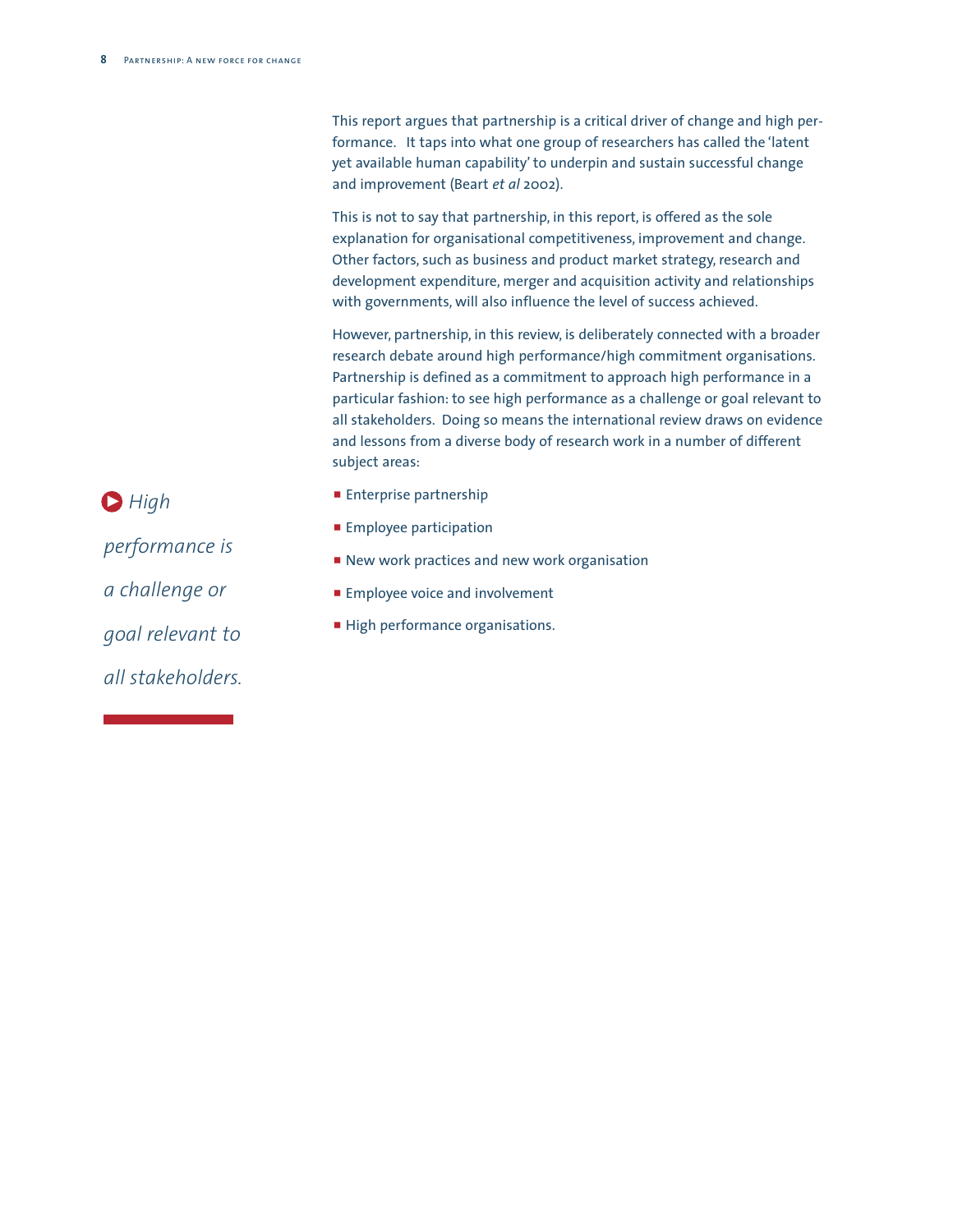These strands are linked by their shared focus on employees and the development of employee-centred structures and processes as a source of change and improvement in organisations. The general thrust across this literature is to develop more open and collaborative frameworks which can harness the talents of all employees. *Achieving High Performance* takes up this theme by asking what benefits this type of employee involvement has for organisations and employees.

To address this question, this review considers any attempts to develop a more collaborative approach to problem solving. It is not limited to any given structure or arrangement. It includes many of the workplace characteristics evident in international research (Table 1).

# **D** Develop *a more*

*collaborative*

*approach* 

*to problem* 

*solving.*

#### **table 1 International employee involvement**

- **70**% **of Irish employees have discretion in how their work is carried out. (ESRI Survey of 1500 Irish employers, 2003)**
- **59**% **of Irish workplaces, in a survey of 450 establishments (with more than 20 employees), indicated that in 1996/97 they had teamwork practices in place.**
- **78**% **of US Fortune 1000 firms had self-managing work teams.**
- **91**% **of US Fortune 1000 firms had employee committees concerned with policy and/or strategy.**
- **66**% **of UK firms (WERS data) provided information to employees about financial matters.**
- **48**% **of UK firms had regular meetings between management and workforce.**
- **54**% **of French organisations (with 50+ employees) had quality circles.**
- **69**% **of French organisations had project groups.**
- **23**% **of Australian workplaces (with 20+ employees) had joint consultative committees.**
- **30**% **of Australian workplaces had taskforces.**

**Sources:Arnal,** *et al* **(2001); Roche,** *et al* **1998;Geary 1999; and www.ncpp.ie/forum**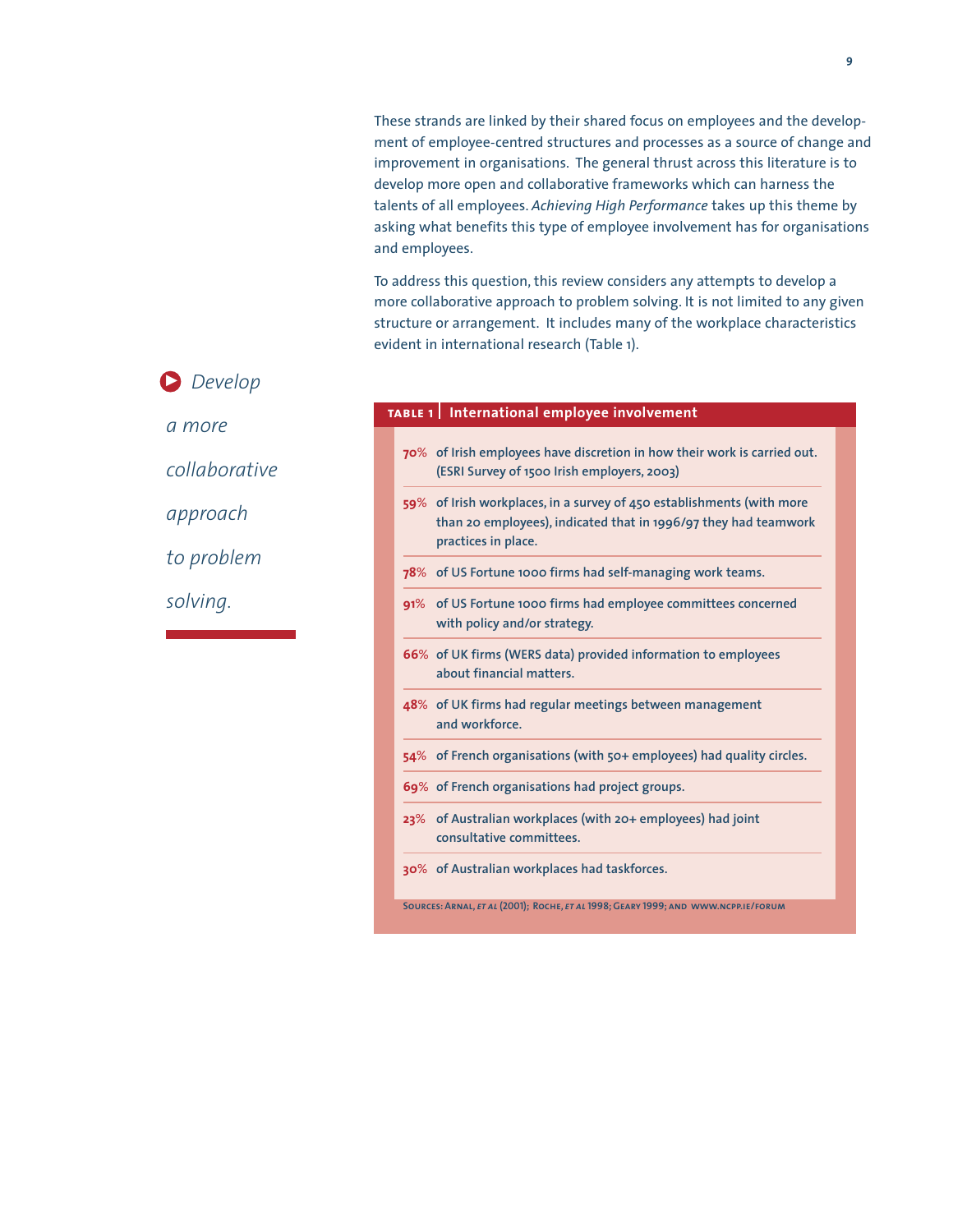Partnership in this report includes:

- **F** formal collaborative arrangements between management and employees and unions
- $\blacksquare$  participative approaches to work and new work practices
- **F** formal collaborative arrangements between management and employees in non-unionised organisations
- **n** informal arrangements to work together
- $\blacksquare$  direct and indirect employee involvement
- **n** high performance/ high commitment workplaces.

This review draws on almost 60 different sources of national and international evidence to argue that this broad concept of partnership delivers important benefits for organisations and workers.

It is important to retain a sense of perspective. Partnership, employee involvement and high performance is still a niche strategy. It is still the case that many organisations are either unaware of its potential, or being aware, simply remain wedded to existing low road, cost-based performance. The UK provides some interesting data.

In a comprehensive review of research in the UK, Robert Taylor illustrates that employee skills and greater opportunity to use those skills makes a very positive impact on organisations (Taylor 2003). However, he notes that there is evidence that employers are choosing not to utilise those skills. For example, in a survey of manufacturing firms, 60% had made no attempt to use employee participation. Taylor questions the level of real commitment among key stakeholders — employers and parts of the government to high performance and the requisite investment in employees and workplace modernisation.

The objective in this report is to revisit the workplace and highlight the potential for improved performance based on partnership. It raises awareness about the possibilities but also allays fears or concerns by demonstrating how these results are achieved in practice. Table 2 presents some concrete facts about the potential of partnership both for organisations and for the people who work in them.

**D** High *performance is still a niche strategy.*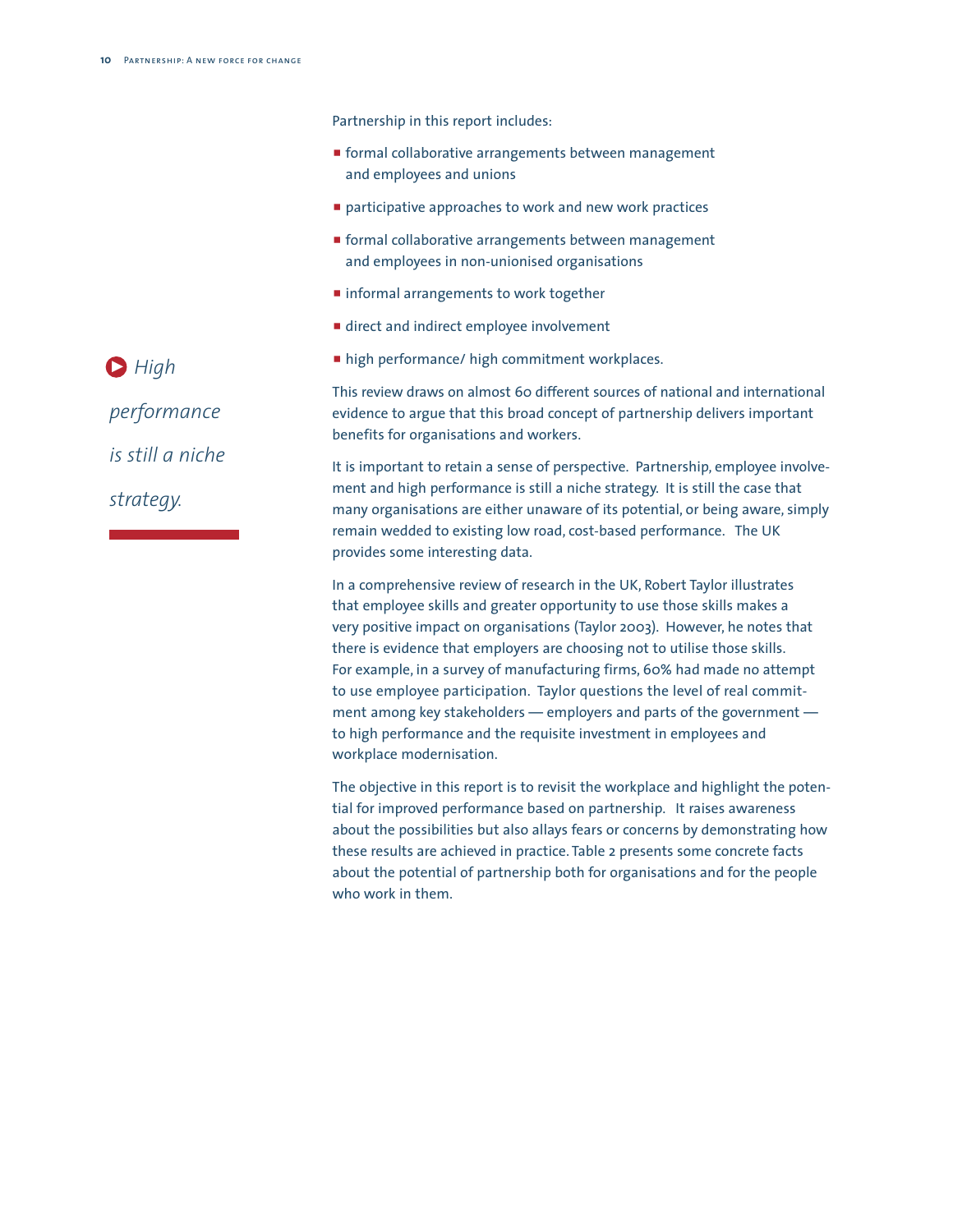#### **table2 Partnership – headline improvements**

- **1 A study at Leyland in the UK showed that the adoption of partnership led to: a reduction of 30% in operating costs (£10m overall 10 years), halving of the break-even point and an improvement in quality of 30%.**
- **2 Productivity improvements of up to 20% linked to high involvement and co-operative union relations in US manufacturing.**
- **3 Change to new work practices in US steel plant singled out as the sole cause of \$1m increase in profits per production line.**
- **4 Team working in a Danish hospital led to significantly improved standards.**
- **5 Local Action Team at AWE in UK developed a new production process which saved the company £100,000 in the first year.**
- **6 In a call centre, self managing teams achieved sales that were 20% higher than those in traditionally organised groups.**
- **7 Finnish study found that 37% of organisations defined as flexible introduced new products over a 3 year period. The comparable figure for organisations defined as traditional was 3%.**
- **8 Employees in self-directed teams in US medical and imaging industry earned 17% more than workers in companies not using teams.**
- **9 Average gain per employee was US\$ 2,200 per year in 192 US organisations with gainsharing plans.**
- **10 Higher productivity in every case where profit sharing was introduced (OECD study).**
- **11 Gainsharing at Dairygold pig processing plant resulted in at least 20% of budget saved each year.**
- **12 Partnership linked with employee friendly culture, for example job sharing, flexible hours and educational opportunities.**
- **13 In the first year after the introduction of 'shared care'team-based programme of health care in a US hospital, sick leave hours decreased from 30,000 per year to 14,600.**
- **14 US study of organisations with high involvement report that they have adequate resources to do their job, do less involuntary overtime, and experience less conflict in the workplace.**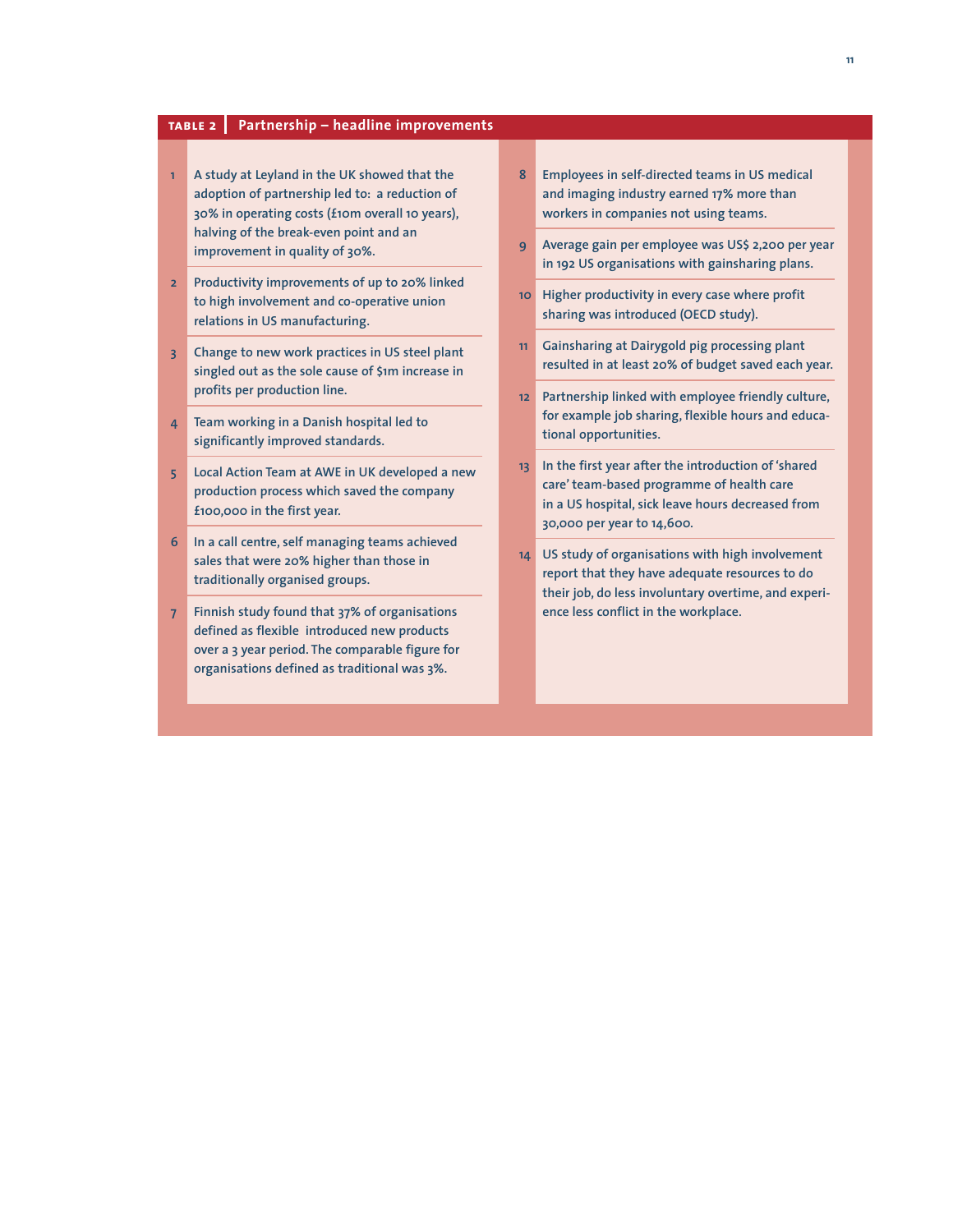The 'headline' facts in Table 2 give an indication of the type of improvements that have been found for organisations and employees. This is the bottomline and it provides an incentive to delve deeper. Chapter 2 grounds these claims. It examines the impact of partnership under five headings:

- $\blacksquare$  overall performance
- $\blacksquare$  efficiency
- $\blacksquare$  innovation
- $\blacksquare$  worker benefits
- $\blacksquare$  change.

It outlines supporting research and in each case presents some of this research in further detail. This provides the reader with an understanding of how the stated improvements have been measured and the benefits calculated.

Chapter 3 focuses on partnership in practice. It presents a summary of all the actual ways in which partnership impacts on organisations. This chapter also highlights the determination and commitment required to develop and sustain partnership. It examines a number of the universal barriers facing any programme of change and organisational improvement.

Chapter 4 steps back from all this evidence. It considers the question: what does an organisation have to do to ensure that partnership delivers maximum benefit? It argues that a second generation of partnership needs to be perceived in the following terms:

- **A** mainstream process: As a serious approach to the management of change which has application to all aspects of how work is organised.
- p *A worked solution:* There is no off-the-shelf solution. Instead managers, employees and unions carve out new arrangements, roles and responsibilities. Communication is the engine for this way of working.
- p *A mutual outcome:* The underlying idea of partnership is that there is something in it for all parties. This ensures participation in the first instance and on an ongoing basis.

Chapter 5 offers an overview of work underway in Ireland to underpin and sustain high performance and partnership. It outlines the drive to create a new high performance pathway for Irish organisations.

*generation partnership – creating a new high performance pathway for Irish organisations.*

*Second* 3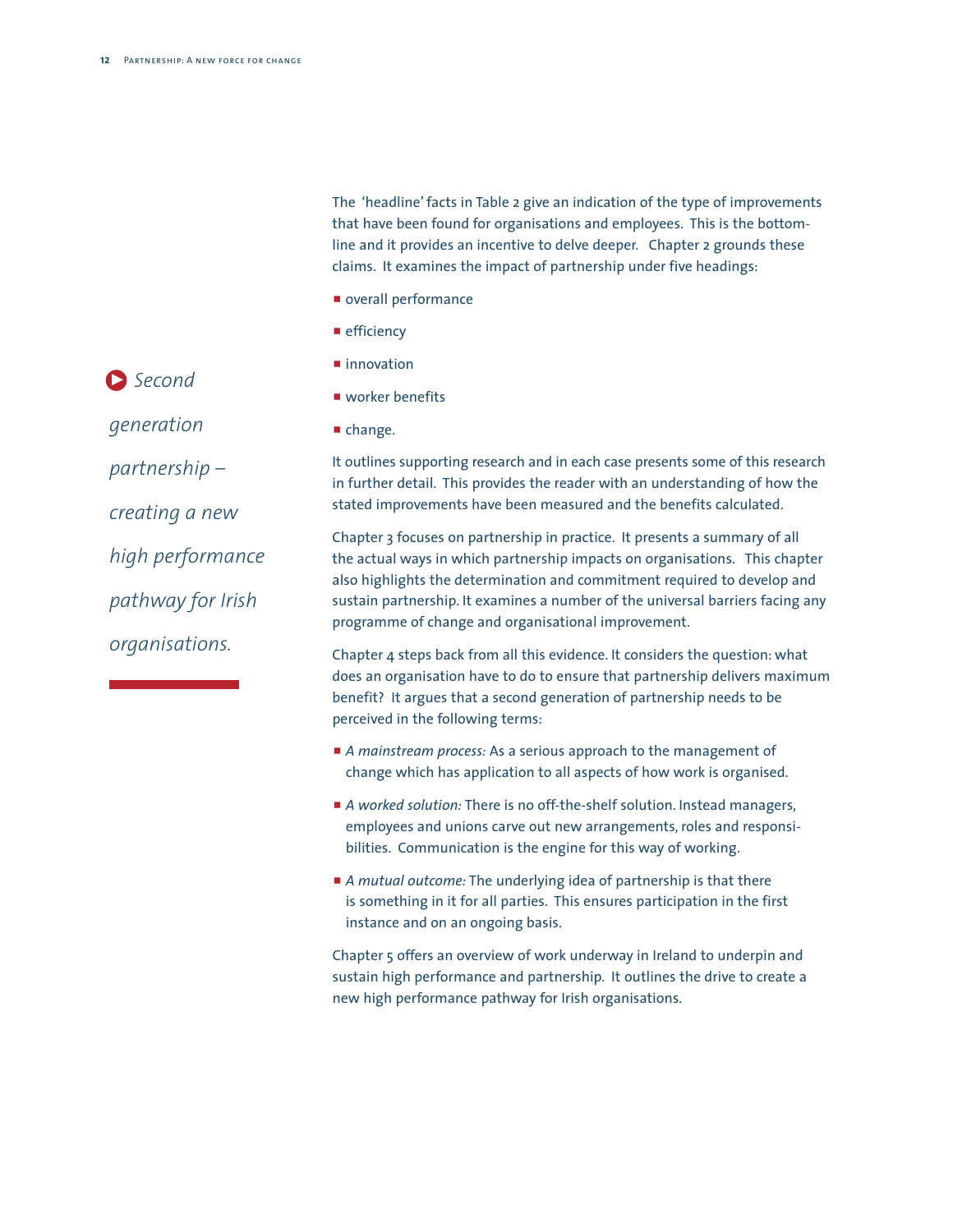### Chapter 2

**"**

# Partnership and the performance link: Organisations and employees

This chapter presents evidence that partnership works. It shows that partnership can deliver a range of positive outcomes for management, employees and unions. There are benefits for employees as they become more actively involved, find that they have a greater opportunity to have a say, and establish a stronger basis for trust. There are also positive outcomes for management and employers. There is greater commitment from employees, labour relations improve, and there are concrete performance improvements, in areas such as productivity, innovation, sales and profitability.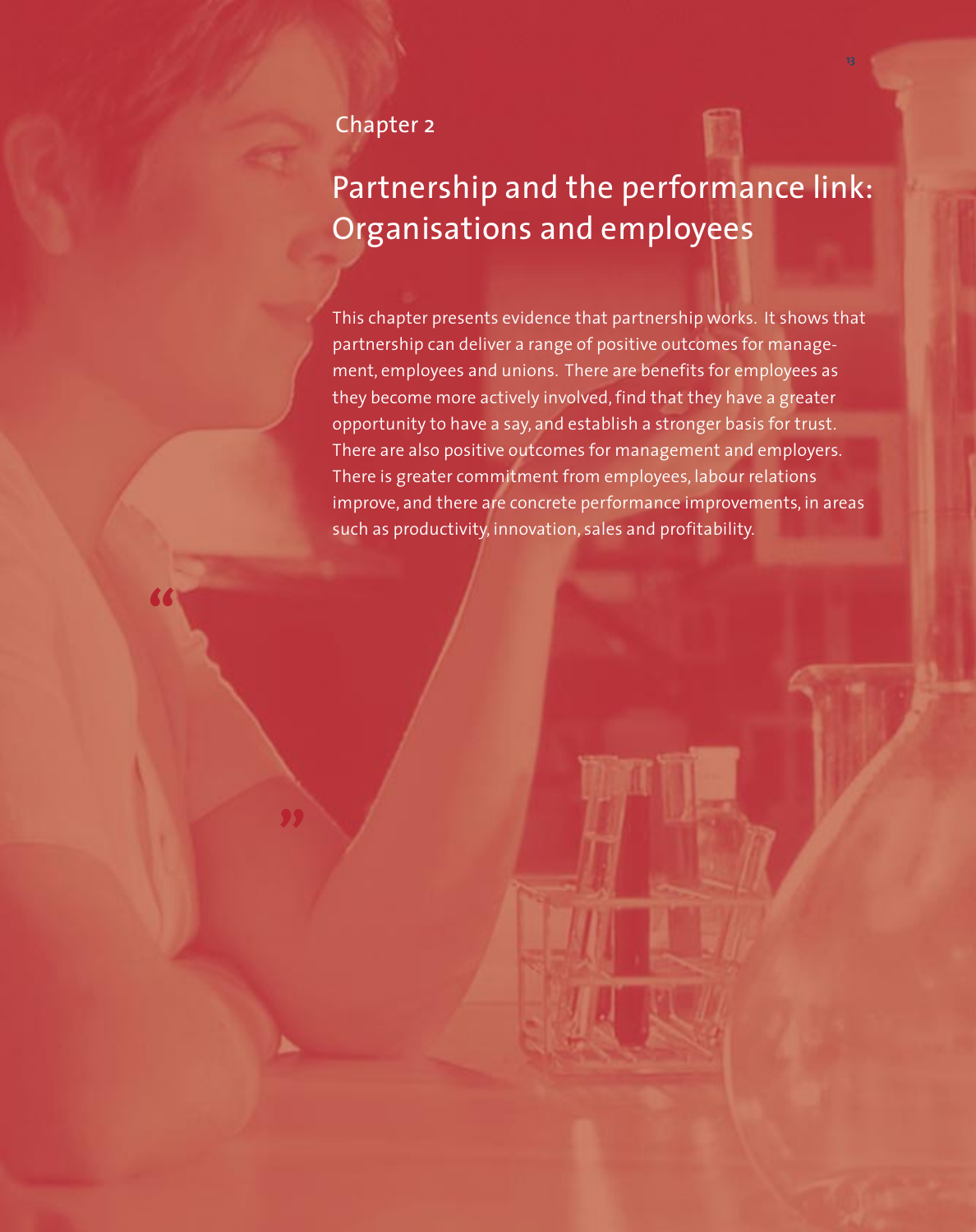

**Source:Derived from Guest and Peccei (2001)**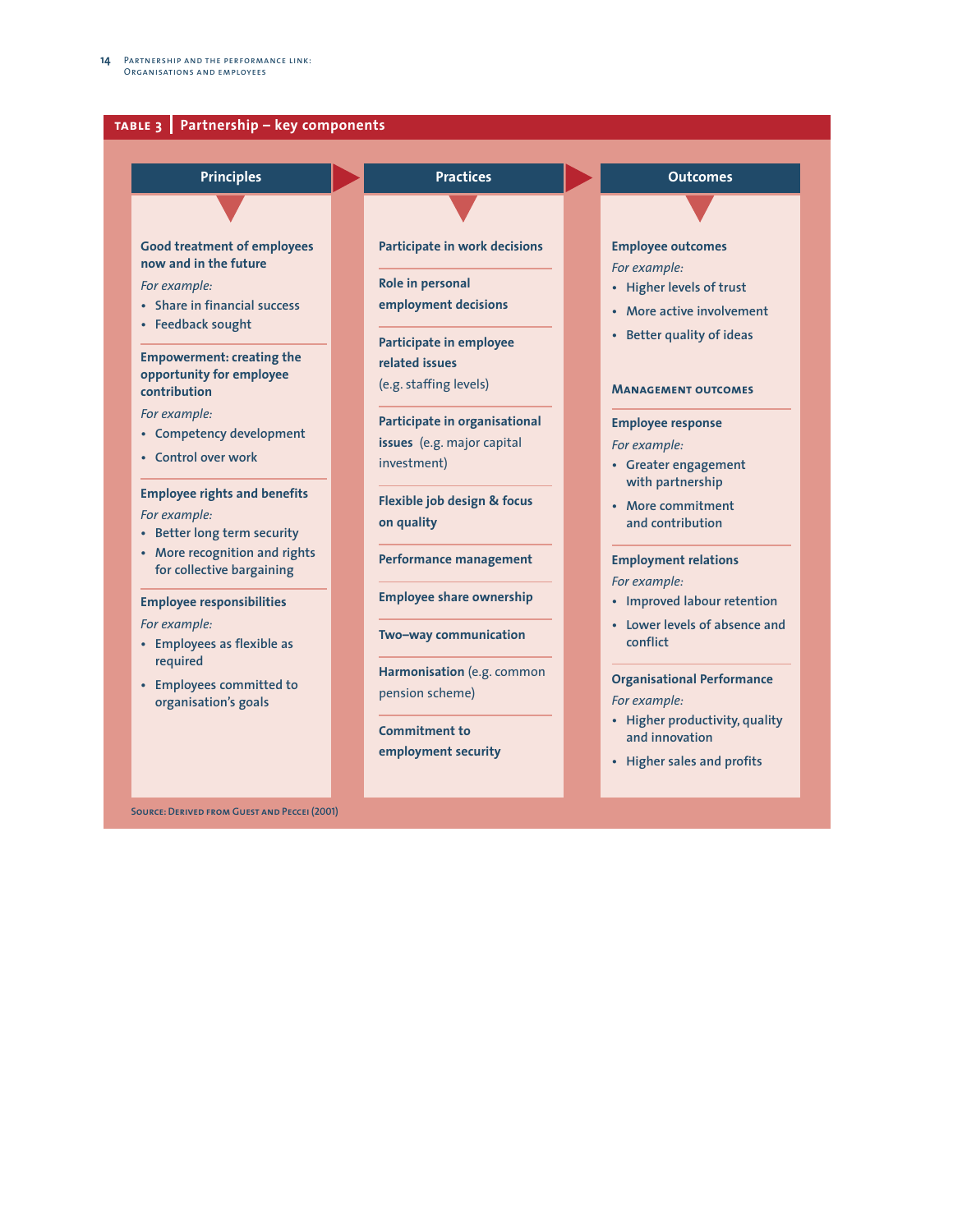Guest and Peccei examined 54 organisations in the UK and found that the outcomes mentioned in the introduction arise when certain principles and practices are in place (Table 3). The key principles focus on the treatment of employees, and their roles, rights and responsibilities within organisations. Having these principles in place enables and supports the development of a comprehensive package of work practices, including performance management, communication, input into decisions and financial reward.

A survey of over 300 UK organisations provides similar results (Work Foundation 2001). Employees in partnership organisations stayed with employers longer, had lower levels of absenteeism and higher satisfaction levels. In summary, the evidence suggested that partnership at least offered the possibility of making working life more fulfilling. The Work Foundation argue that there is a compelling business case for partnership. Organisations that adopt a partnership approach testify that it has helped them achieve enhanced competitive performance, productivity, quality and profitability. This is due to a combination of factors:

- $\blacksquare$  employees are involved in key decisions
- **P** better use is made of employee expertise
- **Permanagement time is better used**
- $\blacksquare$  decision-making is improved
- $\blacksquare$  more opportunities for innovation exist
- $\blacksquare$  quality of work is higher
- $\blacksquare$  cost savings
- **P** partnership organisations were also more likely to adopt best practice.

#### **Opportunities in Ireland**

In Ireland, research with Irish employers indicates an awareness of this potential. The development of human capital is now seen as a key strategy among a majority of firms. Initial findings from a survey of almost 1500 Irish private sector companies showed that almost 70% of organisations indicate that they actively facilitate employee discretion. A similar number have arrangements for direct involvement in decision-making and problem solving (ESRI-NCPP Research 2003). There is clearly a movement to create the general conditions which will enable employee participation in Irish organisations.

The employer research shows that organisations faced with complex and demanding business challenges are turning to employees. For example, in the private sector the strategies which companies identified as most important to change include two broad areas: innovation and cost. Companies attached

**D** There is a *compelling business case for partnership.*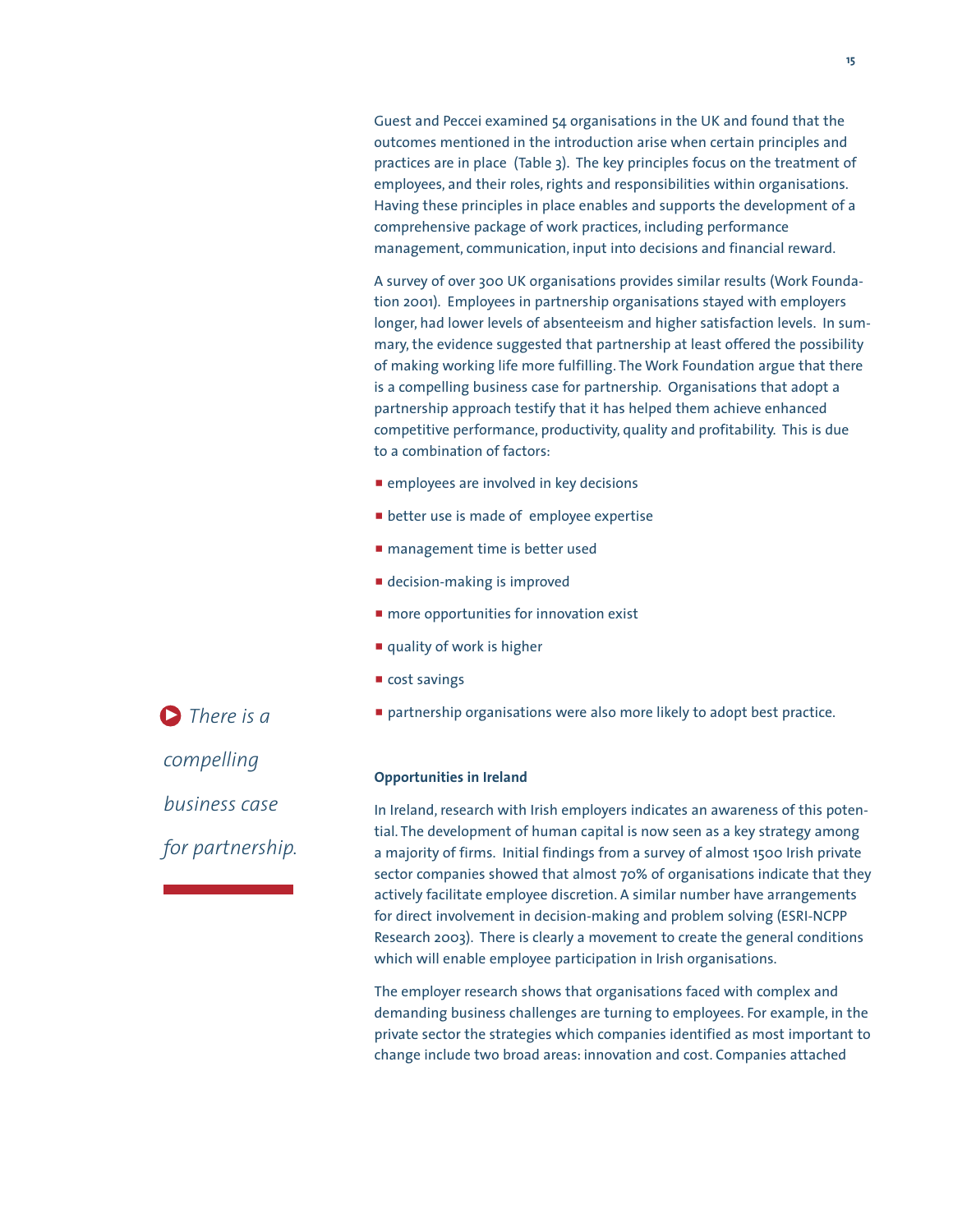much lower priority to structural responses to change. Cutting the workforce, re-structuring, merging or de-merging were seen as important only by a minority of companies. There is commitment among the vast majority of companies to improving the innovative ability **and** the cost efficiency of their organisations. In this context, human capital and its development is seen by a large majority of companies as an important response to the pressures facing business. Training and development, flexibility and staff involvement are given high priority in over half the companies. On the employee side, there is a willingness and openness towards change. The preliminary results suggest that there is significant potential within the Irish workforce to create new pathways and bases for competitive advantage.

This reinforces a potential identified in earlier research. Survey work in the late 1990s among 88 companies, selected from a list of organisations with partnership arrangements in place, indicates that enterprise partnership in Ireland was seen by many organisations as an effective strategy. John O'Dowd found that workforce productivity improved in over 70% of companies and 65% reported that business performance improved. There is also evidence in this work that specific companies (10-12% of the sample) may be achieving very high levels of improvement (O'Dowd 2002).

#### **Structure of chapter 2**

This chapter explores the opportunities that exist. It examines the types of outcomes identified in international research. It breaks the outcomes into five key areas:

- **1.** Overall performance
- **2.** Efficiency
- **3.** Innovation
- **4.** Work environment
- **5.** Change and improvement.

The chapter shows that partnership can make an effective contribution in each of these areas. The evidence in each area is drawn from a mixture of sources. However, a number of key sources emerged during this research and these are given more detailed treatment. In particular, this chapter draws heavily on the research work listed in Table 4. This in-depth treatment of selected research enables the reader to see and understand the basis for the claims advanced.

*Improve the* 3*innovative ability and the cost efficiency of organisations.*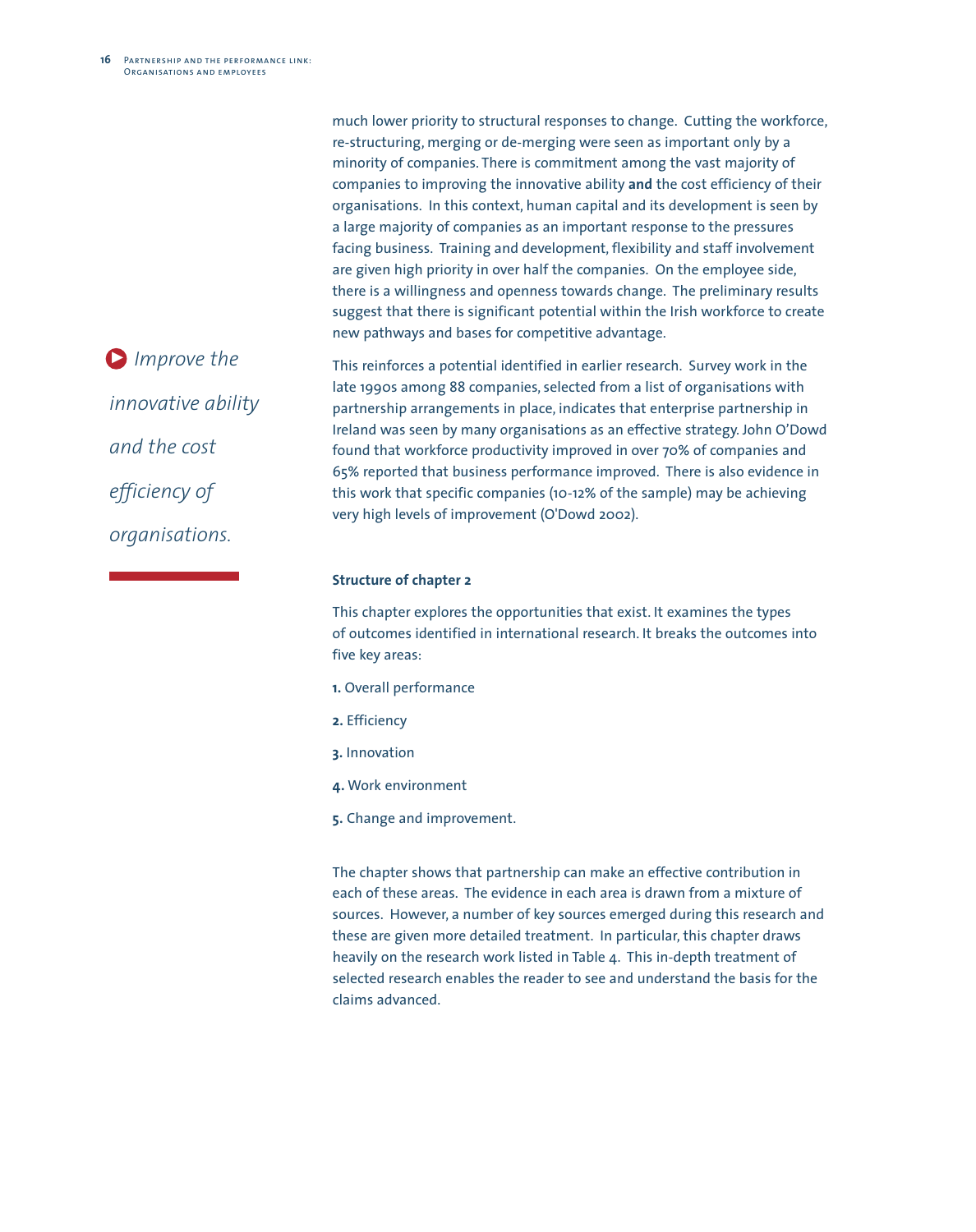|                                          | TABLE 4   International research - 10 major sources |  |  |  |  |
|------------------------------------------|-----------------------------------------------------|--|--|--|--|
| <b>Main focus</b>                        | <b>Source</b>                                       |  |  |  |  |
| Manufacturing                            | <b>Ichniowski</b><br>1 <sub>1</sub>                 |  |  |  |  |
| and technology - US                      | 2. Appelbaum, Bailey, Berg<br>and Kalleberg         |  |  |  |  |
|                                          | <b>Black and Lynch</b><br>3.                        |  |  |  |  |
| Manufacturing<br>and technology - Europe | 4. Work Foundation<br>(John Knell)                  |  |  |  |  |
|                                          | <b>Guest and Peccei</b><br>5.                       |  |  |  |  |
|                                          | 6. Bacon and Storey                                 |  |  |  |  |
| Services and<br>public sector - US       | Lazes<br>7.                                         |  |  |  |  |
| Services and                             | <b>European Work</b><br>8. .                        |  |  |  |  |
| public sector - Europe                   | <b>Organisation Network</b>                         |  |  |  |  |
|                                          | <b>Roche and Geary</b><br>9.                        |  |  |  |  |
|                                          | 10. NCPP Ireland (also manufacturing)               |  |  |  |  |
|                                          |                                                     |  |  |  |  |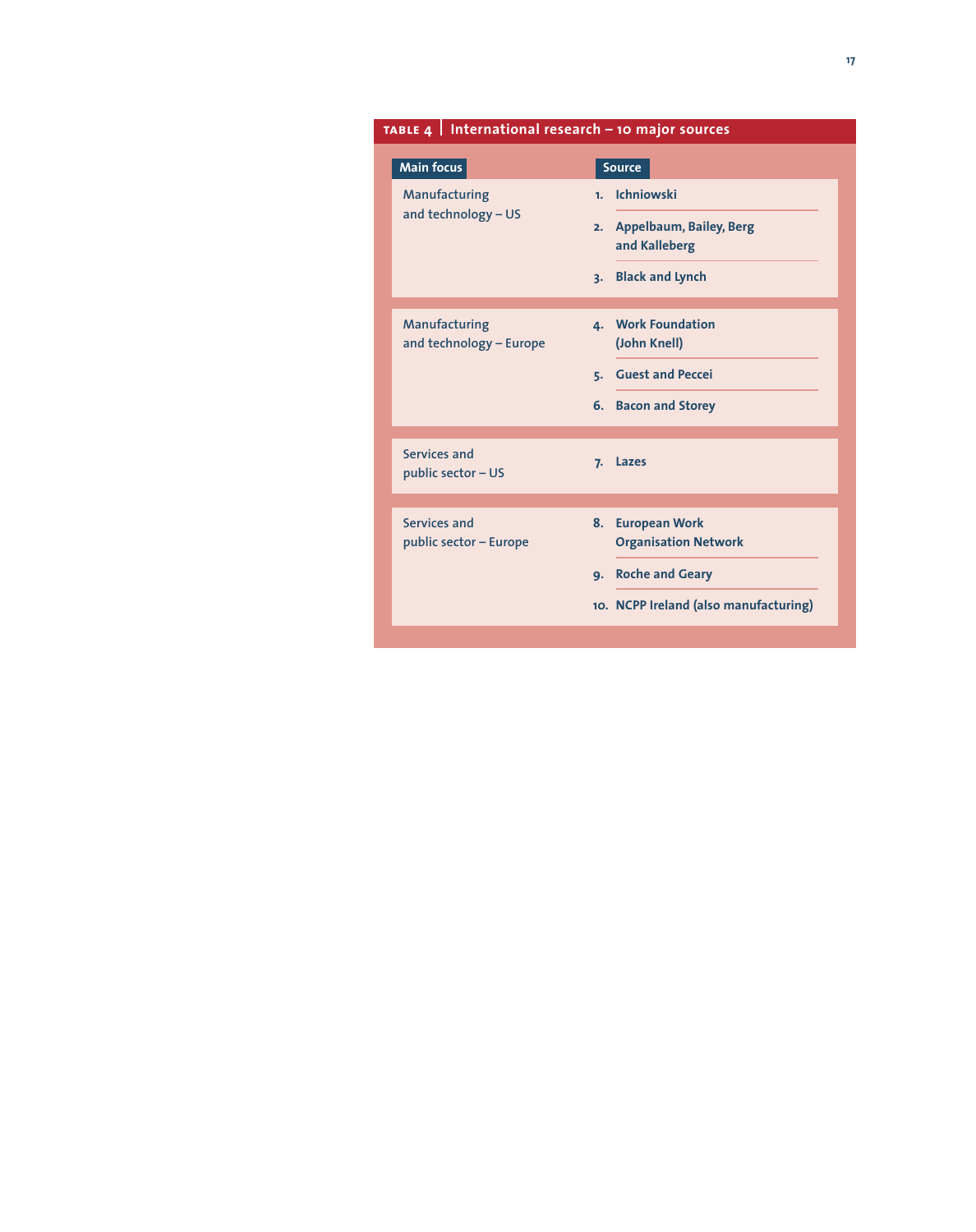## 2.1 Partnership as a driver of overall performance

This section argues that partnership is linked to tangible and significant improvements in organisational performance. Studies have found major reductions in costs, better client services and customer approval, improvements in value added and lower staff turnover.

Table 5 provides a list of relevant research. This includes Ichniowski's work in the US steel industry and John Knell's case studies in the UK. Both of these sources are considered in further detail in this section.

*Operating* 3*profits increased by well over \$10m and this was solely the result of HRM changes.*

**2.1.1 US steel industry** 

Ichniowski's study in 1997 of the US steel finishing industry provides support for the positive impact of work practices on overall performance. Ichniowski developed a model to predict the impact of moving from a traditional bundle of work practices to a more innovative one. The results provide an indication of the power of new work practices:

*Ichniowski conservatively estimates that when one production line in the steel finishing industry changed from traditional work practices to a more innovative bundle of work practices and maintained these changes for ten years, operating profits increased by well over \$10m and this was solely the result of HRM changes.*

Innovative work practices in this study referred to practices such as the introduction of teams and incentive pay. When these were present they were associated with higher worker productivity. Further, combinations of these practices yielded additional productivity improvements.

His study examined 36 steel production lines owned by 17 companies. This research identified activities and their impact on performance. Two groups of companies emerged. Firstly, a highly innovative group of firms with a range of innovative practices, including incentive pay, teams, flexible work assignments, employment security and training. Secondly, a very traditional group of firms with narrow job definitions, strict work rules, hourly pay and close supervision.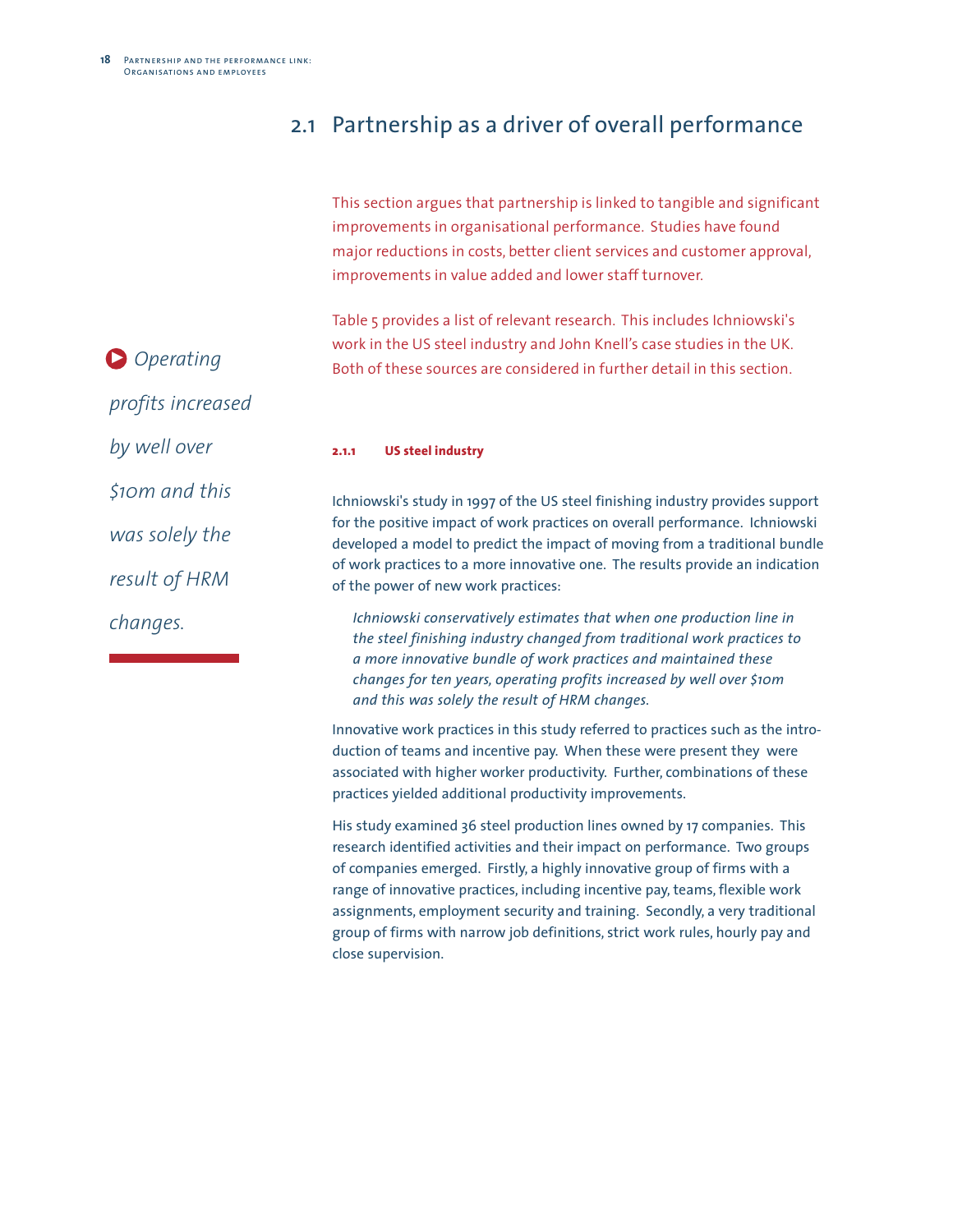#### **table5 Performance gains**

- p **In the US steel industry, a change from traditional work practices to an innovative bundle of practices led to \$1m increase in profits per steel production line. Ichniowski (1997)**
- p **A partnership type change process started in 1990 has delivered 200% increase in profits at Appor in the UK. Knell (1999)**
- p **25% more staff working in teams in a hospital is linked to on average 275 fewer deaths following emergency surgery per 100,000 patient admissions. Philpott (2002)**
- **F** The partnership process at **Braintree District Council resulted in customer approval ratings of over 80%. Knell (1999)**
- p **In a call-centre, self-managing service teams achieved sales that were 20% higher than those of traditionally organised groups. Batt (1999)**
- p **A study of the Aerospace industry found that value-added increased by 20-34 % in companies using high performance work practices. Thompson (1999)**
- New work practices, when com**bined with financial participation led to improved performance. Guest and Peccei (2001)**
- **Banks with more formalised employment systems (including formal training, appraisal systems and career opportunities) had higher returns on assets. Delery** *et al* **(1997)**
- **Employee performance in a sample of public utilities was higher where employees were involved in decisions affecting their work and individual tasks. Cappelli and Rogovsky (1998)**
- p **In a cross section of publicly quoted companies (with more than 1,000 employees) high involvement work practice was associated with lower turnover, higher productivity per employee and a higher return on assets. Huselid (1995)**
- p **A study in the apparel industry reported that team based modular production improved performance by 25–30%. Purcell (2001)**
- p **175 out of 269 organisations (65%) in a US survey reported that gainsharing saved production costs, 62% felt it improved quality and almost half reported major improvements in the production process. Kim (1996)**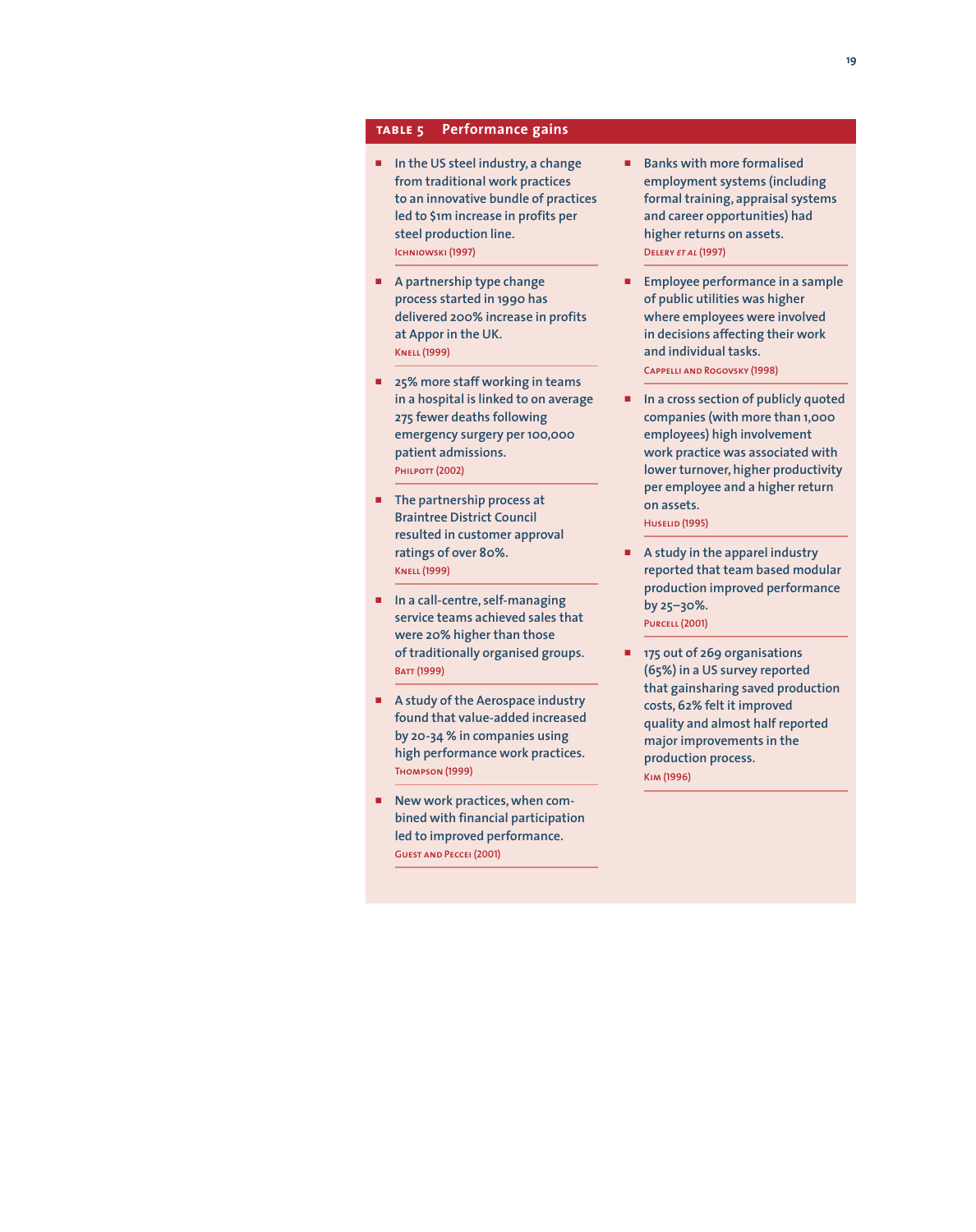The key dependent variable in this research was the uptimes for lines, that is the length of time when machines are not idle or broken down. The research included 25 control variables that might impact on comparisons between lines, for example, the year the line was built, computerisation and steel quality.

In conclusion, this was a very rigorous analysis of performance and it provides a very clear indication of the benefits which arise in terms of improved performance. Importantly, it also quantifies those benefits in monetary terms.

#### **2.1.2 Performance of UK organisations**

*Put a*  3*premium on ways of working that generate creativity and innovation.*

Knell's research at the UK-based Work Foundation included a survey of over 300 companies and detailed case work among fifteen companies (Knell 1999). The survey suggests that partnership is seen as a way to manage change effectively (53%) and to deliver business needs (48%). It also showed that partnership has increased in importance and most managers believe that it will continue to do so.

Dr. Knell argues that partnership is moving up the business and political agenda because the nature of work is changing. It is more knowledge based, which adds a premium on ways of working that generate creativity and innovation. Adversarial, bureaucratic practices inhibit problem-solving; subsequently workplace relations and work organisation have had to change.

The fifteen cases provide a vivid illustration of how this change is occurring, of how organisations have embraced partnership, and the gains that arise as a consequence. The cases illustrate the organisational gains in terms of profitability and / or customer perceptions of performance. Knell's research shows that working through partnership delivers a more flexible workforce that is focused and committed to what are seen as common or shared problems. In particular, the case studies show that individuals accept more responsibility for innovation and change. Further, as workers become more deeply involved in problem-solving, there are often marked decreases in the level of absenteeism, staff turnover and industrial conflict.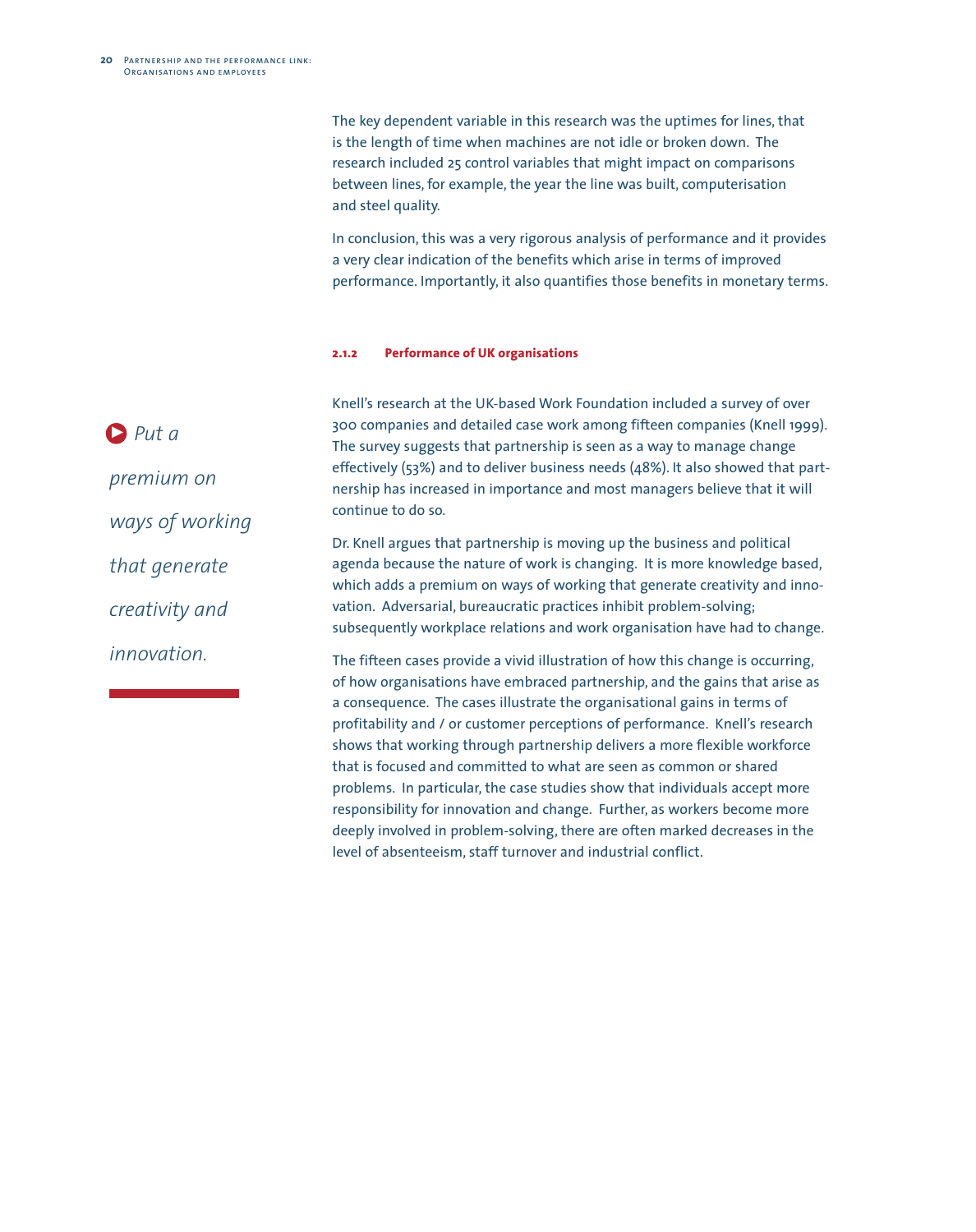Within these partnership organisations there is commitment to genuine processes of consultation and discussion, to openness, and to finding mutually beneficial solutions. Knell argues that part of this is having win-win negotiating dynamics, especially as most partnerships arise out of a need to manage change. He also notes that unions are now seeking to expand their role. In partnership organisations, they are actively seeking to play a part in decisions they would have normally regarded as the preserve of management.

Three of the cases are reported here:

- one non-union small enterprise (Appor Ltd)
- **n** one large multi-union company (Borg Warner)
- **n** one large public sector unionised organisation (Braintree District Council).

#### **Appor Ltd**

*Partnership* 3*practices are built upon a detailed communication system.*

Appor Ltd manufactures machinery for dispensing soaps. It is a non-union company employing 39 people. Appor demonstrates that partnership is a viable and very effective strategy for SMEs. The partnership practices are built upon a detailed communication system, transparent performance statistics, competence-based appraisals, employee development, teamworking, flexible working with increased responsibility, financial participation, continuous improvement, and employment security.

Profits have increased by 200% since the beginning of the change process in 1990. The General Manager argues that the single contributing factor that can explain this performance is partnership.

#### **Borg Warner**

Borg Warner is an automotive components manufacturer employing 310 people. The recognised union is the AEEU. The partnership approach emerged in response to a deep competitive and industrial relations crisis in 1993. After a number of difficult decisions a partnership philosophy has concretised within the plant. The company has an open book policy on financial performance. There are weekly team meetings focused on production issues; monthly meetings between management and unions; multi-skilled operators, cell based production, ongoing employee development, reward mechanisms and excellent employee benefits.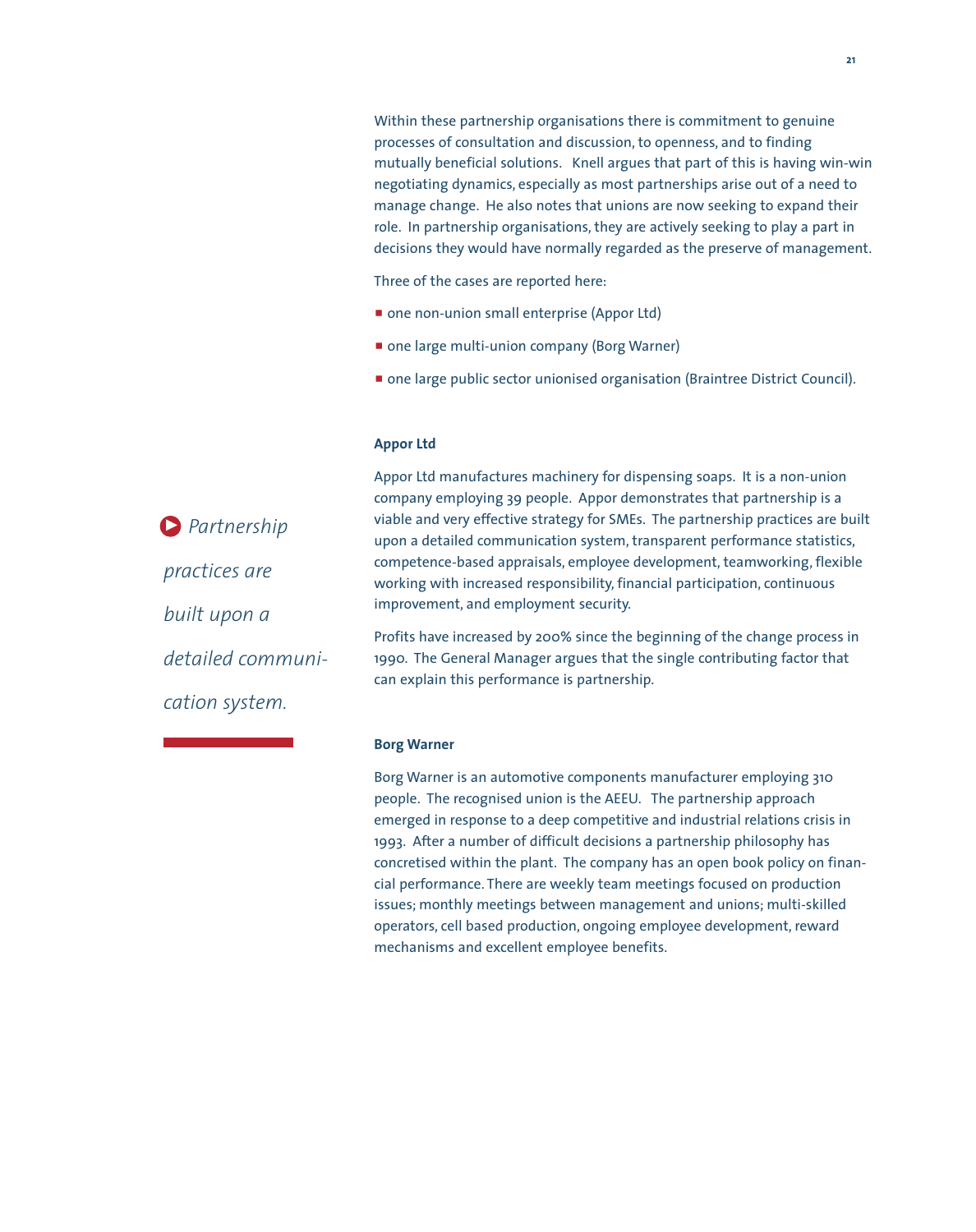The impact on employment and performance is striking. In 1993 Borg Warner employed a workforce of 183; it now employs 310. Turnover was £20m; it is now £35m and most of this is now derived from new products in rapidly expanding markets.

#### **Braintree District Council**

Braintree District Council provides local government services and employs 1,200 workers. It is a multi-union organisation. The Council has a mission statement, a set of core values, regular corporate reviews, performance management and harmonised terms and conditions. Partnership is a four way process involving management committees, elected representatives, staff and trade unions, and customers.

There is an emphasis on trust. Partnership is a word used by both management and unions to describe their relationship. The range of partnership practices includes regular monthly consultation meetings at all levels in the organisation. Topics include health and safety, customer service, and performance monitoring. There are also bi-annual union-management workplace meetings involving all staff below Head of Service level. Communication, employee development and job security are also key characteristics at the Council.

Significant changes have occurred in management structures, employee involvement and commitment and the overall performance of the organisation. For example, there were nine directors and now there are three. Within the limits of public sector accounting rules staff are exercising greater discretion. The impact on performance is also very impressive. A recent survey of customers found that 82% felt that the staff were very efficient. Further, 71% of residents were satisfied with the final outcome of complaints/ queries (and this includes legitimate rejections).

**D** There is

*an emphasis* 

*on trust.*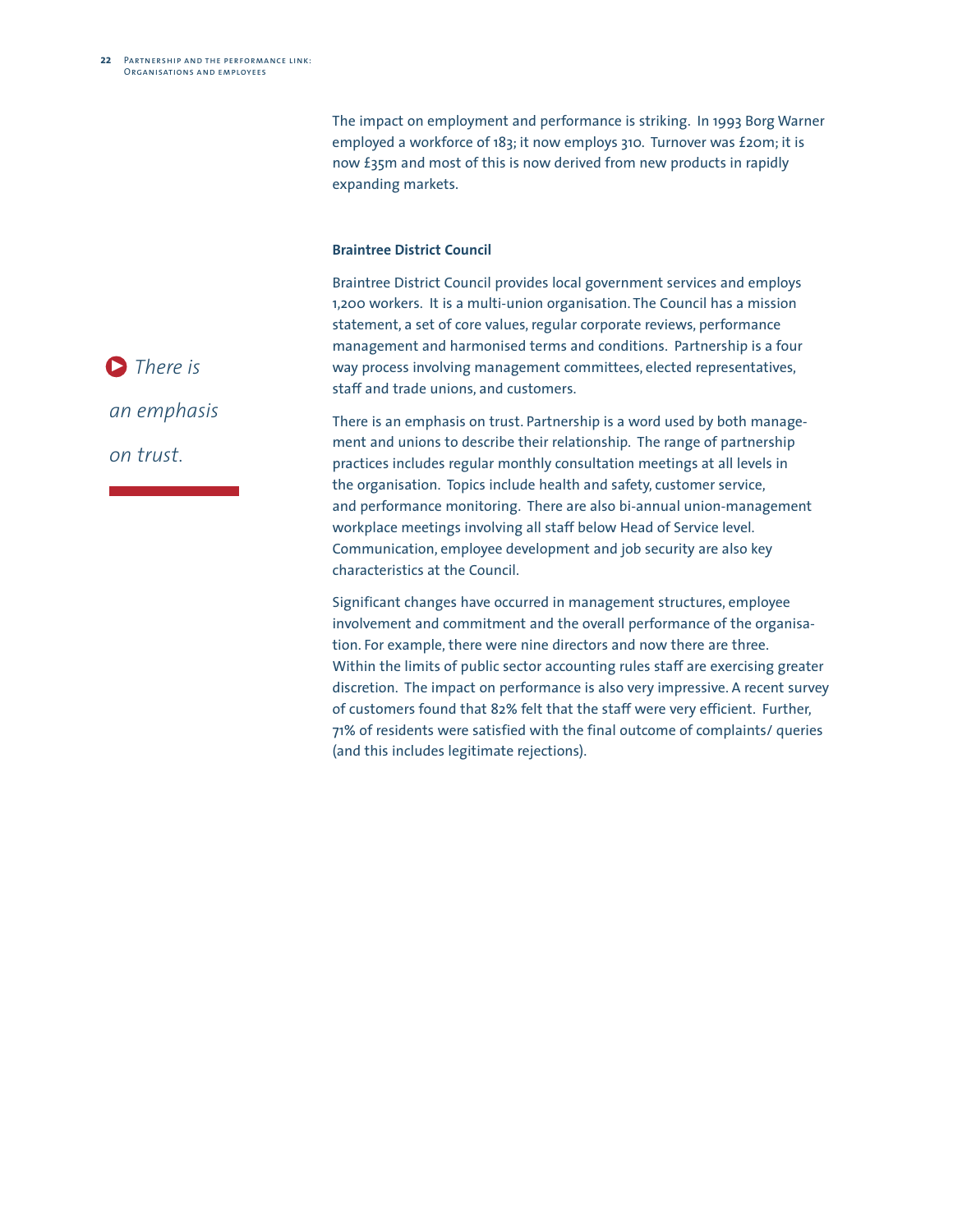### 2.2 Partnership: The impact on efficiency and productivity

*Partnership* 3 *leads to significant productivity improvements.*

This section argues that partnership has the potential to lead to significant productivity improvements. It can underpin higher levels of production, greater levels of customer or client requests and reduce costs. It can provide the basis for more effective and quicker decision-making.

Table 6 outlines research work that provides concrete evidence that partnership is linked in practice to productivity improvements. This section concentrates on the work of Appelbaum, Bailey, Berg and Kalleberg and Black and Lynch.

#### TABLE 6 **6 Efficiency gains**

- p **In medical electronic instruments and imaging industry companies with higher levels of participation had higher levels of efficiency, higher perceived quality and higher profitability. Appelbaum** *et al* **(2000)**
- p **Productivity improvements of up to 20% linked to high involvement and co-operative union relations. Black and Lynch (1997)**
- p **The gap between US and UK productivity traced to differences in the level of employee involvement. EEF (2001)**
- p **Research in the UK found that partnership organisations were 24% more likely to experience higher labour productivity. TUC (2001)**
- p **Giving nurses responsibility for managing care reduced costs by 10% per patient day while the hours per patient day actually increased. Kirkhart (1995)**
- **Swedish research showed that labour productivity in organisations making extensive use of continuous learning and task delegation was higher by 29–60%. NUTEK (1999)**
- p **A German survey found labour productivity increased by 8–30% in manufacturing companies using new work practices such as teamworking and continuous improvement. Lay** *et al* **(1999)**
- p **Auto-supply companies using high levels of employee involvement matched cost reductions because they produced greater volumes than companies with low levels of involvement. Helper (1997)**
- **E** Gainsharing leads to significant **productivity increases. One study of 100 companies in the US shows that a cumulative productivity gain of 17.5% was achieved by the third year of the gainsharing plan. Kaufman (1992)**
- p **Large-scale survey work in the US and the UK indicates that profit sharing increases productivity by around 3–5%. Kruse (1992) Wadhwani and Wall (1990)**
- Research at 40 US firms showed **that the productivity advantage of profit-sharing firms is between 19 and 32%. Conte and Svejnar (1988)**
- US research found that produc**tivity improves by an extra 4–5% on average in the year an ESOP is adopted, and the higher level of productivity is maintained in subsequent years.**

**http://www.nceo.org**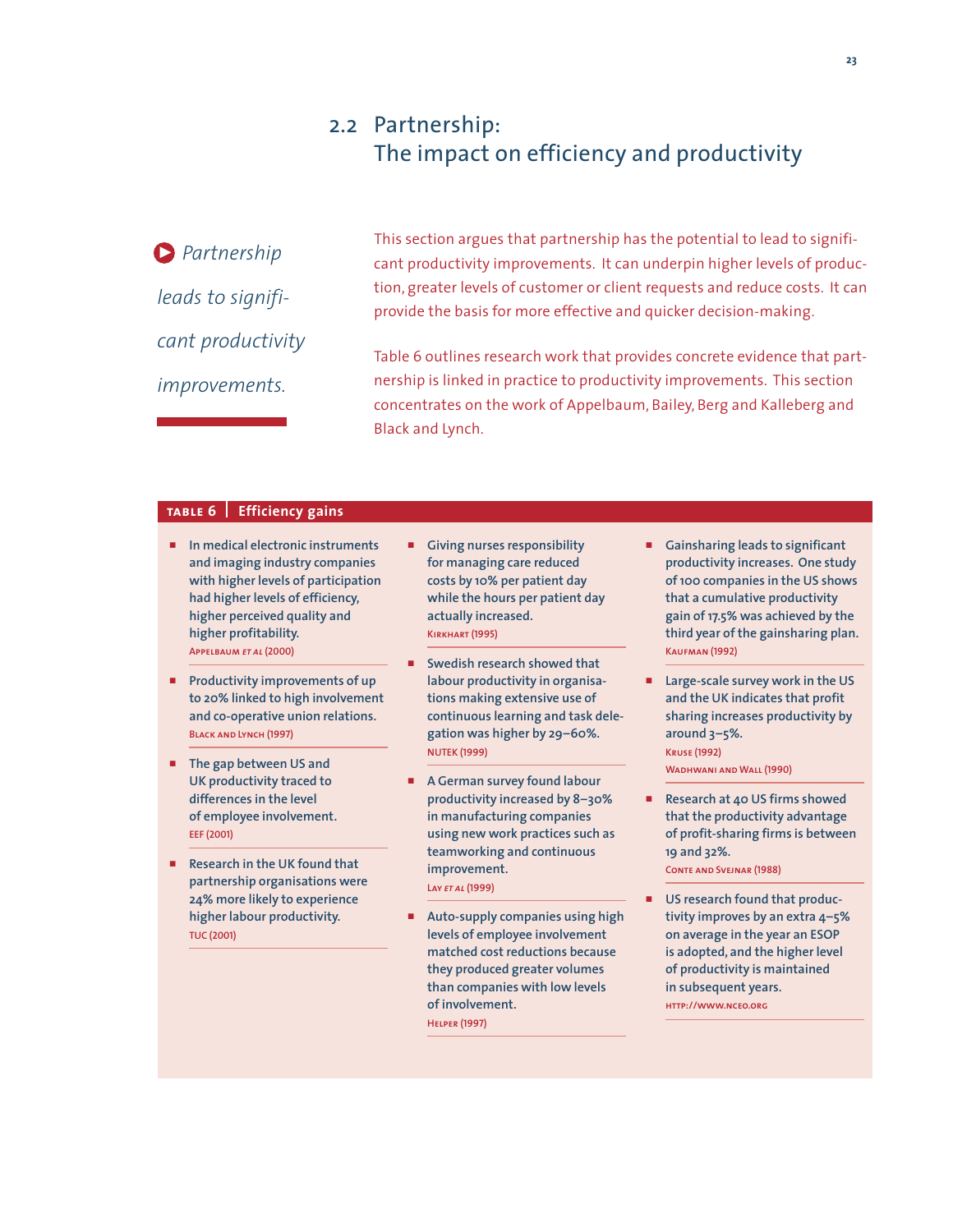#### **2.2.1 Manufacturing advantage in the US**

Appelbaum, Bailey, Berg and Kalleberg carried out intensive study of high performance work organisation. Their research provides an opportunity to focus on participation and to quantify its impact on productivity.

The research focused on three sectors in US manufacturing:

- p steel
- $\blacksquare$  apparel
- **n** medical electronic instruments and imaging.

This research provides a detailed analysis of the link between participation and high performance work systems and their impact on organisational performance. In the steel industry a critical determinant of performance is uptime.

Appelbaum found that compared with traditional work systems, organisations with high levels of participation substantially increased uptime. These researchers created an overall measure of the extent to which work organisation is participatory. This participatory scale was based on managers' responses to three questions:

- are self-directed teams present?
- **E** are quality improvement or off-line problem-solving teams in operation?
- $\blacksquare$  to what extent do managers believe that operators are the 'group they rely on most'to perform statistical control?

When this participatory scale increased so too did the performance of the organisation. For example, in rolling mills in which workers had the greatest opportunity to participate uptime was 6% higher than that of mills in which there was no opportunity to participate. Use of modern technology, combined with high participation, increased this gap by almost 10%. Further, the research shows that combining new forms of work organisation with modern technology has a greater effect on uptime than can be achieved with the introduction of modern technology alone.

*Uptime was* 3*6% higher than that of mills in which there was no opportunity to participate.*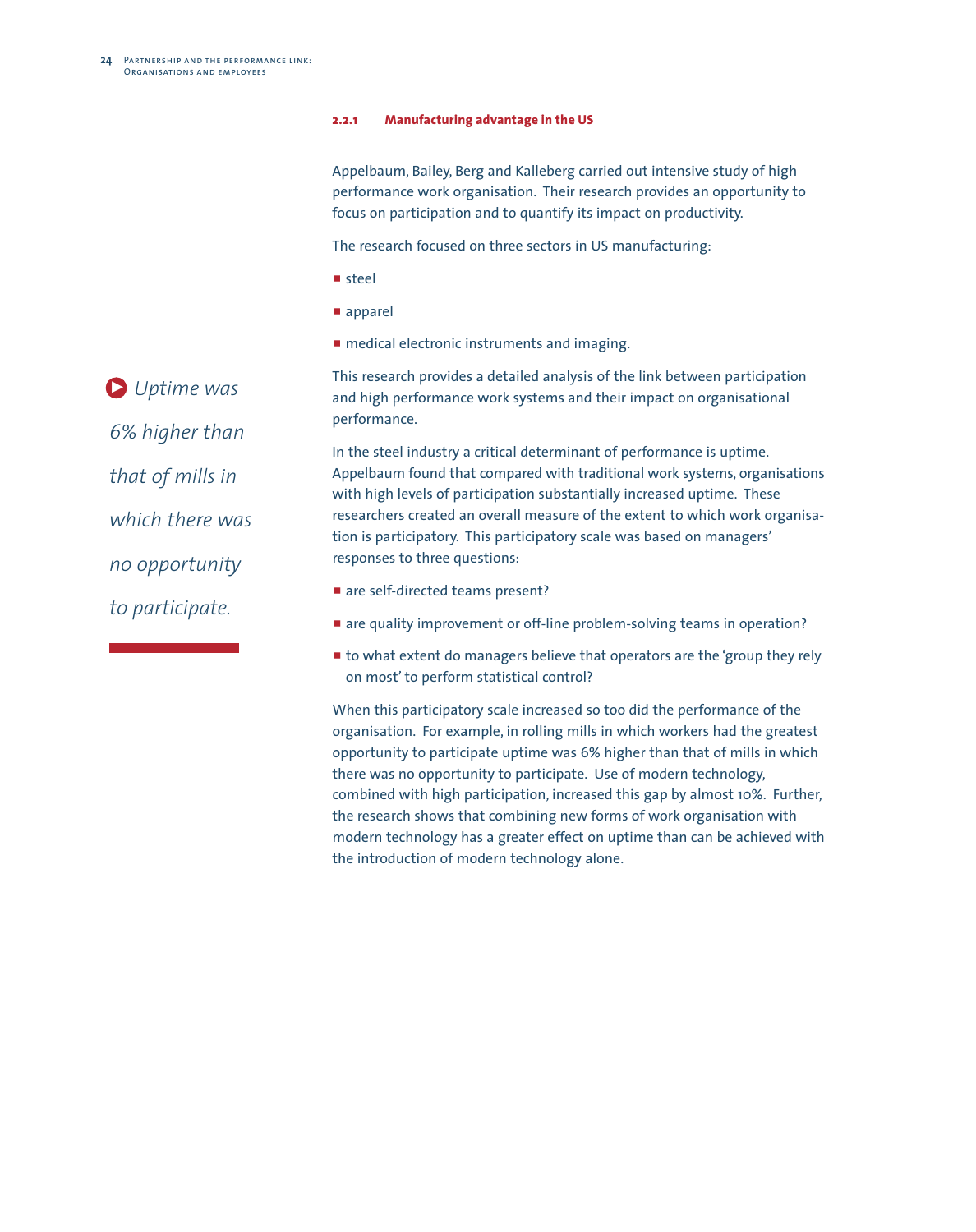In the apparel industry, high performance work led to significant savings. In six of the nine cases studied, wage rates increased, but as throughput times also increased there was no increase in unit labour costs. However, companies did save money. In particular, much of this saving came from a reduction in excess costs. Excess costs are linked to machine breakdowns and teething problems associated with product changes. In modular work systems, that is, working in teams, these costs decreased on average by 15%. In the two out of three cases where excess costs increased it was due to initial training linked to the introduction of team working. In the third company, engineers set overly ambitious targets with too many product changes which workers were unable to meet. However, in the majority of cases excess costs were reduced as workers took more responsibility for their machines, were less dependent on other stages of production, and so spent less time idle. In addition, workers engaged in ongoing informal learning that improved change over to new products.

This study also looked at high performance work practices in ten plants in the medical electronic instruments and imaging industry. Direct labour costs are a relatively small part (5%) of production costs in this industry, and so work organisation was not expected to have a major influence on performance. However, it was found that organisations scoring high on the participatory scale were significantly more likely to have higher levels of efficiency, higher perceived quality and higher profitability.

*There was no* 3 *increase in unit labour costs.*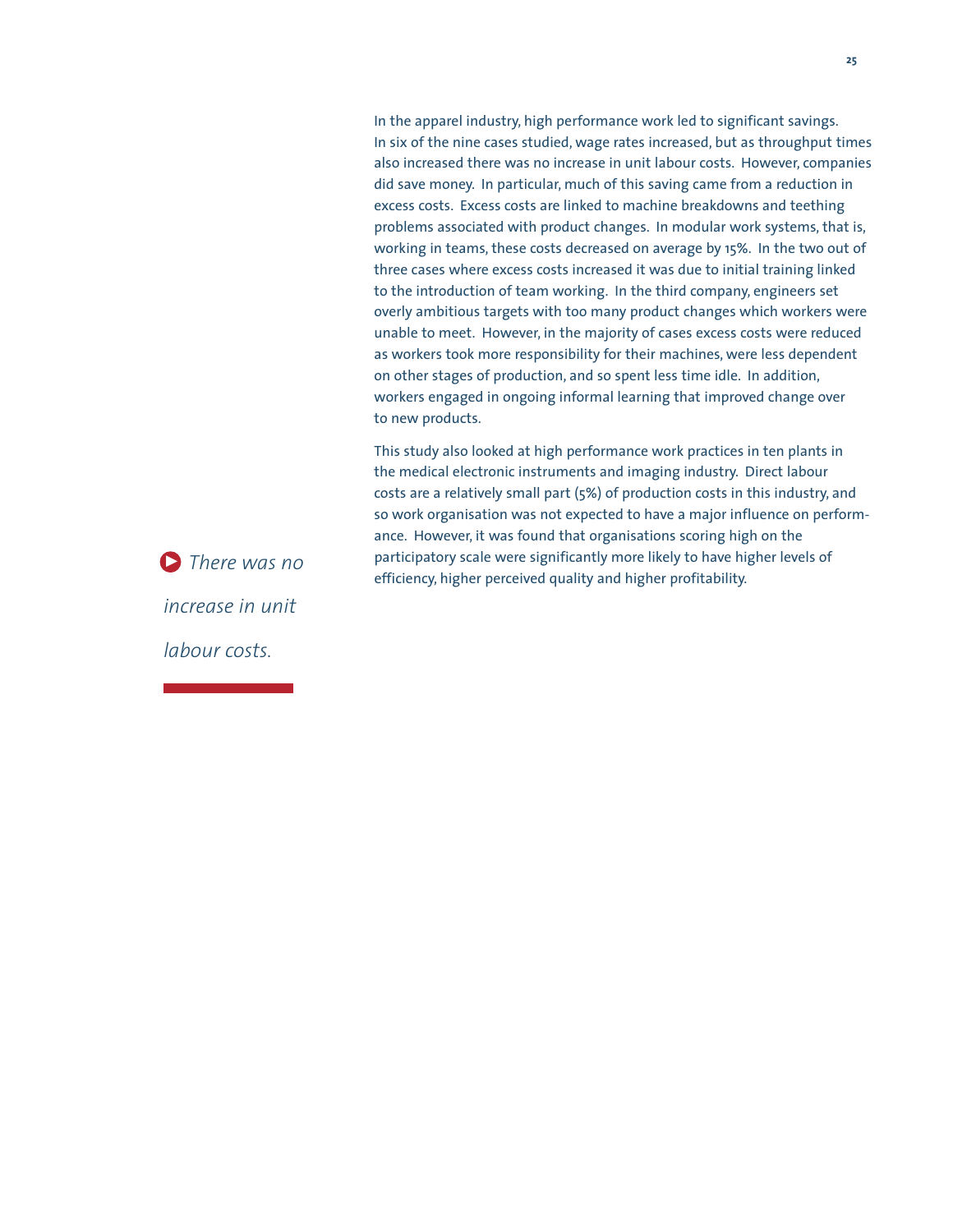#### **2.2.2 Linking work practice and performance: US evidence**

One of the most comprehensive attempts at measuring the link between employment practices, involvement and productivity is the work carried out by Sandra Black and Lisa Lynch (1997 and 2000).

The research is based on responses from 627 US establishments. Black and Lynch were able to match each establishment with their responses to an annual input-output type survey. Input-output surveys provide annual establishment or plant level data on issues such as shipments, book values, energy use, materials, inventories and expenditures. This data was combined with a survey carried out in 1994. This survey provided plant level data, for 627 establishments, on a range of issues, including how employers organise work, the approach to physical capital investment, education, training and recruitment.

Using both sets of data, Black and Lynch developed a model to estimate the impact on productivity of various inputs, including specific sets of work practices. The model is carefully constructed. It allows for industry differences and inflation of energy and capital costs. The results provide a detailed insight into the potential of partnership to deliver substantial productivity increases. Improvements of up to 20% occurred when involvement was high, when new work practices were in place and when co-operative union relations existed.

Black and Lynch were able to calculate the impact of various combinations of work practices on productivity levels. Their work provides some provocative conclusions; in particular, it raises interesting insights into the role of unions. Table 7 provides an overview of the results of their simulation exercise.

For Black and Lynch the most important influence on productivity is how innovative work practices are implemented. For example, Total Quality Management (TQM) on its own does not raise productivity, but TQM, combined with greater employee involvement, does.

Interestingly, unionisation combined with innovative work practices (scenario 4) delivers higher levels of productivity growth than any of the following:

- $\blacksquare$  unionisation with low involvement (scenario 2)
- **non-unionisation with high involvement (scenario 3)**
- **non-unionisation with low involvement (scenario 1).**

*Improvements* 3*of up to 20% occurred when involvement was high.*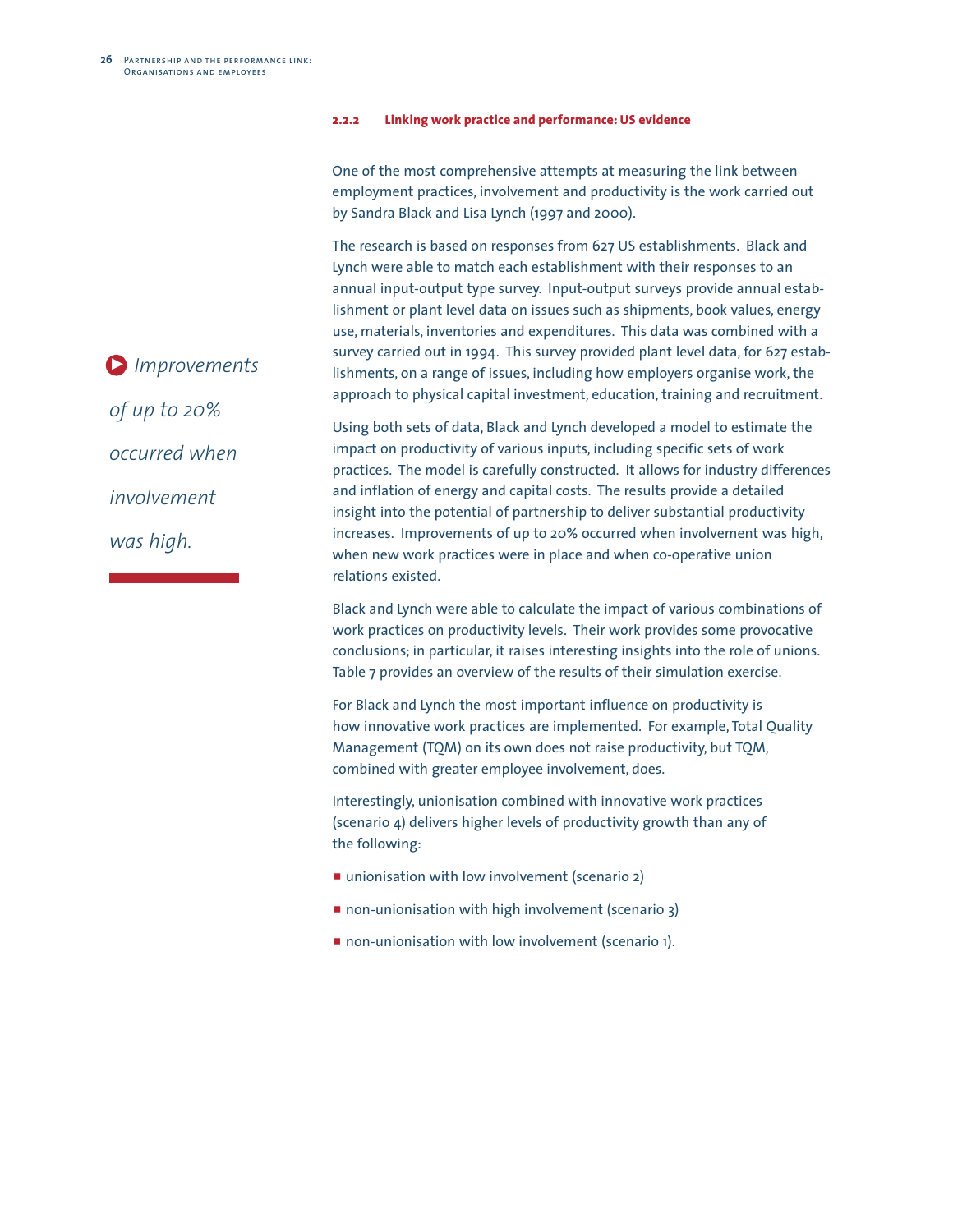|  |  | 27 |
|--|--|----|
|  |  |    |

| <b>Summary</b>     | <b>Description</b>                                        | Impact on<br>productivity               |
|--------------------|-----------------------------------------------------------|-----------------------------------------|
|                    | • Non-union multi-establishment plant                     |                                         |
|                    | • Profit sharing for managers only                        |                                         |
| <b>Scenario 1</b>  | • No TQM                                                  |                                         |
| • Non-union        | • No Benchmarking                                         | <b>Productivity</b><br>baseline         |
| • Low involvement  | • 1% of employees regularly meeting<br>about work issues  |                                         |
|                    | • 10% of non-managerial workers using computers           |                                         |
|                    | • 1% of employees in self-managed teams                   |                                         |
| <b>Scenario 2</b>  | • Unionised                                               | <b>Productivity</b>                     |
| • Union            | • No employee involvement                                 | decreases by 15%                        |
| • No involvement   |                                                           | below baseline                          |
|                    | • Non-unionised multi-establishment plant                 |                                         |
|                    | • Profit sharing for all employees                        |                                         |
| <b>Scenario 3</b>  | • TQM                                                     |                                         |
| • Non-union        | • Benchmarking                                            | <b>Productivity</b><br><b>increases</b> |
| • High involvement | · 50% of employees regularly meeting                      | 11% over baseline                       |
|                    | about work issues                                         |                                         |
|                    | · 50% of non-managerial workers using computers           |                                         |
|                    | • 30% of employees in self-managed teams                  |                                         |
|                    | • Unionised multi-establishment plant                     |                                         |
|                    | • Profit sharing for all employees                        |                                         |
| Scenario 4         | • TQM                                                     | <b>Productivity</b>                     |
| • Union            | • Benchmarking                                            | <b>increases</b>                        |
| • High involvement | • 50% of employees regularly meeting<br>about work issues | 20% over baseline                       |
|                    | · 50% of non-managerial workers using computers           |                                         |
|                    | • 30% of employees in self-managed teams                  |                                         |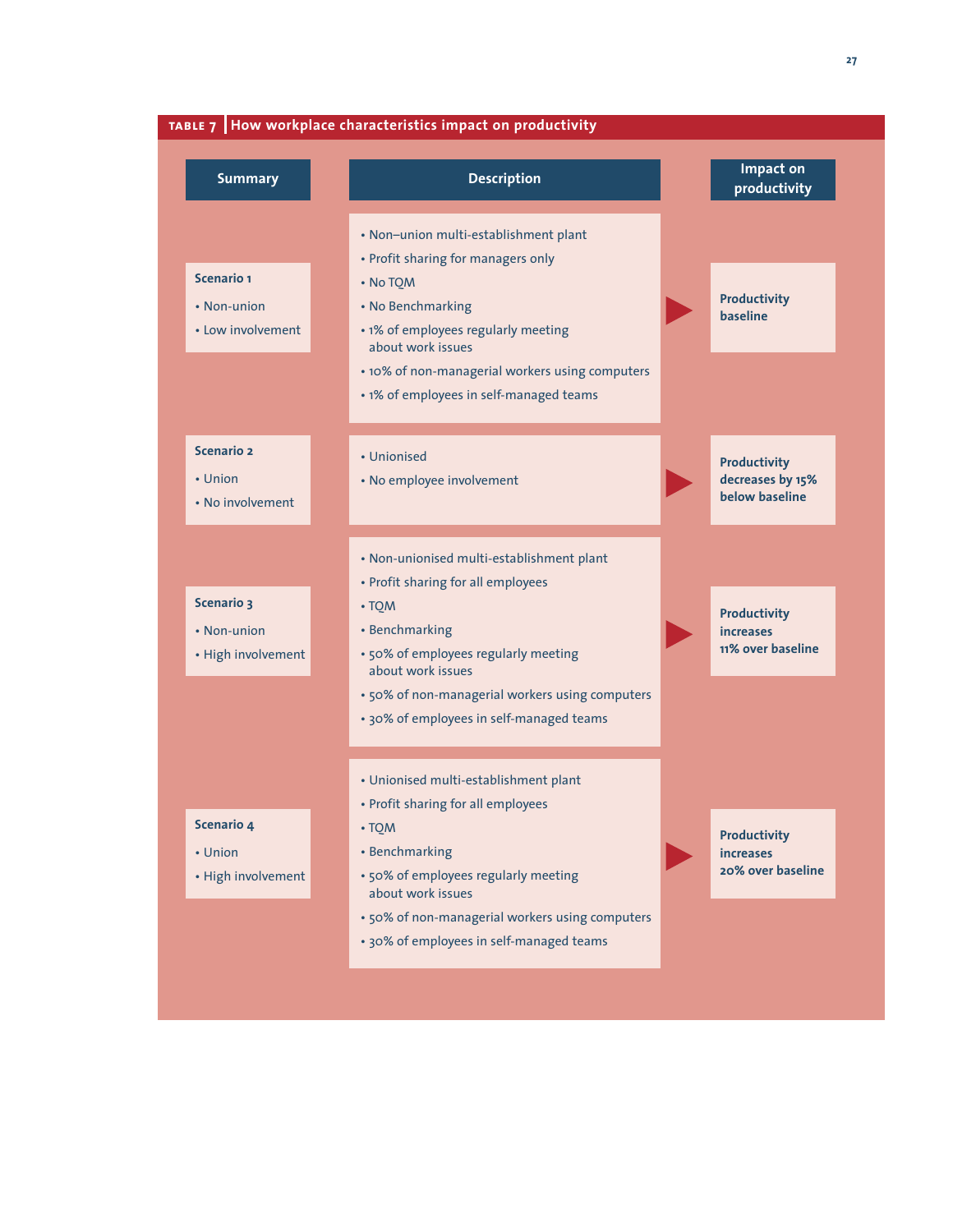*Innovative* 3*work practices can raise costs, but productivity gains at least outweigh the costs.*

A recent study of ten US airline companies has similarly positive indications that unionisation can lead to higher firm performance (Gittell 2003). Unions are linked to higher wages but also higher levels of aircraft productivity (faster turnarounds) and increased profitability. The key influence on performance identified in this study at MIT is the underlying quality of the labour management relationship.

Black and Lynch argue that the findings are consistent with the idea that greater levels of employee involvement (or voice) is positively related to the productivity of an organisation, and that new forms of labour-management relations are a characteristic of better performing businesses.

In unpublished research, based on the same data set, Blasi and Kruse report that high performance work systems were associated with higher pay for clerical, supervisors and production workers between 1994 and 1997 (quoted in Voos and Kim 2001, p.434).

Working with similar data, Cappelli and Neumark focused on the costs of innovations such as partnership. They examined the impact of innovative work practices on various aspects of performance based upon sales per worker and labour costs. They found a positive relationship with productivity, but statistically, it is a weak relationship. They found that the impact on productivity is strongest when work practices such as self-managed teams are combined with innovative pay and reward practices, such as profit sharing or gainsharing (Cappelli and Neumark 1999).

The focus of their analysis is on cost versus benefit. They find that innovative work practices can raise costs, but that productivity gains at least outweigh the costs. They calculate a measure of labour efficiency, and use this to closely examine the relationship between output and labour costs. Innovative work practices emerge in their research as a cost neutral strategy in terms of its impact on cost competitiveness. In the final analysis, they remain somewhat tentative, though certainly not negative, about the potential for partnership. They conclude that the evidence suggests that organisations can choose high road human resource practices that raise employee compensation without necessarily affecting their competitiveness.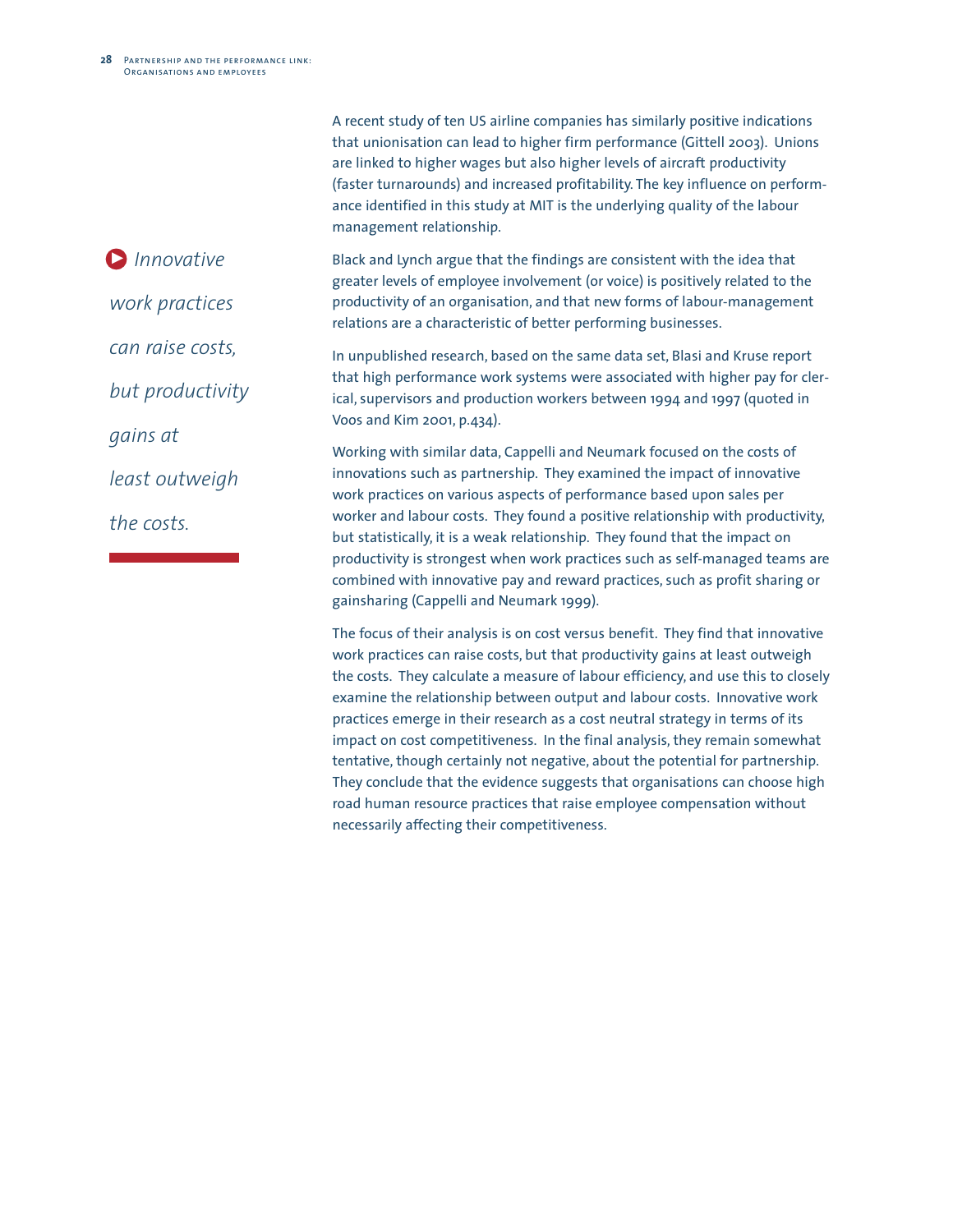### 2.3 Partnership as a source for innovation

*Partnership* 3 *broadens the innovative base.* A key contribution that partnership can make for an organisation is the ability to broaden the innovative base. It creates an interest in and pressure for learning — both informal and formal — among employees. It has the potential to create greater levels of participation and involvement in finding new and better ways of doing things. Partnership in an organisation can result in more suggestions, more new ideas, breakthroughs, quicker adaptation and implementation of new ideas.

This section focuses on a number of organisations in which innovative outcomes are linked to partnership, namely:

- **Danish hearing aid manufacturer, Oticon**
- p Global medical device manufacturer, Medtronic Galway
- **IF Irish based metal forming company, Tegral**
- **F** Irish Airport Authority, Aer Rianta.

#### **table8 Innovation gains**

- At Oticon creative work practices **and commitment to staff development resulted in new product lead-time halving; sales growing at 20% when the market was shrinking by 5% each year; and greater levels of innovation. Boudewijn and Williams (2002)**
- p **Tegral achieved greater adaptability to customer requests based on partnership,work re-organisation and gainsharing. NCPP (2002)**
- **F** Jurys Doyle Hotel Group has **relied on partnership to cope with the crisis that has existed in its industry since September 11 2001. NCPP (2002)**
- p **Partnership enabled Aer Rianta to handle the loss of duty free sales. Roche and Geary (2002)**
- p **A Finnish study found that 37% of organisations defined as flexible introduced new products**

**over last 3 years. The comparable figure for organisations defined as traditional was 3%. EU Expert Panel IR and Innovation (2002)**

- **E** An evaluation of Irish organisa**tions using partnership found significant improvements in how orders were processed,the pace of work and the level of quality. Totterdill and Sharpe (1999)**
- p **Within the Professional Services department at Montefiore Medical Center a new approach was adopted to consultation. The suggestion to use three-way phone conferencing among hospital, patient and insurer came from a union official. Figueroa and Lazes (2002)**
- p **Ecco, a shoe manufacturer, introduced a test facility which was operated by teams of machinists who discussed, challenged and improved the instructions they received from designers. The aim was for machinists to come up**

**with practical guidance to make the mass production cheaper, easier and more attractive. They also eliminated design mistakes before new designs were sent to overseas companies for manufacturing. Previously,the machinists would have been engaged almost exclusively in monotonous,repetitive tasks.**

**Milsome and Sharpe (2002) EWON Project**

p **Esbjerg Centralsygehus, a Danish county hospital,re-organised a surgical ward along team lines. The 48 nurses,four secretaries, three consultants and a number of temporary junior doctors organised themselves in a team structure designed to break down interdisciplinary barriers. This improved standards significantly and delivered better continuity of care in the hospital.**

**Milsome and Sharpe (2002) EWON Project**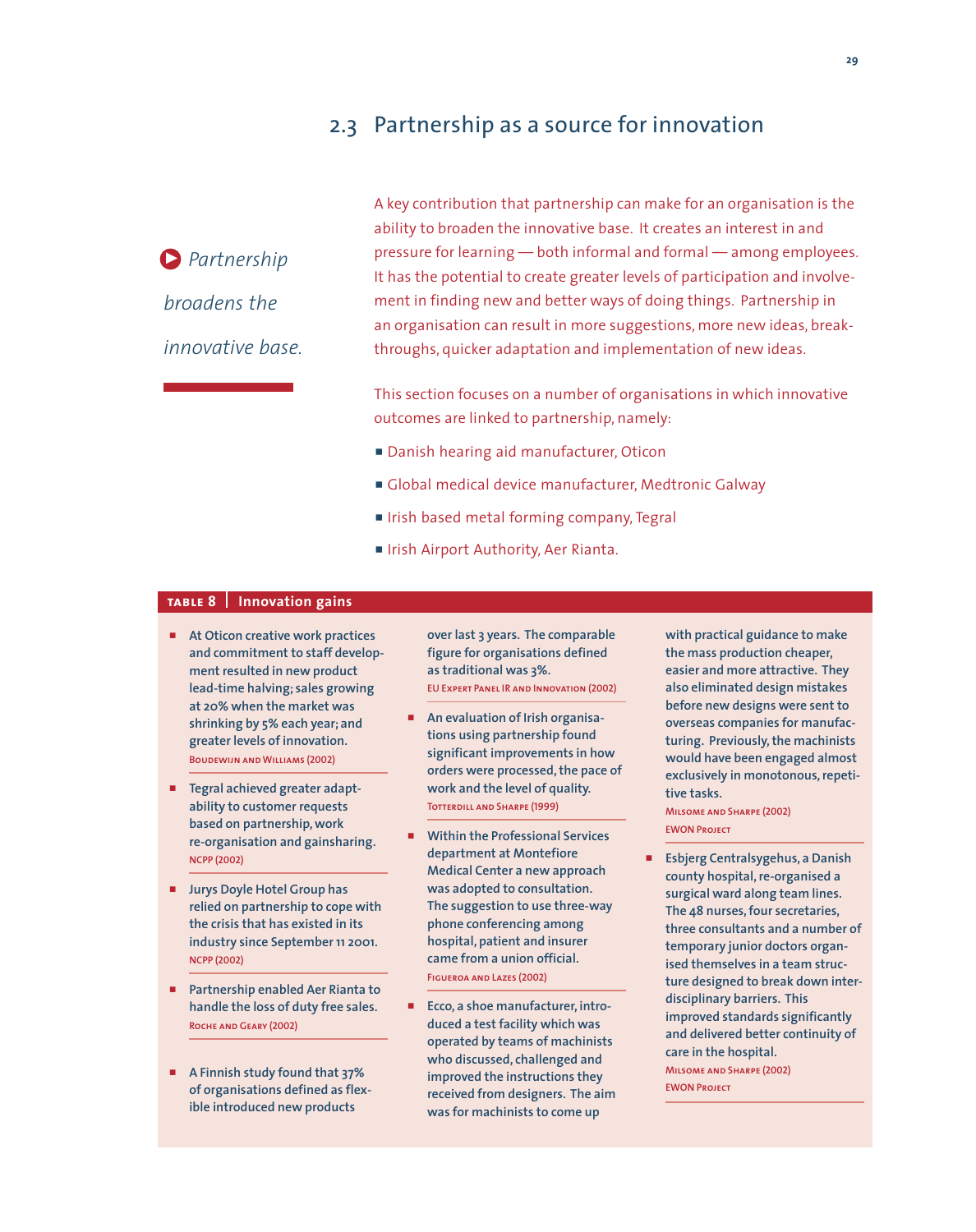#### **2.3.1 Oticon: Partners for the multinational challenge**

Oticon provides an interesting example of a Danish company, which has managed to achieve above average performance using participation and people-orientated philosophies (Boudewijn and Williams 2002). This company is an example of how an internal, employee-orientated focus on participation can transform the competitive fortunes of an organisation facing the challenge of multinationals.

Until the late 1980s, Oticon, a Danish hearing aid production company, was a slow moving, traditional, departmentalised company without a clear basis for competitive survival. It depended upon an outdated analogue technology, in a rapidly contracting market sector dominated by large companies, such as Siemens, Phillips, Sony, 3M and Panasonic.

However, in August 1991, after 15 months of preparation, a change to a new way of working occurred. Firstly, Oticon re-focused its strategic direction to concentrate on new technology. Secondly, human capabilities were nurtured and developed. Despite difficult competitive conditions investment in human capabilities was prioritised. Major investment in the design and approach to work occurred. This included a new 'paperless' office building, but more importantly it also included a fresh approach to employee involvement.

Oticon changed its business practices to operate on project bases. This meant that anyone could start a project, provided they had the permission of one of five senior managers. Management also initiated projects. All projects were now customer-focused. Staff could join a project, provided they had the agreement of the project leader. The basic idea was that the company treats everyone as an adult, and that as such it is the individual's responsibility to fill their day usefully. If people did not have anything to do, it is was their responsibility to find something useful to do either by starting a project or by joining one.

The results were significant. New product lead-times were halved; sales growth at 20% per annum was achieved at a time when the market was shrinking by 5% each year. New product development was drastically improved both in terms of the number of new introductions but also, significantly, in the nature of innovations. In 1995, Oticon introduced the world's first digital hearing aid. This technological breakthrough re-positioned the company as one of the world's top three hearing aid producers.

*Despite diffi-*3*cult competitive conditions investment in human capabilities was prioritised.*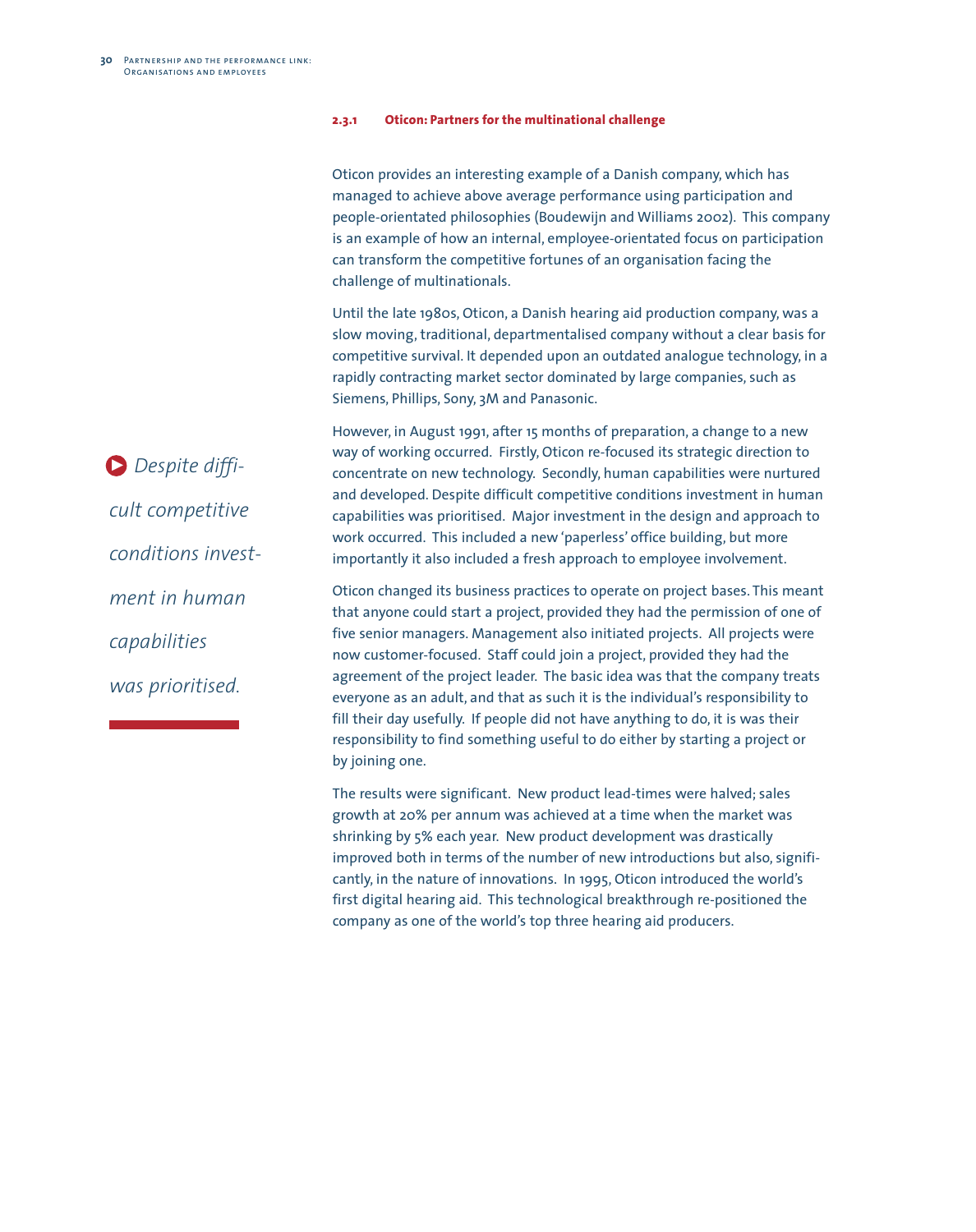There is evidence that significant change is occurring in wide sections of Irish business. For example, by re-focusing their Irish operations on higher valued added activities, Lucent Technologies, Nortel, and Abbott have all avoided major job losses in Ireland (Skelly 2002). Low skill commodity production has been moved out of Ireland. However, rather than shutting their Irish operations many companies are re-focusing.

Intel's development in Ireland provides a vivid illustration of the change underway. The initial investment in Ireland was  $\epsilon$ 300 million and this had grown in 2002, to almost  $\epsilon_3$  billion. The original investment in circuit board manufacturing has been replaced. The company is currently constructing its third plant which will position the Irish organisation at the cutting edge of micro processor technology operating at the sub-micron level (Dorgan 2002).

This section focuses on Irish research work that has examined the role of partnership as a driver of performance and catalyst for this type of innovation and change.

This section focuses on the research carried out at three organisations, namely:

- **P** Medtronic AVE
- **F** Tegral Metal Forming
- Aer Rianta.

*Irish companies* 3*are refocusing their activities on higher value added.*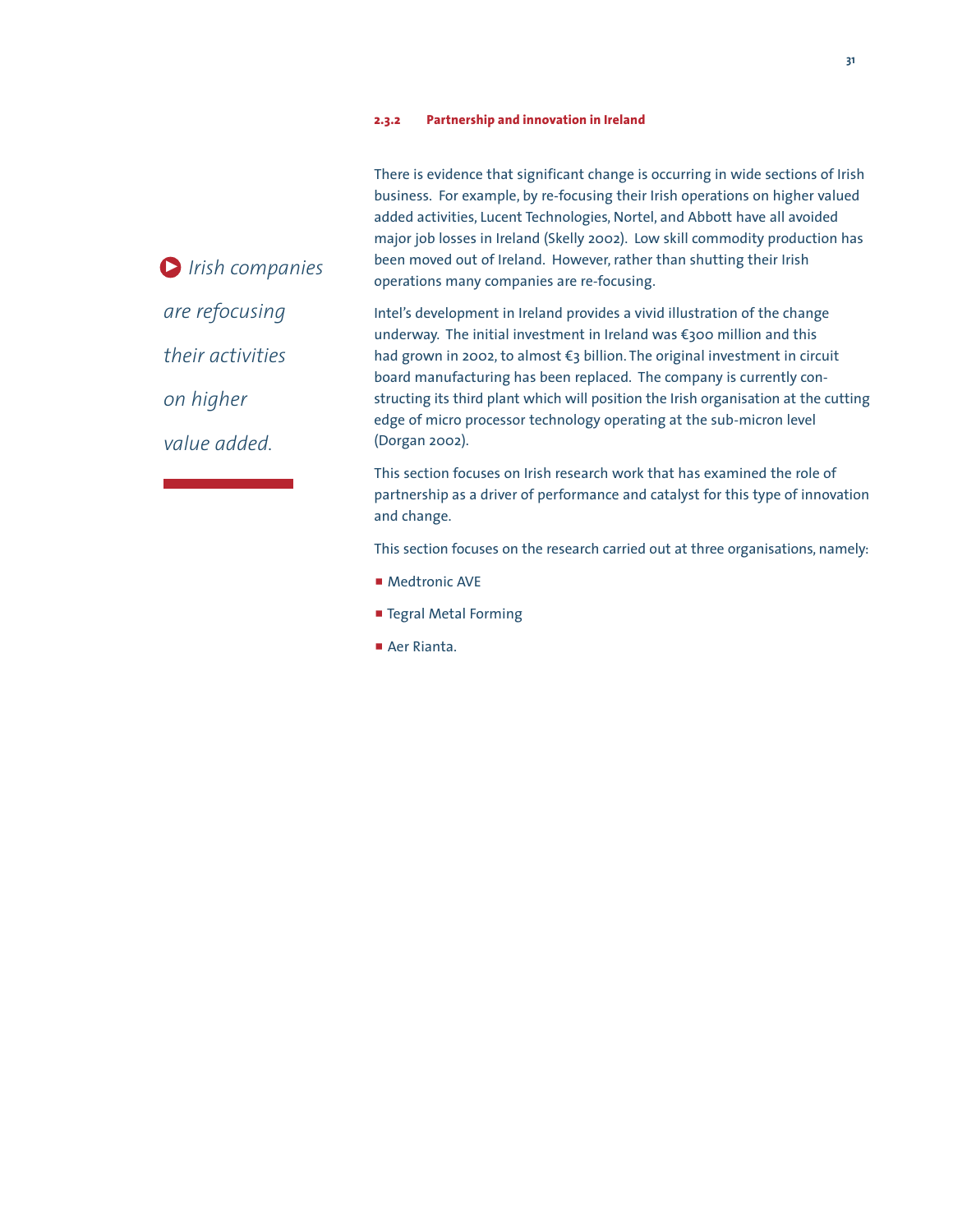#### **Medtronic Galway**

Medtronic Galway was originally owned by CR Bard and became part of Medtronic in October 1998. Since that time employment at Galway has almost doubled to 1600. Following the acquisition, ten CR Bard manufacturing sites across the world were closed. However, the Galway facility survived.While its initial focus in 1982 was on low tech operations and products with minimum added value, by 1998 it had responsibility for Global R&D, and the manufacturing and marketing of catheters and stents. It had also generated 35% of the divisional (cardiovascular and neurological) patent filings in 1998. A very well qualified workforce and good experienced management complemented this proven R&D capability.

This spirit of pro-actively building for the future, of 'staying ahead of the game' remains a critical feature of the Galway operation. It is accepted among management, employees and SIPTU that this is required to ensure that jobs survive in Galway. It means a shared commitment to innovation, to upgrading, to change and to learning and development and this is evident across all sectors of the workforce.

Medtronic operate in a very volatile and fast moving industry. There is constant pressure to improve existing products, develop new products and to move into new related areas. Two statistics highlight the extent to which internal innovation and change is now ingrained at Medtronic:

- 66% of revenue is generated from products which are less than 2 years old
- 80% of employees are working on products that are less than 2 years old.

The search to find new ways to stay ahead has increasingly turned towards staff. In particular, in 2003 it has renewed its policy of employee involvement. This has focused on training and learning but also on ways to ensure that on a day-to-day basis new ideas and staff input influence decision-making. The objective is to leverage employee involvement in order to make gains in a difficult budgetary climate.

Ireland is no longer a low cost location. For Medtronic, hourly rates in Ireland are four times those that apply in Mexico (\$US 16 versus 4). The pressure is on for Ireland to move into areas such as R&D, regulatory affairs and sales/ marketing. This cost pressure is used as a spur at Medtronic Galway to deepen and develop the role of employees.

There is commitment to using, developing and upgrading employee talent. This is reflected in the level of training and the importance attached to information and consultation (NCPP – ICD project ongoing).

**D** The search *to find new ways to stay ahead has increasingly turned towards staff.*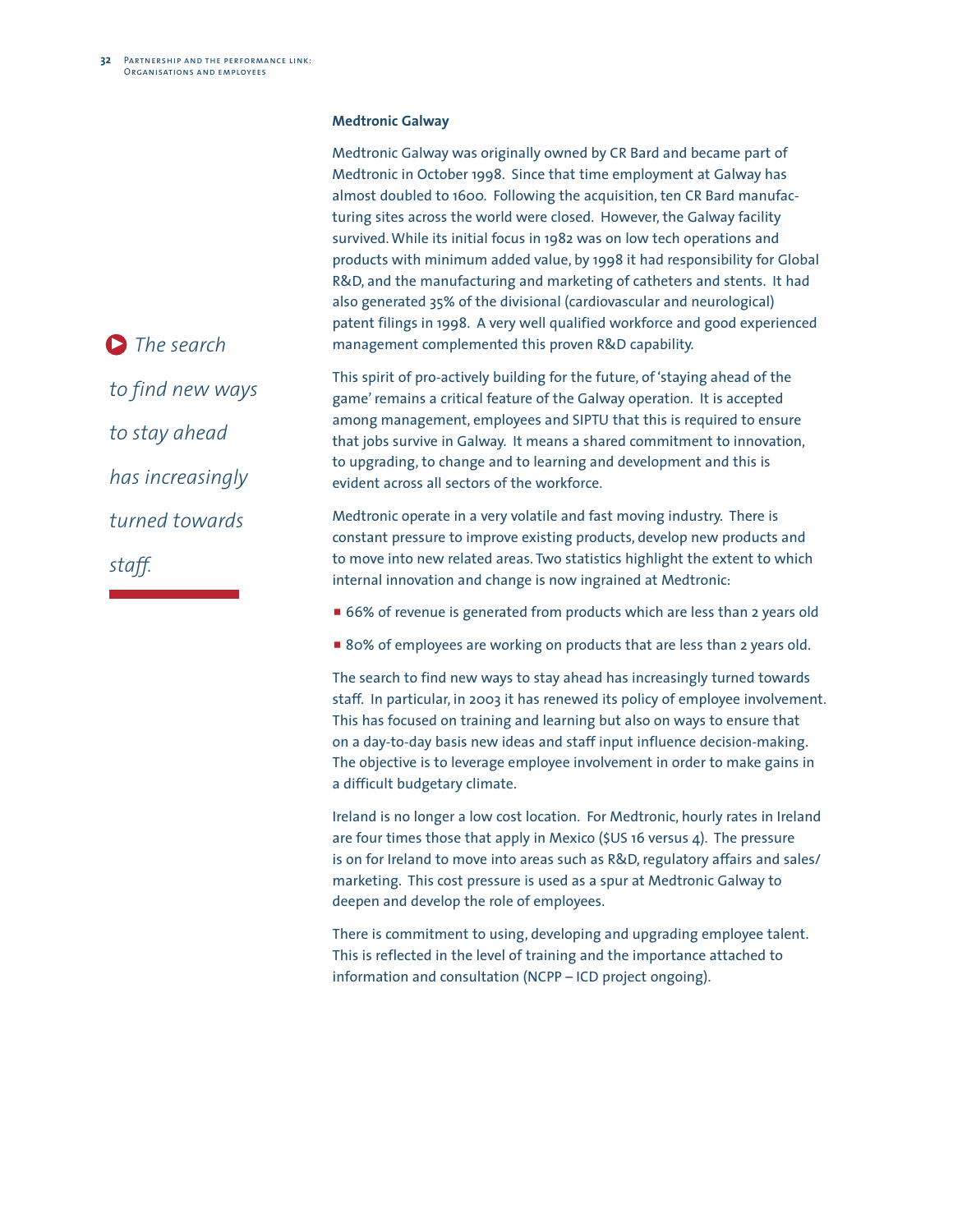#### **Tegral Metal Forming**

Since the 1990s, significant organisational change has been introduced at Tegral Metal Forming. Partnership has been central to this change process. Work has been re-organised to deliver substantial improvements in both the performance of the company and the welfare of its employees (NCPP 2002).

Working in partnership with the workforce, the company has developed a skill-based pay system which includes annualised hours and an effective and progressive gainsharing system. There have been no redundancies and no loss of guaranteed earnings during the changes.

The operation of the gainsharing scheme at Tegral is an excellent illustration of how a partnership arrangement can deliver performance management which is both accountable and experimental. The monitoring team for gainsharing includes team leaders from each production team and the plant manager. Each month presentations are made to this group and these meetings are usually dominated by discussion on ways that performance might be improved. The discussion takes into account specific routines, the needs of individual teams and the broader challenges facing all of the teams and the company.

The company has increased profitability and secured long-term survival. It now has the ability to develop new products and to adapt to market changes more rapidly than the competition. Key changes in the workforce, such as the level of skills and cross skills, the ability to work in teams and performance related pay underpin this capability.

*Meetings are* 3*usually dominated by discussion on ways that performance might be improved.*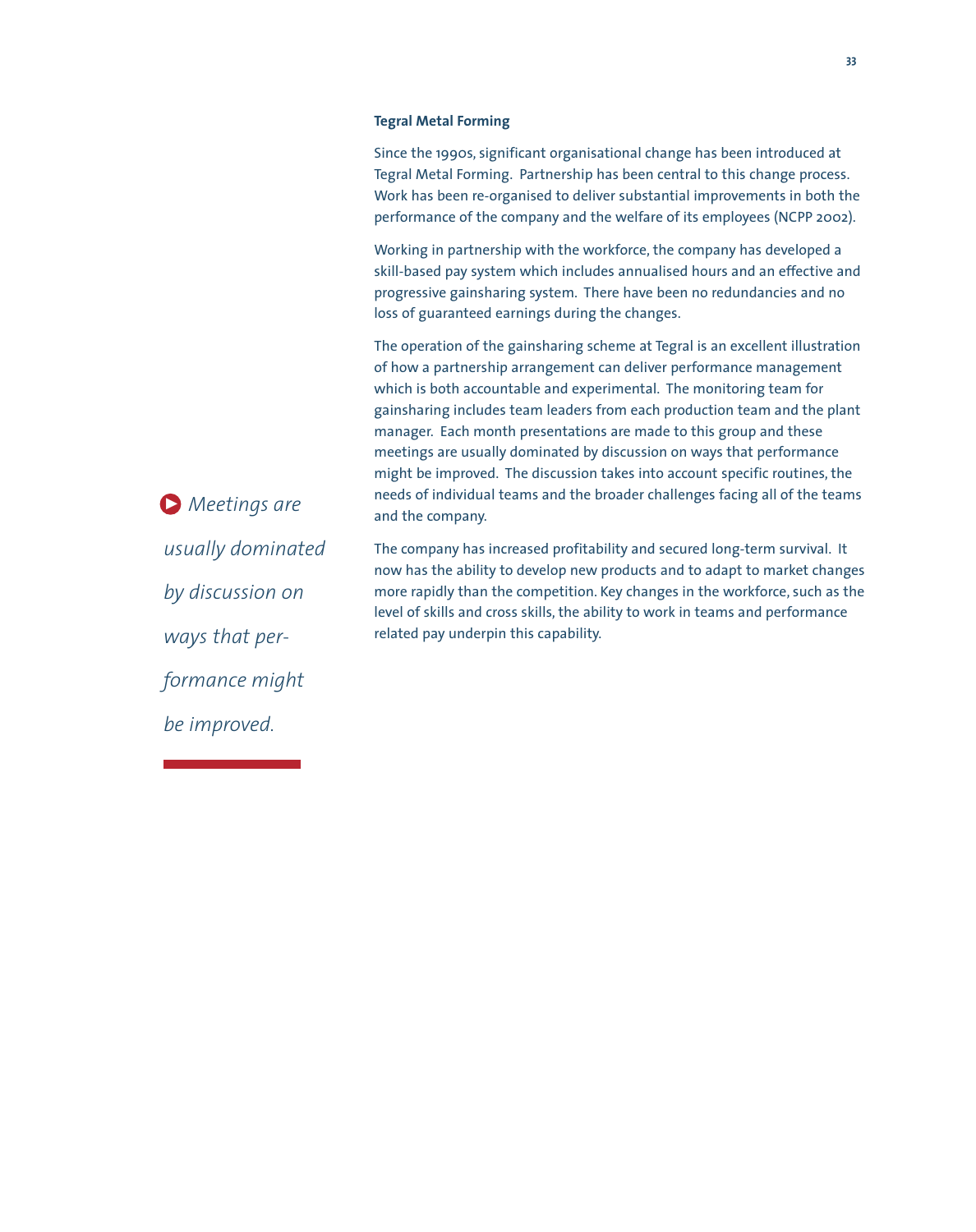#### **Aer Rianta: Creating a strategy for change**

Roche and Geary (2002) provide detailed evidence and survey work from the semi-state company Aer Rianta. Their research showed that in the context of the loss of duty free, partnership could provide the organisation with an effective source of innovation.

A set of 'Principles of Constructive Participation' was agreed between management and unions. This included issues such as joint responsibility, employment security, and the rejection of a low wage competitive strategy. These principles underpinned the development of a set of working arrangements between the company and the unions. Board, corporate departmental and business unit level arrangements, along with regular working groups and special topic groups were formed to re-build employee-management and union-management relations at the company.

In 1997/98 one of these Strategy Groups examined the abolition of duty-free shopping and the implications for Aer Rianta. Using a joint union management approach the group addressed issues of cost, efficiency, viability and development. 'Strategy Groups' and 'Significant Issue Groups' were formed to address issues jointly, based on the collection, examination and validation of data. This joint group produced an informed and balanced analysis rather than a common or agreed position. This analysis successfully underpinned the companies response to the loss of duty free.

This research also provides an insight into the complexities inherent in developing partnership: resistance of key groups, possibilities for alienation among, for example, trade union activists and their members; conflicting agendas, and the difficulties facing middle managers. Other work by the same authors highlights the need to match the rhetoric of partnership with substantive changes in decision-making at all levels of the organisation (Roche and Geary 2003). This type of research enhances the development of partnership as it highlights potential challenges along with the benefits. It provides detailed information on the implementation of partnership and its impact on managers, union activists, and employees. For example, the introduction of new ideas presents union activists with the considerable challenge of changing conventional workplace mindsets.

*complexities inherent in developing*

**D** The

*partnership.*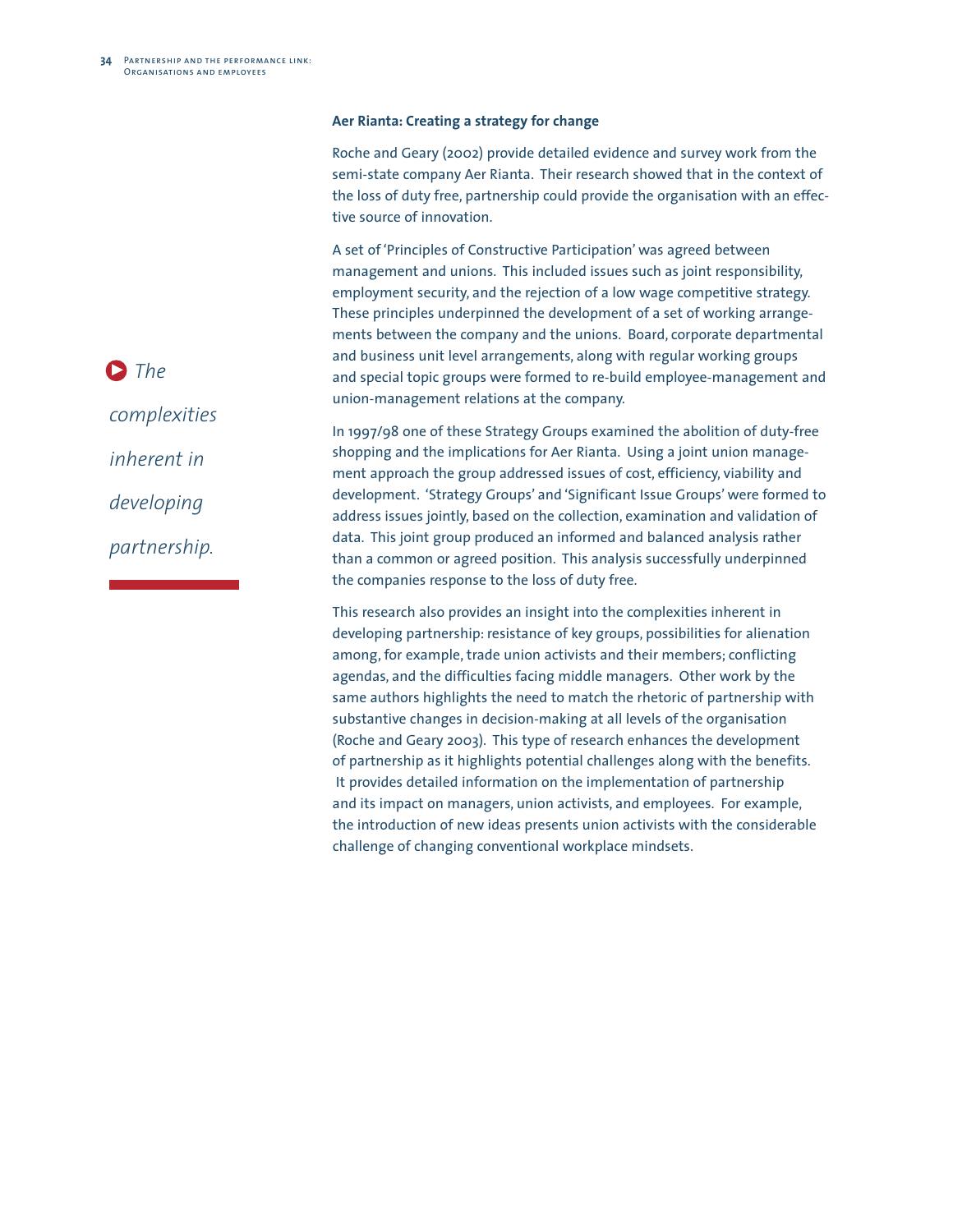### 2.4 Worker benefits

*Employees*  3 *are accepting high levels of responsibility for activities within the workplace.*

International research also provides an insight into the impact of partnership on employees. Research shows that employees may benefit because earnings increase, they gain a greater say in their work and experience less conflict. A partnership approach to work may also mean more flexibility, better security and more opportunity for personal career development.

Partnership is delivering benefits for employees. It is helping to make work a more satisfying and rewarding activity. In 22% of the 300 organisations in the Work Foundation study, partnership was introduced to improve staff retention. For many employees it is now the preferred way of working. In around 30 companies, pressure from employees was the main reason why partnership was introduced. For many firms, almost 100 companies in this research, it is also the right way morally to do business.

Table 9 shows that, across the European workforce, employees are accepting high levels of responsibility for activities within the workplace, including the quality of their work, solving problems and working through issues with colleagues. Workers are very involved and informed about the structure of work. They interact with colleagues and superiors in a way that leads to significant improvements both for their own work and for the organisation as a whole.

| <b>Main focus</b>     | <b>Description</b>                                                | % of employees |
|-----------------------|-------------------------------------------------------------------|----------------|
| <b>Responsibility</b> | Assessing the quality of your own work                            | 75             |
|                       | Solving unforeseen problems                                       | 82             |
|                       | Involved in complex tasks                                         | 56             |
|                       | Job involves learning new things                                  | 7 <sup>1</sup> |
|                       | Responsible for time schedules                                    | 23             |
|                       | Doing all or part of your work in a team                          | 56             |
|                       | Rotating task between yourself and colleagues                     | 44             |
|                       | Can rely on colleagues in case of problems                        | 82             |
| <b>Responsibility</b> | Able to discuss the organisation                                  |                |
|                       | of your work when changes take place                              | 71             |
|                       | <b>Discussions are regular</b>                                    | 51             |
|                       | Discussions take place with superiors                             | 83             |
|                       | Discussions are with staff representatives                        | 43             |
| <b>Action</b>         | Discussion leads to improvement in your                           |                |
|                       | own personal workplace                                            | 75             |
|                       | Discussion leads to improvement in the<br>organisation as a whole | 60             |
|                       | <b>SOURCE: DRAWN FROM PAOLI AND MERLLIE (2001)</b>                |                |

#### **table9 Employee involvement in 2000 — selected measures**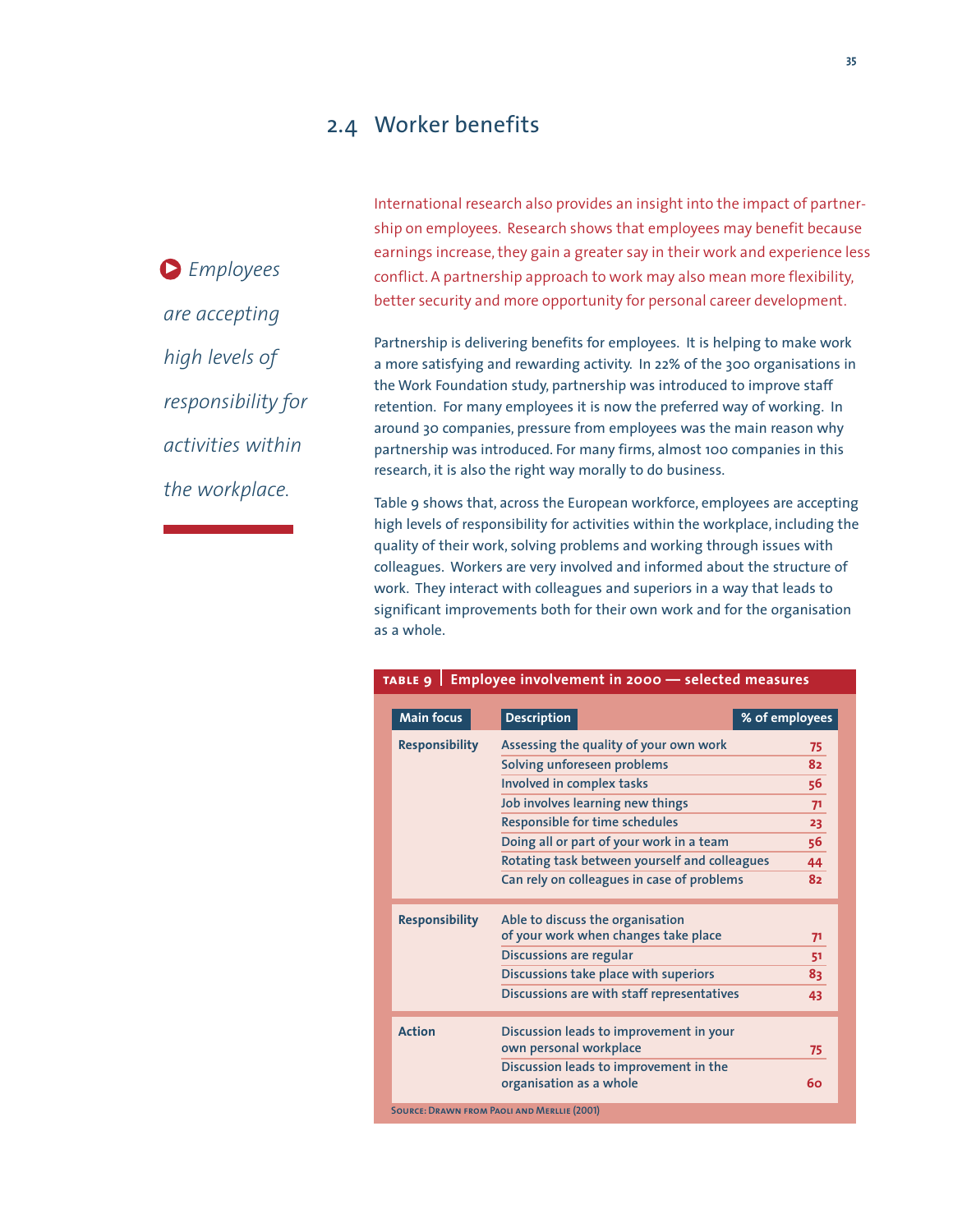*Benefits*  3*must be equitably distributed.*

Assessments of partnership initiatives in Ireland point to generally positive effects on performance but also on employee attitudes and relationships, job satisfaction, and on union representation. In a range of studies, some of which focused on EU programmes supporting the development of partnership, companies were seen to use partnership to implement important programmes of change. For example, the joint ICTU/IBEC Skillnets project showed that partnership had a significant impact on learning, skills and career or development opportunities available to employees. This study, conducted in 2000, focused on ten Irish companies that had introduced partnership to facilitate mutual involvement of management and employees/ unions in organisational development.

Research carried out by the ESRI for the Centre in 2003, will enable a comprehensive assessment of the link between partnership and other participative arrangements and issues such as worker satisfaction and the willingness to change. Initial results indicate high levels of satisfaction and openness to change — for example 3 out of every 4 employees indicated they were willing to accept more responsibility. The analysis of the link between worker outcomes and participation will provide an important compliment to the earlier case study work (ESRI-NCPP Research 2003).

#### **Some challenges**

If partnership is to be sustained and to develop as a mainstream approach to change and improvement, then the benefits must be equitably distributed. A UK academic, John Kelly (forthcoming) argues that partnership firms have shed jobs at a faster rate than non-partnership organisations and that in relation to wages results are somewhat mixed. Based on the experiences of 22 companies with partnership agreements, Kelly concludes that there is evidence that partnership is not delivering gains for employees and unions in terms of job security, influence and membership. However, it is important to note that wages in some of these 22 organisations have increased. In five companies union membership has increased and in five it has remained unchanged. Further, union involvement is changing within these organisations as problems and issues are resolved earlier with less emphasis on formal meetings and negotiations (Kelly, forthcoming).

Guest and Peccei (2001) take up this theme and argue that the balance of advantage must be mutual. They note that there is evidence that in some cases greater emphasis is placed on employee contribution than on promotion of employee welfare, rights and independent representation. However, Guest and Peccei do not see this as an argument against partnership. Instead, they direct attention to what they see as very positive outcomes for employees and employee representatives in situations where partnership is most developed.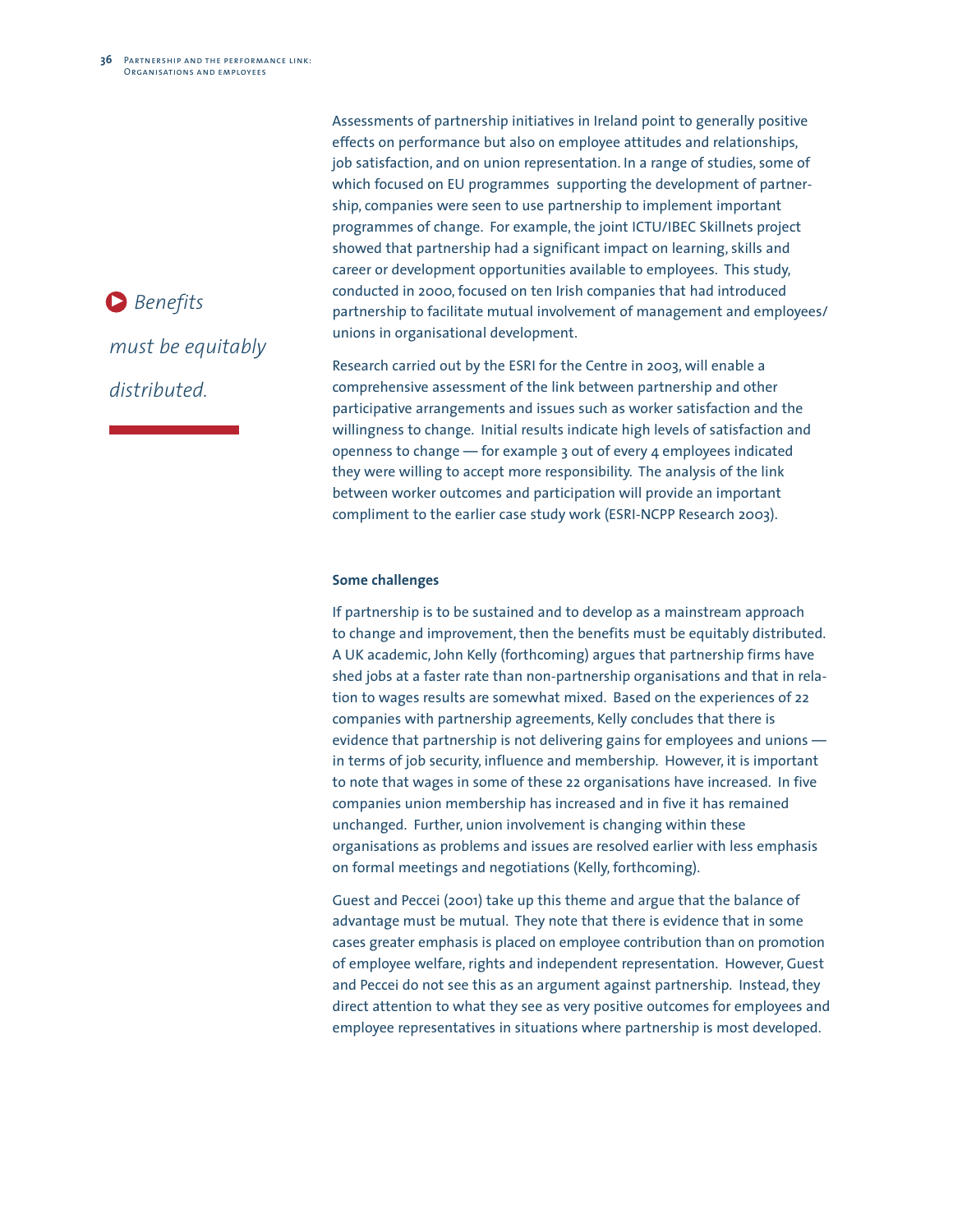They found that respondents from organisations which have made greatest progress with partnership, were significantly more likely to report strong internal support for the idea that employees are treated well, for employee rights and benefits, and for employee opportunities to make contributions.

Nonetheless, the benefits for employees will continue to require explicit attention if partnership is to develop to its full potential. Table 10 outlines research work that provides concrete evidence that partnership results in significant benefits for employees. This section concentrates on two areas. It focuses on the impact of partnership on the following:

- $\blacksquare$  employee finances
- $\blacksquare$  employee well-being at work.

### **table 10 Worker benefits**

- p **Almost 80% of Irish workers (sample 344) report that they are pleased to be working in teams and the majority also say that they would not want to return to a more traditional way of working. Moore (2002)**
- **Employees working in selfdirected teams in the US medical and imaging industry earned 17% more than workers in companies not using teams. Appelbaum** *et al* **(2000)**
- p **Results from 192 organisations with gainsharing plans showed that the average gain per employee was over US\$ 2, 200 per year Thorpe and Homan (2000)**
- p **Dairygold's pig processing plant: Gainsharing – savings never been less than 20% of budget. NCPP (2002)**
- p **A US study of 269 companies with gainsharing programmes found that the average ratio of gain sharing bonus to normal wages was more than 5% in most of the 269 organisations. Kim (1996)**
- **P** Owens Corning Building Products: **Gainsharing - over the course of the scheme's first year of operation employees received rewards amounting to on average 3% of basic salary. Industrial Relations Services (1996)**
- p **Data from US manufacturing showed that non profit sharing firms decreased employment by 3% during business downturns; while profit sharing firms decreased by 2%. Kruse (1992)**
- p **Firms with profit sharing were shown to have more stable employment. Kruse (1993)**
- German survey of 70 metal**working firms found that those with profit sharing had lower dismissal rates. Kraft (1991)**
- p **A US study found that when employees held at least 5% of stock, companies had compensation levels which were 8% higher than other comparable public companies. Blasi et al (1996)**
- p **Introducing new work practices improved satisfaction and involvement levels among employees at an Irish aircraft maintenance organisation. Tiernan (2002)**
- p **Employee friendly culture at Glanbia includes: job sharing, special leave arrangements, such as sabbatical and,training on work-life balance for all employees which includes a module for partners.**

**http://www. familyfriendly.ie**

p **Employee friendly culture, at Aer Rianta, includes: career planning, work-life balance training, sports facilities, a staff welfare fund, a respect and dignity policy, a learning resource centre, special leave arrangements,flexible hours, job share and childcare facilities.**

**http://www. familyfriendly.ie**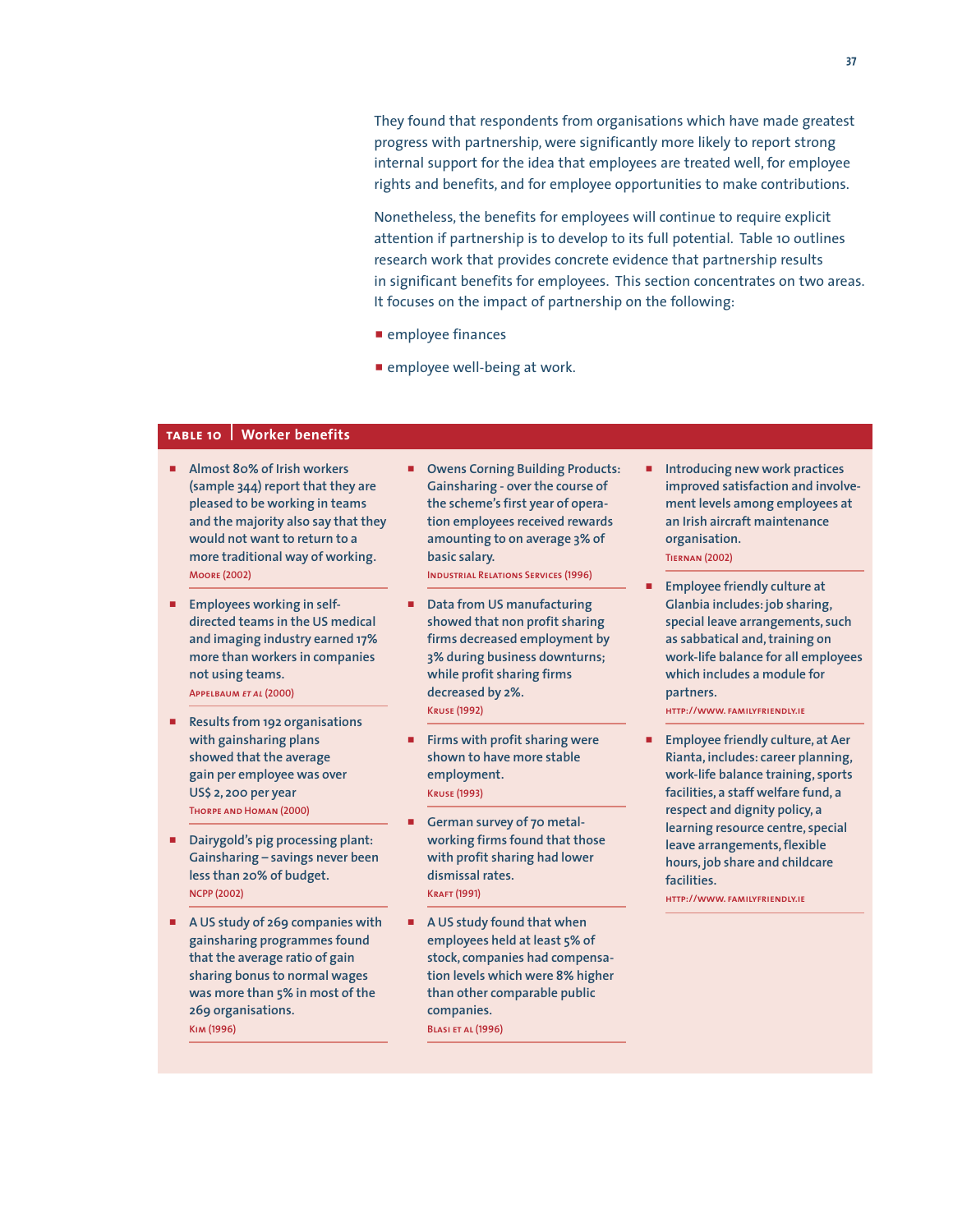#### **2.4.1 Employee finances**

|                    | Employee financial involvement is now recognised by the European                                                                                          |
|--------------------|-----------------------------------------------------------------------------------------------------------------------------------------------------------|
|                    | Commission as a strategic priority. The European Foundation's survey on                                                                                   |
|                    | Working Conditions, based on representative national samples of employees,                                                                                |
|                    | suggests that overall levels of employee financial involvement remain low                                                                                 |
|                    | (Paoli and Merllie 2001). Employee research carried out by the European                                                                                   |
| $\sum$ Employee    | Foundation in 2000 found that only 5% of employees received payments                                                                                      |
|                    | based on overall performance of the company where they worked (profit                                                                                     |
| financial involve- | sharing). In an Irish context the figure was just 2%.                                                                                                     |
|                    | However, this may understate the importance of financial involvement.                                                                                     |
| ment is now        | The Cranfield Network on Human Resource Management Survey focuses on<br>organisations (Morley, et al 2002). It reports that 36% of business organisa-     |
| recognised         | tions in Europe have a broadly based (that is covers more that 50% of the<br>workforce) profit sharing scheme (Pendleton et al 2001). Figures for Ireland |
| by the European    | suggest that around 24% of companies have broadly based profit sharing.<br>Research carried out by the employers group, IBEC, in 2000 reports that 29%    |
| Commission         | of companies had some form of profit sharing in place.                                                                                                    |
| as a strategic     | Research carried out in 2003 by the ESRI, for the Centre, suggests that the                                                                               |
|                    | figure is somewhat lower (ESRI-NCPP Research 2003). The employer survey                                                                                   |
|                    | indicated that 14% have profit sharing/share options or gainsharing schemes.                                                                              |
| priority.          | Approximately 16% of employees indicated that some combination of these                                                                                   |

This section focuses on two specific pieces of research which highlight the financial impact of partnership on employees:

schemes was available within their workplace. In those workplaces around

**Appelbaum and her colleagues work on US manufacturing** 

70% indicated they were personally involved in the schemes.

**The Centre's work at Dairygold.**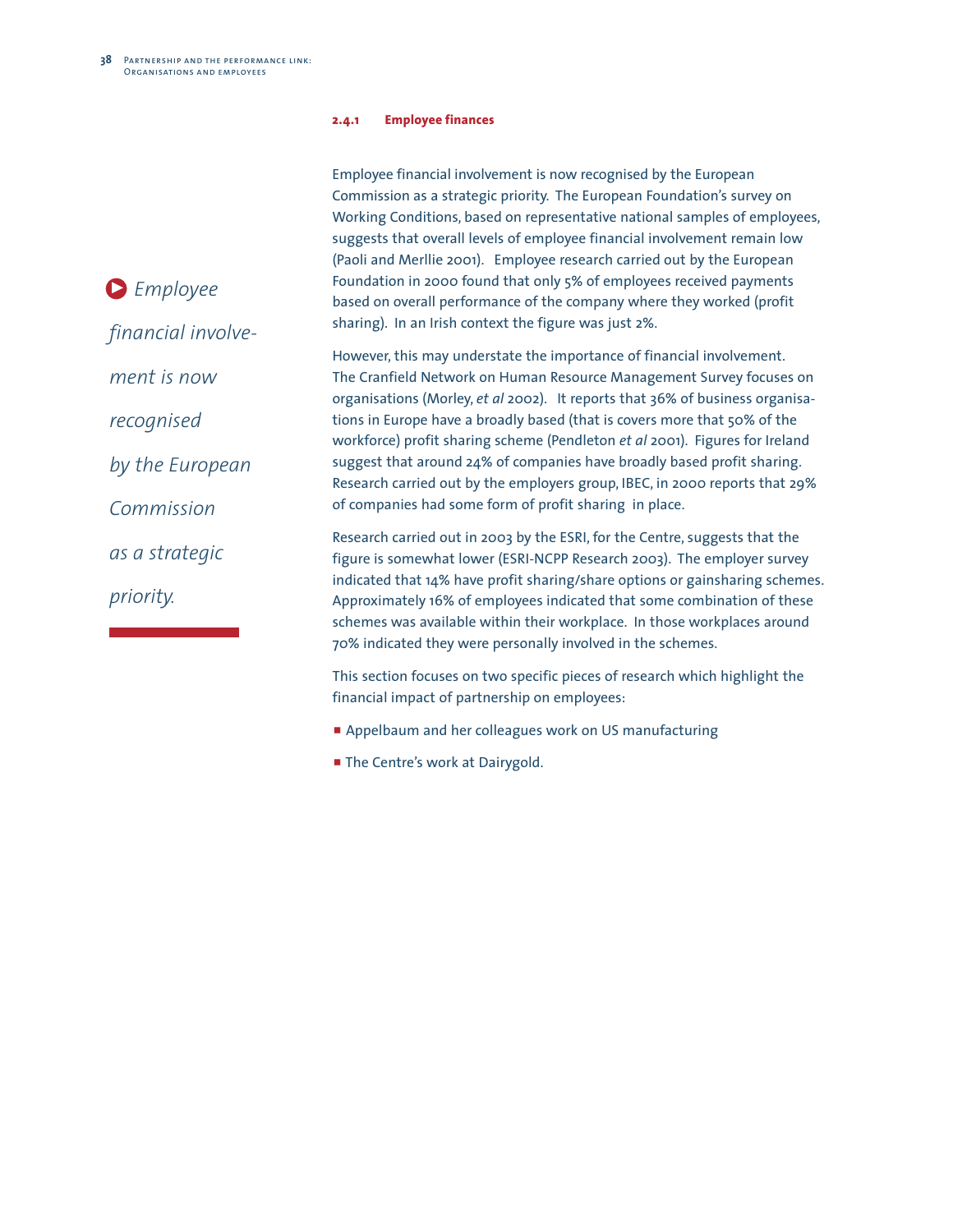#### **Manufacturing advantage in the US: Employee outcomes**

Appelbaum and her colleagues focus explicitly on employee outcomes. Managers at forty plants provided employee lists. These lists were used to draw random samples from different worker categories in each industry. Approximately 100 employees at each plant were surveyed. Workers were informed about the project and then interviewed at home by telephone. The overall response rate was 68%.

The worker survey examined issues such as satisfaction, trust, commitment and stress. They find that, in the US, the effects of high performance work systems on workers are generally positive. The findings show that a participatory approach to work not only increases the operating efficiency and competitive advantage of plants, it also improves working conditions. Workers with increased opportunities to participate reported that they have to do less involuntary overtime and experience less conflict with co-workers. They are less likely to find their physical surroundings problematic and less likely to feel they have inadequate resources to do their jobs. Job satisfaction did not change in apparel and medical and imaging, and in steel it actually increased.

The research also examined earnings and the link with different work practices. The findings indicate a strong overall relationship. When levels of overall participation are reported as high, workers earnings have also increased. Workers with greatest opportunity to participate earned 11% more than workers with the least opportunity. In the apparel industry earnings are 16% higher in high participation organisations and in steel they are 10% higher. In medical and electronics imaging industry there is no statistically significant link between earnings and the overall participation scale. The research provides specific earnings figures for groups of employees in selfdirected teams, those involved in quality teams and those with autonomy. It shows that in each sector and in each case employee earnings are higher. For example, apparel workers in self-directed teams earned 4% more than those not working in teams; in steel the difference was 10% and in medical and imaging the difference was 17%.

There is some counter evidence. For example, Osterman (2000) examines high performance work models in the US, and his central conclusion is that presence of high performance practices, in 1992, is associated with a higher probability of layoffs in subsequent years and no real gains in wages. However, this finding is based on manager interviews and compares average wages in a plant with the plant's workplace practices. It does not directly link earnings to the work practices of individuals.

**D** Workers *with greatest opportunity to participate earned 11% more.*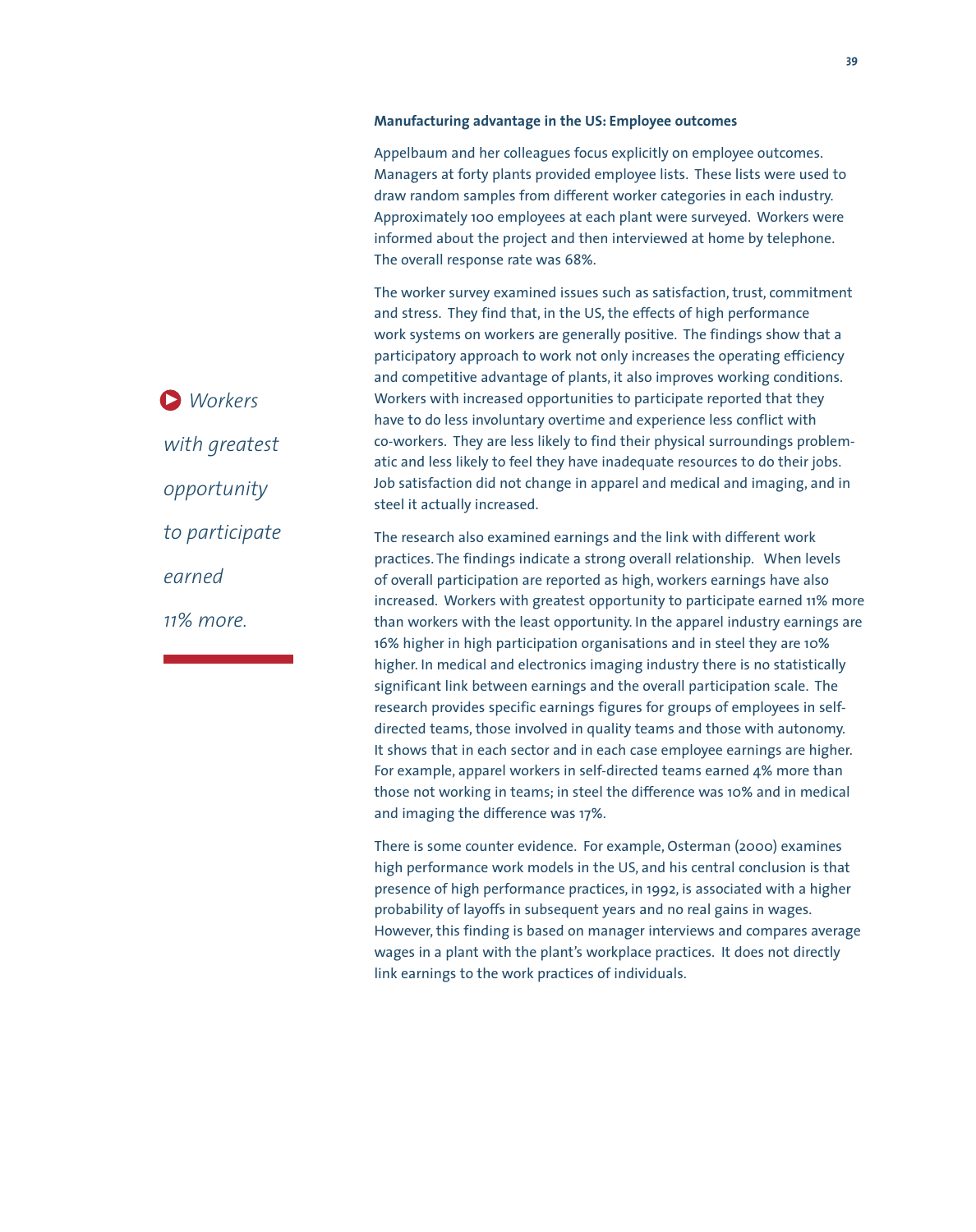

Nonetheless, Osterman's research is an important lesson for employees and employers to note: the gains are not automatic. There may be attempts to introduce partnership without sufficient consideration for the mutual nature of the process. However, this runs against the grain of the experiences and accounts of the majority of organisations discussed in this report. The next section emphasises this by focusing on the partnership process within Dairygold.

#### **Dairygold Co-Operative Society Ltd**

Dairygold is one of Ireland's leading food companies with sales of  $\epsilon$ 960m in 2001. It employs approximately 2,500 people. Partnership has been a particular feature of its pigmeat processing plant, Galtee Meats. Faced with rising production inflation, tighter margins, and more sophisticated consumers, Galtee Meats set about ensuring that it remained competitive in the marketplace. Part of this, in the early 90s, included contracting out certain operations such as the canteen to ensure cost stability.When considering options for the maintenance area, management and unions together devised an alternative strategy. They established an autonomous work group. Based originally on the initiative of the union, as an alternative to decreasing the maintenance workforce, the idea was that the maintenance employees would manage and run the maintenance function within the plant on the basis of a self-managed work team. They have responsibility for budgeting, planning of work, and liaison with production. They schedule their own holidays and working hours (within certain constraints). They have their own team leader who negotiates the annual maintenance budget with management.

The results have been significant for both the company and its employees. The employees have come in below budget every year. The financial savings on budget are shared between the company and the employees. The gains are shared 3:1 on the first  $E_2$ 4, 500 and 50:50 on the remainder. Since partnership commenced, in 1993, gains have always been more than  $\epsilon$ 24, 500.

Despite a doubling of the pig kill in the last ten years, only one more full-time maintenance employee has been hired (bringing the total, excluding apprentices, to 18). The employees now have more control over their own work. They have dealt with issues such as cross-skilling and multi-skilling.

*They have* 3 *responsibility for budgeting, planning of work, and liaison with production.*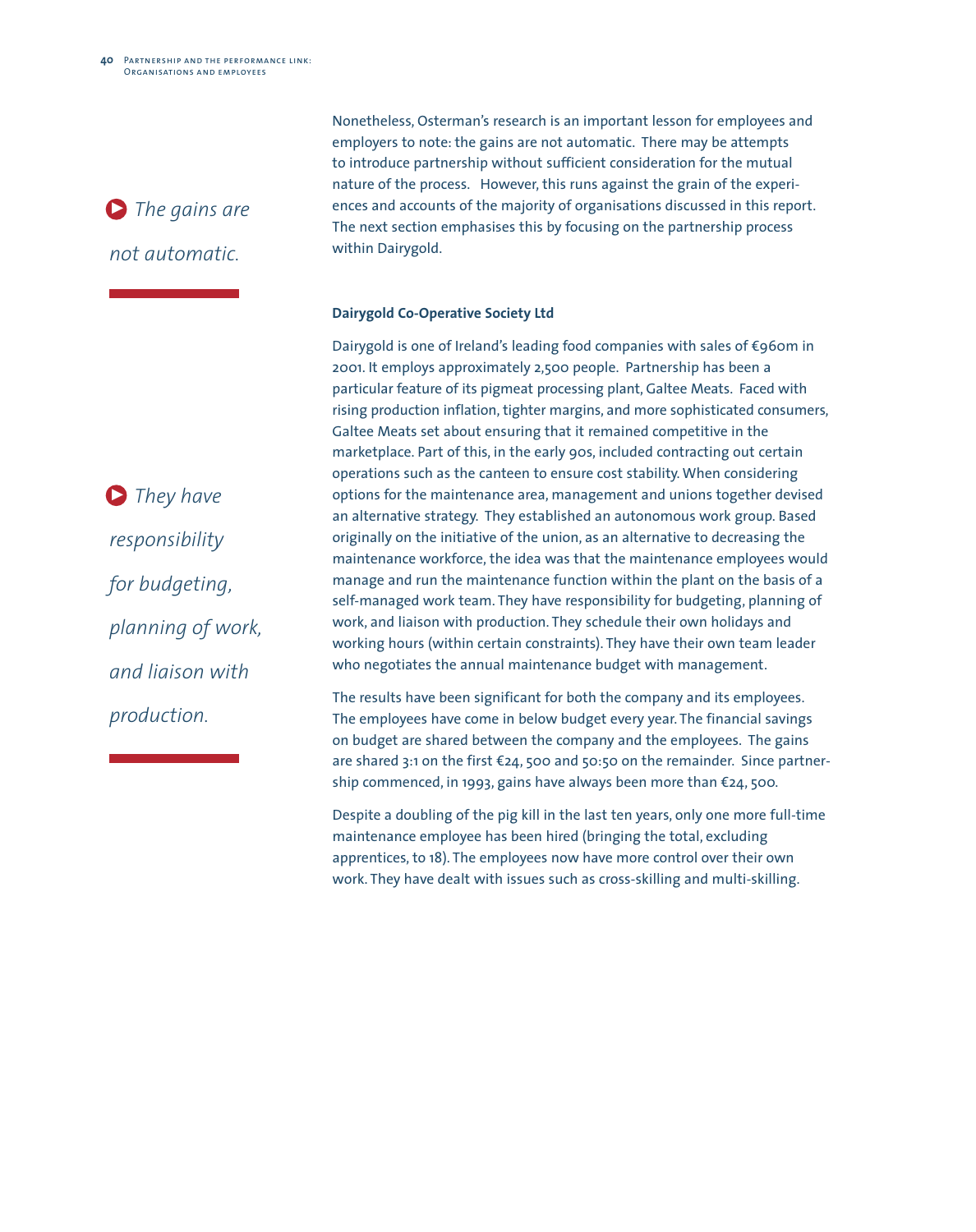#### **2.4.2 Employee well-being at work**

| A better work environment is a critical influence on the health, safety and |
|-----------------------------------------------------------------------------|
| general well-being of employees. This has obvious relevance for employees.  |
| However, research has shown that employee well being and 'the psychological |
| contract' established between employees and employers has a real impact on  |
| organisational performance.                                                 |
|                                                                             |

This section focuses on two strands of research that highlight the strategic importance of employee well-being at work:

- **n** health and safety benefits for employees
- psychological contract.

#### **Health and safety benefits for employees**

The quality of work, the quantity of work and the timing of work all affect one's personal life (Dex 2003). For example, bad days and feeling a lack of autonomy can have a bad effect on family life. This section concentrates on a very concrete aspect of the relationship between work design and employees' well-being: health and safety.

Health and safety is seen very often as an opportunity for partnership. When it comes to health and safety there are clearly mutual goals. There are benefits to organisations and to the state more generally as improvements in health and safety standards lead to significant reduction in costs. For example, Irish research has shown that a 5% improvement in health and safety performance could save between  $\epsilon_1$ 4m and 25m for the state and  $\epsilon_4$ 5m for business (Roe 2000). For employees better working conditions improve health and well-being.

In-depth studies in occupational medicine confirm that there is a link between work, poor work design and ill-health. Research from Finland found that poor work design has serious negative effects on worker health and mortality (Kivimaki *et al* 2002). This study looked at workers in various occupations, within a Finnish manufacturing company, and measured changes over a 25-year period. The study examined work categories, from heavy

*A 5% improve-*3 *ment in health and safety performance could save between* €14m  $and \, \epsilon$ 25*m* for *the state*   $and \textit{£45m}$  for *business.*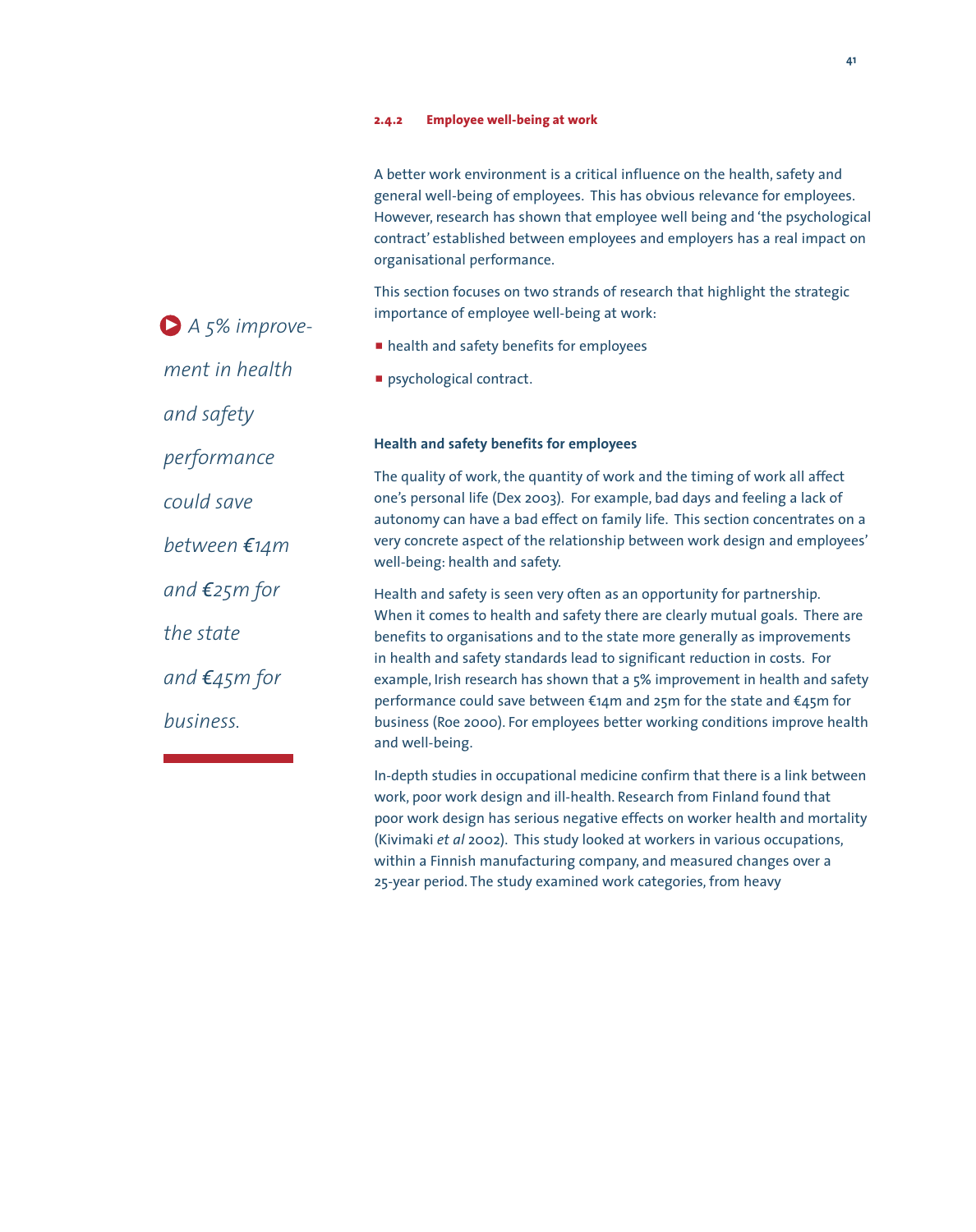engineering to clerical and administration and controlled for things like gender, age, lifestyle, blood pressure, cholesterol, body mass index and other medical conditions. The findings reported confirm that:

- High work demands, combined with low job control or lack of resources to do one's job, cause strains
- **High efforts without sufficient reward (money, approval, promotion** or security) is also a source of stress
- **Employees with imbalances in both these areas had a twofold higher** risk of death from cardiovascular disease than their colleagues experiencing lower levels of imbalance.
- **Poor work design also led to increases in the level of cholesterol** and body mass index or obesity.

Redressing these imbalances is not just a simple process of increasing empowerment, providing improved reward, or reducing demands. Tom Cox, Professor of Occupational Psychology at the Institute of Work, Health and Organisation at the University of Nottingham, provides a flavour of the type of relationship that needs to evolve if health and safety is to be improved within the workplace:

*"We need to move away from a prescriptive approach to one of partnership and joint problem solving between employees and employers. It is important to educate and involve workers, recognise their expertise while at the same time shaping their expectations. We must think in terms of active interaction between people and their work position rather than seeing employees as people who are 'reacting' to a situation they find themselves in.''*

**Prof. Tom Cox** Irish Times, November 16th, 2002

**D** Think in *terms of active interaction between people and their work position.*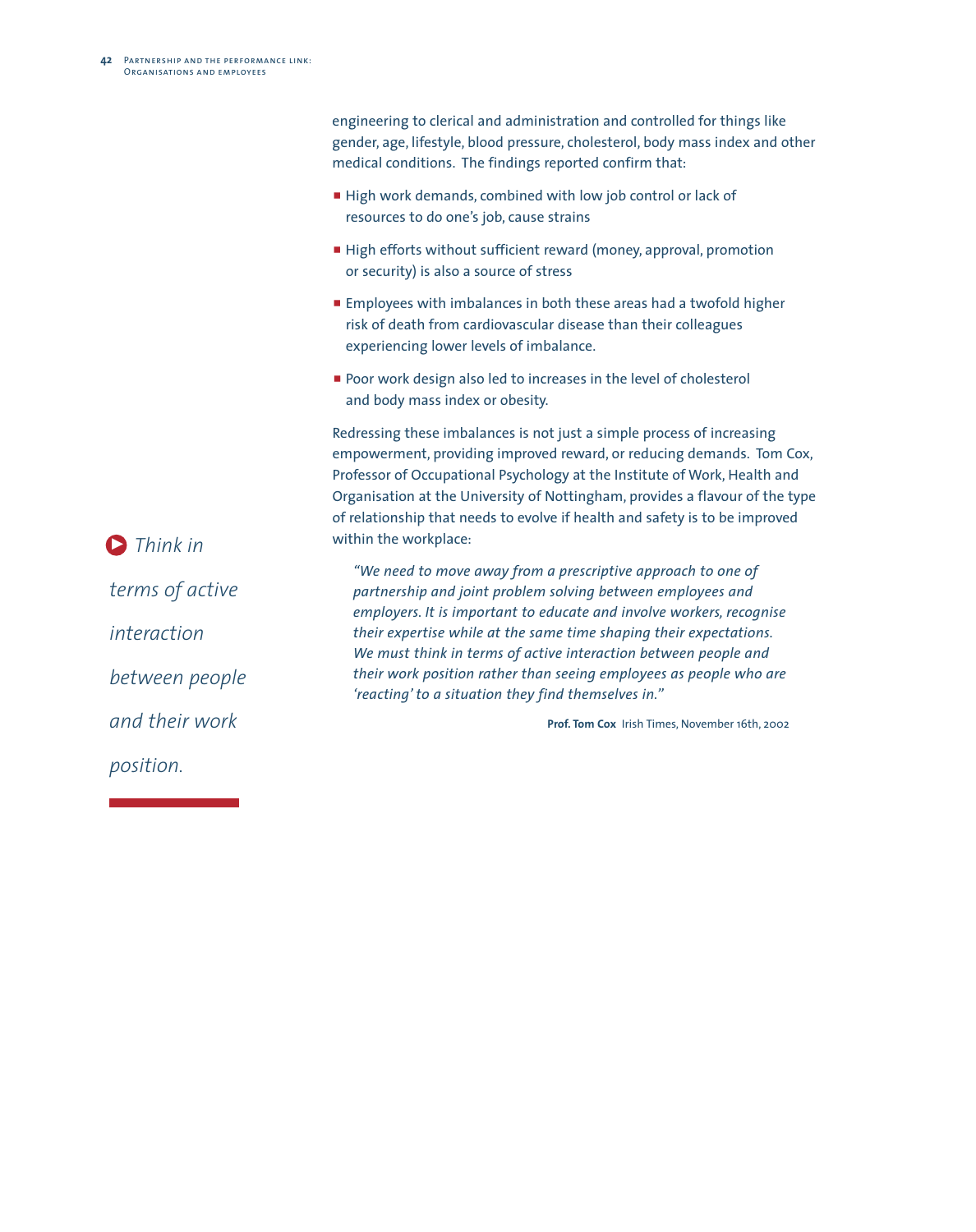that greater efforts may be required: ■ 60% of employees in the EU believed that their work adversely affected their health (Paoli and Merllie 2001). In the EU, work has intensified, the pace of work has increased, monotony has decreased but so too has task complexity and opportunities for learning (Oeij and Wiezer 2002). In the UK more employees believe that their work is now more stressful (Taylor 2002) • One in five Irish workers are too tired to do things when they come home after work (ESRI-NCPP Research 2003). The danger is that these statistics might be used to argue against the development of partnership. The figures can be taken as support for a view which suggests that gains might be purely the result of work intensification, increased job strain and general transfer of task controls without sufficient compensation and/or increase in responsibility. For example, Ramsey *et al* argue that any link between employee involvement and partnership is established to gain employee compliance and to capture employee creativity (2000). Further, they argue that to the extent that gains do arise they are minor and they will be outweighed by the increases in work intensification, insecurity and stress. *No concrete* 3*support for the claim that gains to management come at the expense of labour.*

> However, the picture emerging from the stories and cases examined in this review suggests that this conclusion is not representative of how most organisations approach partnership. Interestingly, Ramsey and colleagues find no concrete support for the claim that gains to management come at the expense of labour, the degradation of work. They analyse data from the 1998 UK Workplace Employment Relations Survey (WERS) and they find insufficient evidence to conclude that partnership and other high performance work practices lead to either significantly negative or positive outcomes for employees.

Doing so implies a greater concern among employers and managers about employee well-being at work. Research findings provide some indications

**43**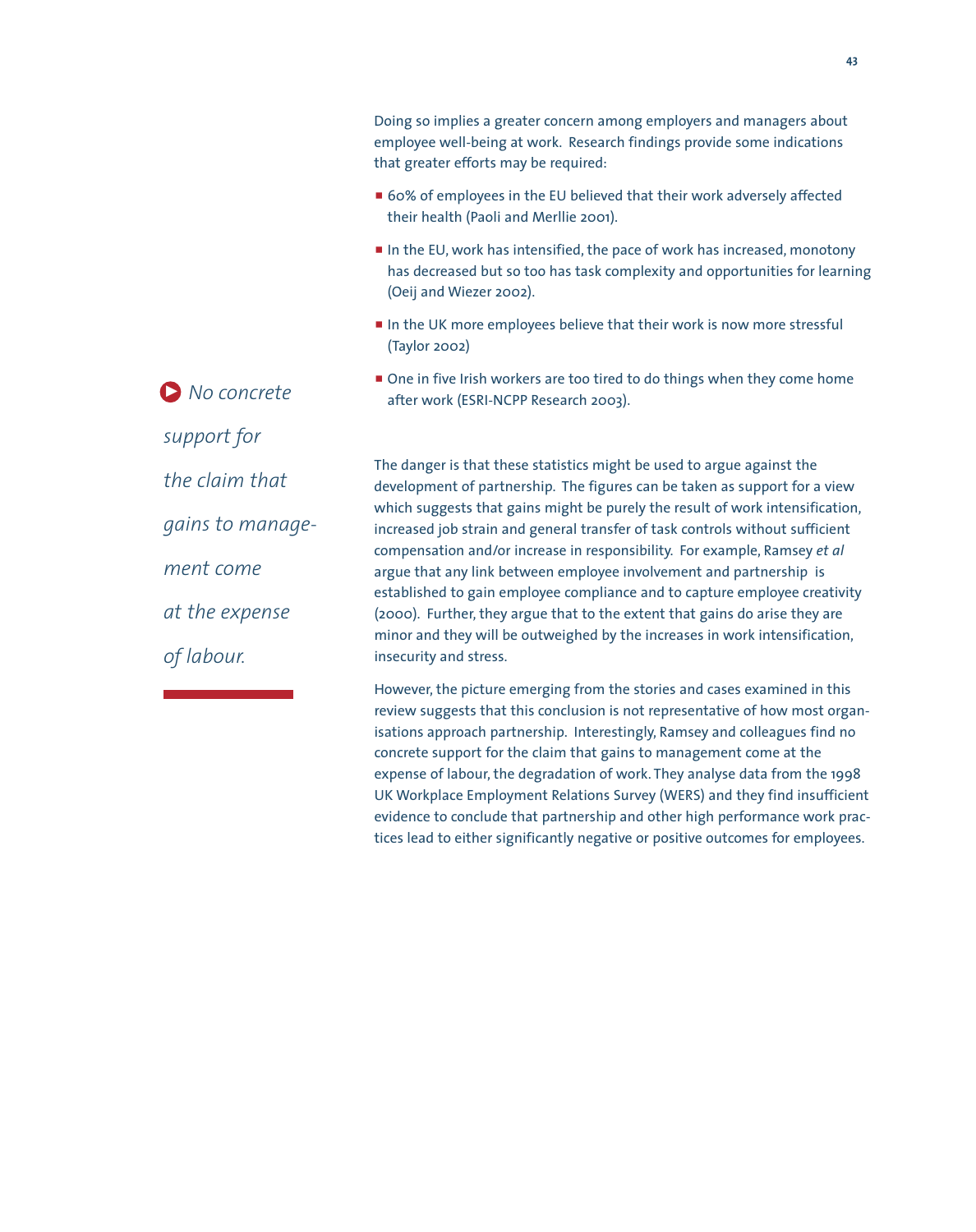Further, despite intensification, workers levels of satisfaction remain quite high. For example, research in Europe shows that 84% of workers are satisfied with their working conditions and that work is now potentially a more interesting place in which opportunities for learning have increased (Paoli and Merllie 2001). Similarly, in Ireland 89% of workers indicated that they are satisfied with their present job. They are also highly committed with 80% indicating that they are willing to work harder to help their organisation to succeed (ESRI-NCPP Research 2003).

Nonetheless, these research findings draw attention to the importance of carefully building into any partnership process an explicit consideration of the needs and expectations of employees both individually and collectively.

**D** Improving *the psychological contract delivers benefits for employers.*

#### **Psychological contract: The business case**

The idea that a better psychological contract is a benefit to employees is well documented. For example, Guest and Peccei's work shows that partnership makes employees better off because they feel they can trust their employers more, they feel they have a more active role and that their opinions are listened to.

The danger is that employee well-being or the psychological contract is seen only in terms of an employee gain. However, international research suggests that employee well-being at work is more than an outcome: it is a key part of the process by which higher performance is established.

Marc Thompson's research work on knowledge workers shows that improving the psychological contract delivers benefits for employers. This research looked at 429 engineers and scientists in 6 high technology organisations in the UK. He identified 24 dimensions of the psychological contract important to these types of knowledge workers (Thompson 2003).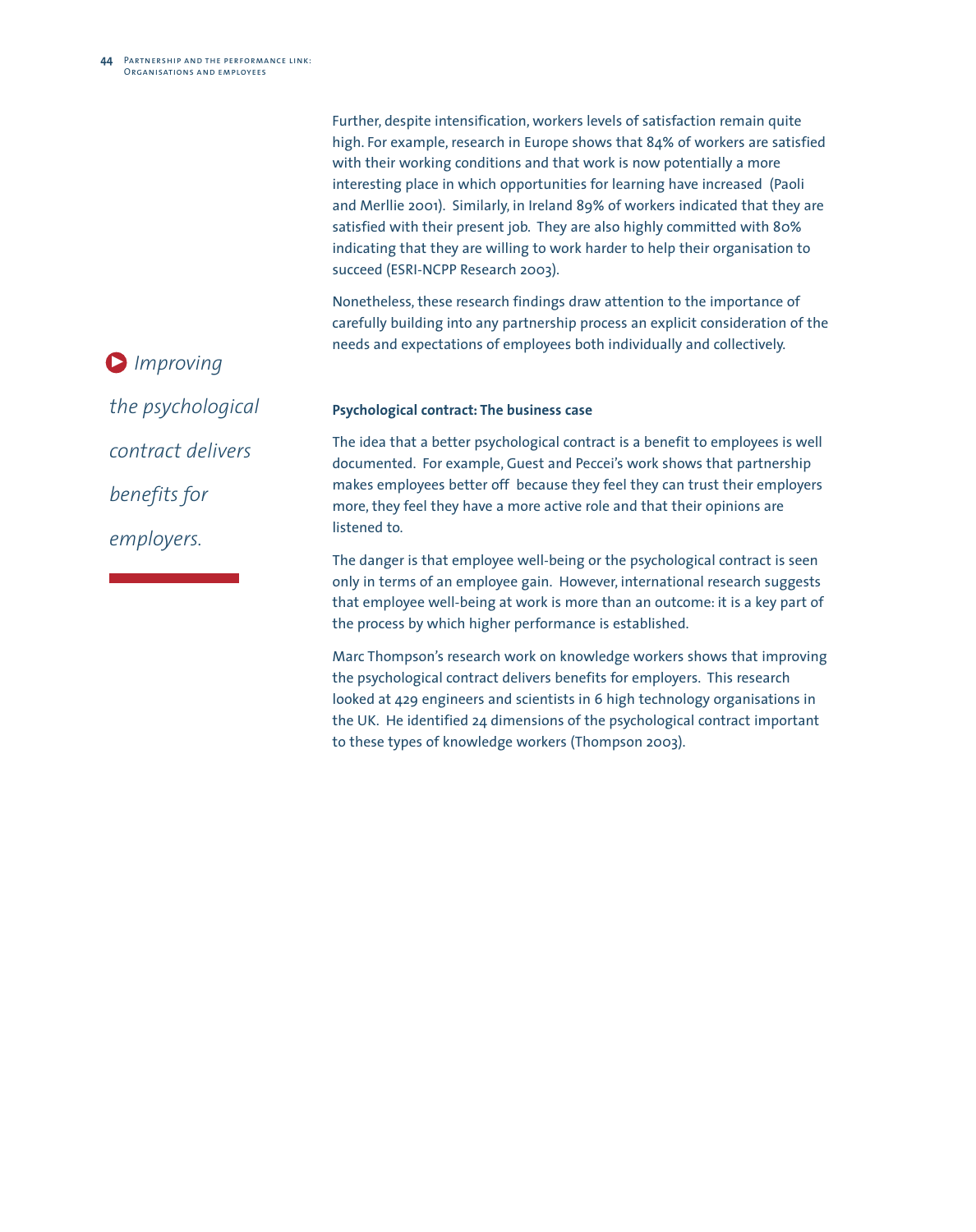The research shows that improvements in job design (this includes issues like opportunity to start new projects, variety and autonomy) is directly linked to the level of innovation in an organisation. Further, issues like career structures and promotional opportunities, performance-related pay and work/life balance all increase the level of commitment among employees. Commitment in turn has a strong positive impact on productivity and innovation. For example research at British Telecom by the Work Foundation in the UK shows that flexible working from home reduced overheads (£2000 to set up home working versus £6000 per annum for desk based work space) and it increased productivity by 31% among the 7000 BT employees now working from home (Work Foundation 2003).

This research is important because it emphasises that employee well-being is a strategically worthwhile goal for employers. It suggests that a focus on employee needs and concerns will facilitate higher performance: employee well-being merits investment. Further, support for this call for investment is evident in research on Human Resource (HR) management. For example, a survey of 1000 organisations, conducted in 2000, across 46 countries including Ireland, concluded that those that explicitly integrate HR policy into their general business objectives perform better (PriceWaterhouseCoopers, HR Services). Revenue per employee was 35% higher than in firms lacking a clear HR strategy.

*Revenue per* 3*employee was 35% higher than in firms lacking a clear HR strategy.*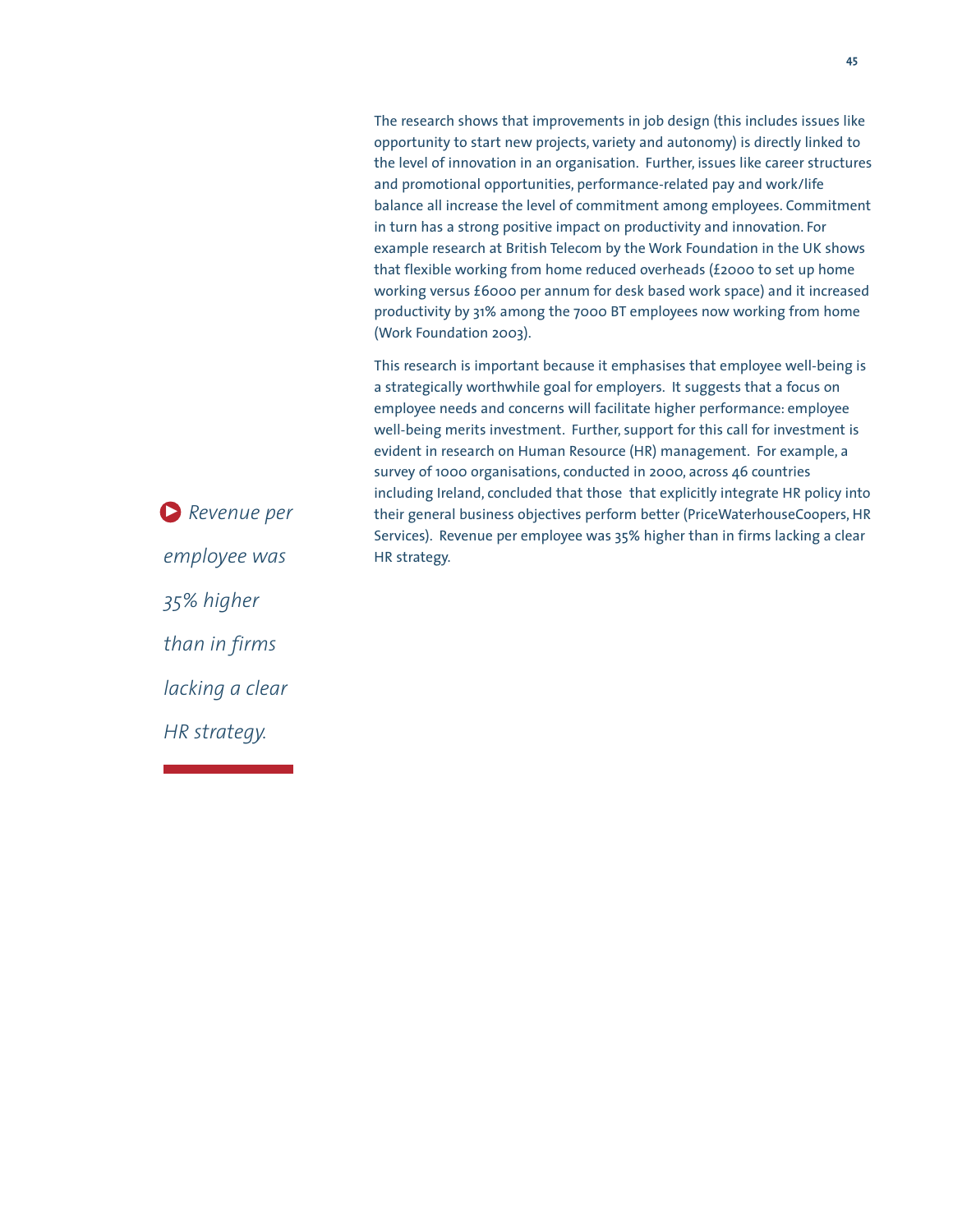## 2.5 Change and improvement

|                                          | Partnership offers a way to discuss and deliberate about the need for<br>change and its impact on organisations and employees. To the extent<br>that it builds mutual understanding it facilitates the process of change.<br>It promises a new mindset that can help to change attitudes and<br>beliefs. To the extent that it can ensure that the outcomes are of mutual<br>benefit to employers and employees it can offer a sustainable basis for<br>ongoing change and improvement.                                                                                                                                                                                                                                                                                           |
|------------------------------------------|-----------------------------------------------------------------------------------------------------------------------------------------------------------------------------------------------------------------------------------------------------------------------------------------------------------------------------------------------------------------------------------------------------------------------------------------------------------------------------------------------------------------------------------------------------------------------------------------------------------------------------------------------------------------------------------------------------------------------------------------------------------------------------------|
| $\bigcirc$ A Local<br><b>Action Team</b> | The European Work Organisation Network co-ordinated a major investigation<br>of 120 case studies across six European countries (EWON 2002). Each organi-<br>sation faced a particular set of pressures for change. Organisations were<br>responding to external market pressures, regulatory changes and internal<br>pressures. The EWON research focused on the types of changes introduced<br>to achieve case study organisations' objectives. In all cases new working<br>methods had been introduced. In particular, the researchers found a very<br>high incidence of initiatives such as team-working, workforce re-structuring,<br>enhanced workforce involvement, and partnership and participation and of<br>both partnership and teamworking (Milsome and Sharpe 2002). |
| developed                                | The EWON research draws on 120 examples to provide an indication of the                                                                                                                                                                                                                                                                                                                                                                                                                                                                                                                                                                                                                                                                                                           |
| a new produc-                            | type of change and improvement occurring in organisations across Europe.<br>Within many of the organisations new participative work practices mean<br>that change is discussed from many perspectives. The results indicate that                                                                                                                                                                                                                                                                                                                                                                                                                                                                                                                                                  |
| tion process                             | this considered and inclusive approach to change, in tandem with equitable<br>reward systems, is delivering change and improving organisational perform-                                                                                                                                                                                                                                                                                                                                                                                                                                                                                                                                                                                                                          |
| which saved                              | ance. The research highlights significant gains in competitiveness, turnover,<br>quality, customer satisfaction, employee satisfaction and skills.                                                                                                                                                                                                                                                                                                                                                                                                                                                                                                                                                                                                                                |
| the company                              |                                                                                                                                                                                                                                                                                                                                                                                                                                                                                                                                                                                                                                                                                                                                                                                   |
| £100,000 in                              |                                                                                                                                                                                                                                                                                                                                                                                                                                                                                                                                                                                                                                                                                                                                                                                   |
| its first year of                        |                                                                                                                                                                                                                                                                                                                                                                                                                                                                                                                                                                                                                                                                                                                                                                                   |

*operation.*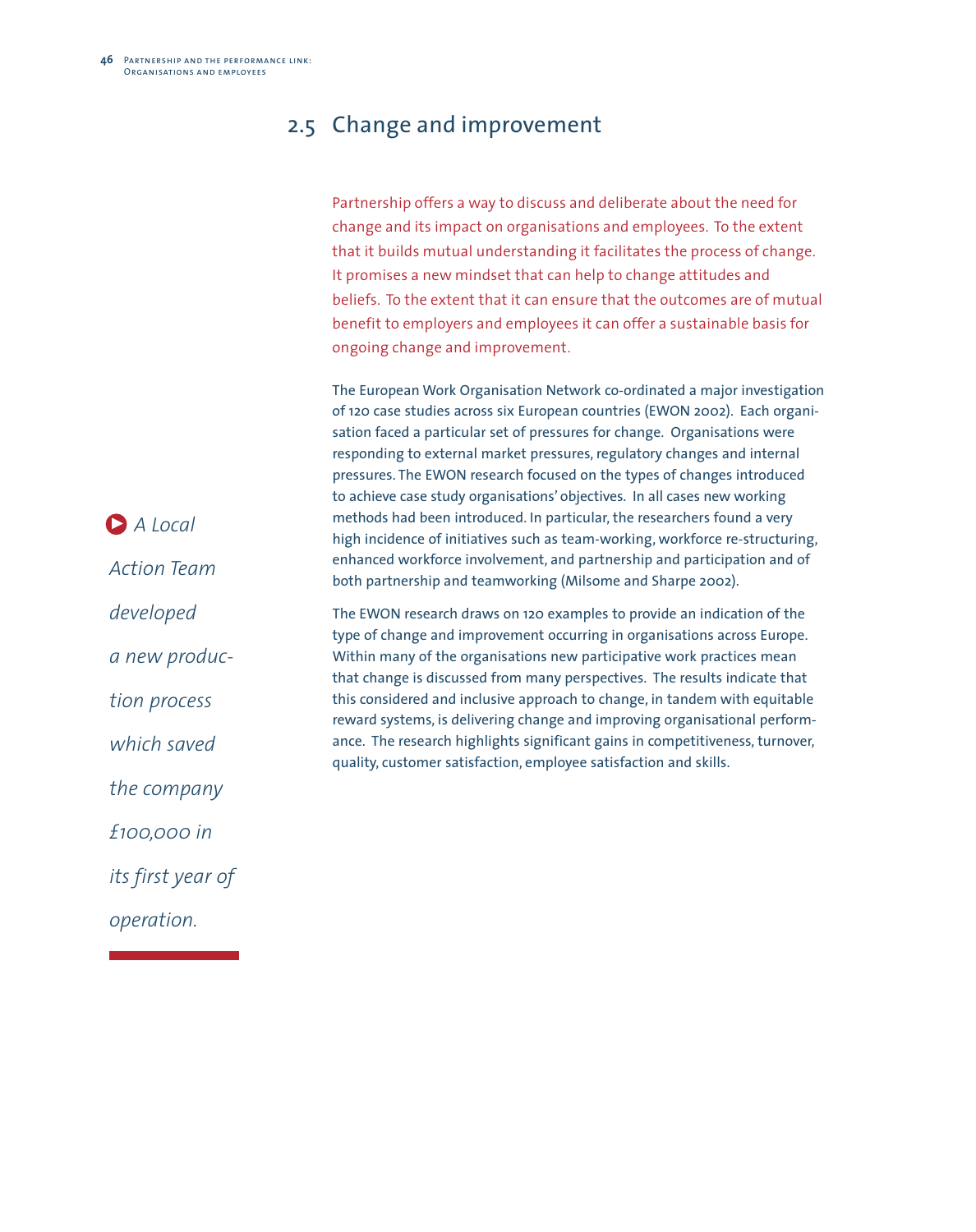Table 11 summarises research work that indicates the change potential associated with partnership. This section focuses on three pieces of research:

- **Example 2 Lazes work in health care in the US**
- **P** Department of Transport in Ireland
- Bacon and Storey's work in the UK.

These studies highlight that partnership does provide a basis to deal with complex mainstream issues of change. However, they also demonstrate that partnership is something that requires commitment, dedication and effort.

#### **table11 Partnership as a foundation for change**

- p **A joint team at Maimonides Medical Centre re-assigned work to improve administration. There was a 75% reduction in the amount of unfilled reports;100% retrieval rate for clinic patients and a 75% reduction in uncollected accounts (from \$800,000 to less than \$200,000). Figueroa and Lazes (2002)**
- $\blacksquare$  In the Irish Courts Service the **partnership process has demonstrated its capacity to resolve potentially complex problems such as work-sharing through the generation of innovative and credible policy outputs. NCPP (2003)**
- **Partnership was a key influence on re-structuring in various UK sectors. Heery (2002)**
- **F** The introduction of team structures **at a Danish hospital underpinned significantly improved standards. EWON (2002)**

p **A case study at AWE plc — which operates the UK's Atomic weapons establishment on behalf of the Ministry of Defence — showed that partnership had delivered significant savings. For example, a Local Action Team developed a new production process which saved the company £100,000 in its first year of operation.**

**IPA Case Study (2002)**

- p **Cederroth International, a consumer goods manufacturer, introduced goal-orientated teams in 1993/94. It managed to cut lead times by 44%, productivity increased initially by 25% and then by 3.6% annually, stock reduced by 48%, labour turnover fell from 15% to 2% and absenteeism from 11% to 4%. Milsome and Sharpe (2002) EWON Project**
- $\blacksquare$  Job satisfaction improved following **the introduction of shared care in a US hospital. Sick leave hours decreased from 30,000 per year to 14,600 in the first year after the introduction of shared care. Kirkhart (1995)**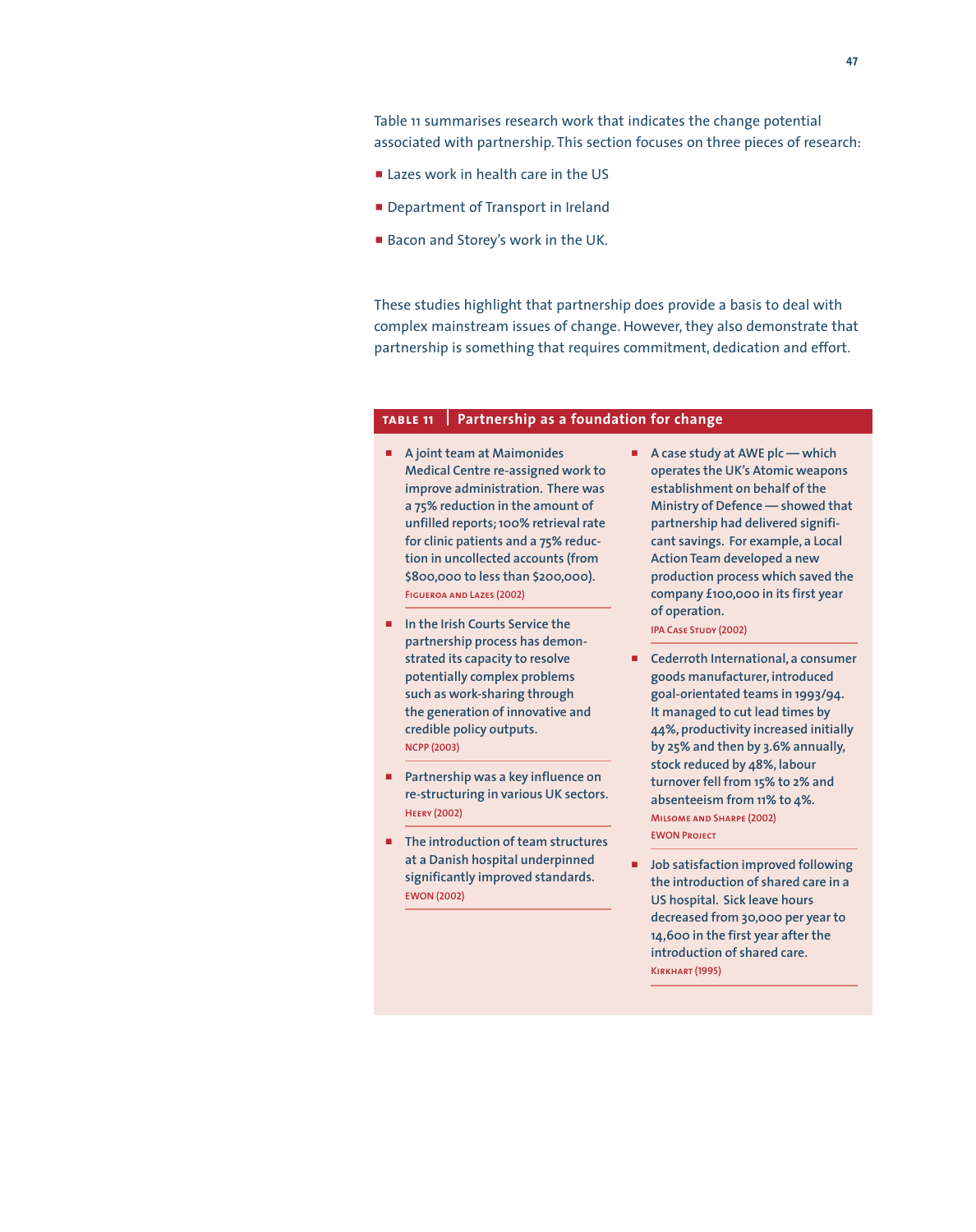#### **2.5.1 Labour-management projects in US health care industry**

In a major study of the US health care industry, Peter Lazes and Maria Figueroa illustrate that partnership can provide a fresh basis for change and problem solving. Partnership has a positive impact on patient care. It has underpinned faster decisions and, in at least two cases, it has provided a viable alternative to proposed facility closures.

Employees have an increased say on issues like staffing levels, contracting, selection of managers and design processes. Lay-offs have been reduced as alternative pathways to re-structuring are pursued. A number of hospitals have developed gainsharing and performance sharing schemes. There is improved morale among staff as problems are addressed earlier and more effectively. For example, in one organisation — with 5000 employees grievances have fallen from 10 per day to just 4/5 per month. Unions also gain as working relationships improve, members display more interest and membership increases.

The four organisations included in their study are:

- **The New York 1199/League of Voluntary Hospitals** and Homes of New York (180,000 employees)
- **Allina Health System (23,000 employees)**
- p Kaiser Permanente (55,000 employees)
- **Example 23,000 EX LA County Department of Health (23,000 employees)**

These are four very large private and public health care providers with high levels of unionisation and their experience suggests that partnership worked and is working. The research also provides an indication that partnership in these organisations is something that employees and managers work very hard at. It is seen as a serious alternative to the management of change. The cases also provide a flavour for the types of difficulties that can arise.

*Alternative* 3*pathways to re-structuring are pursued.*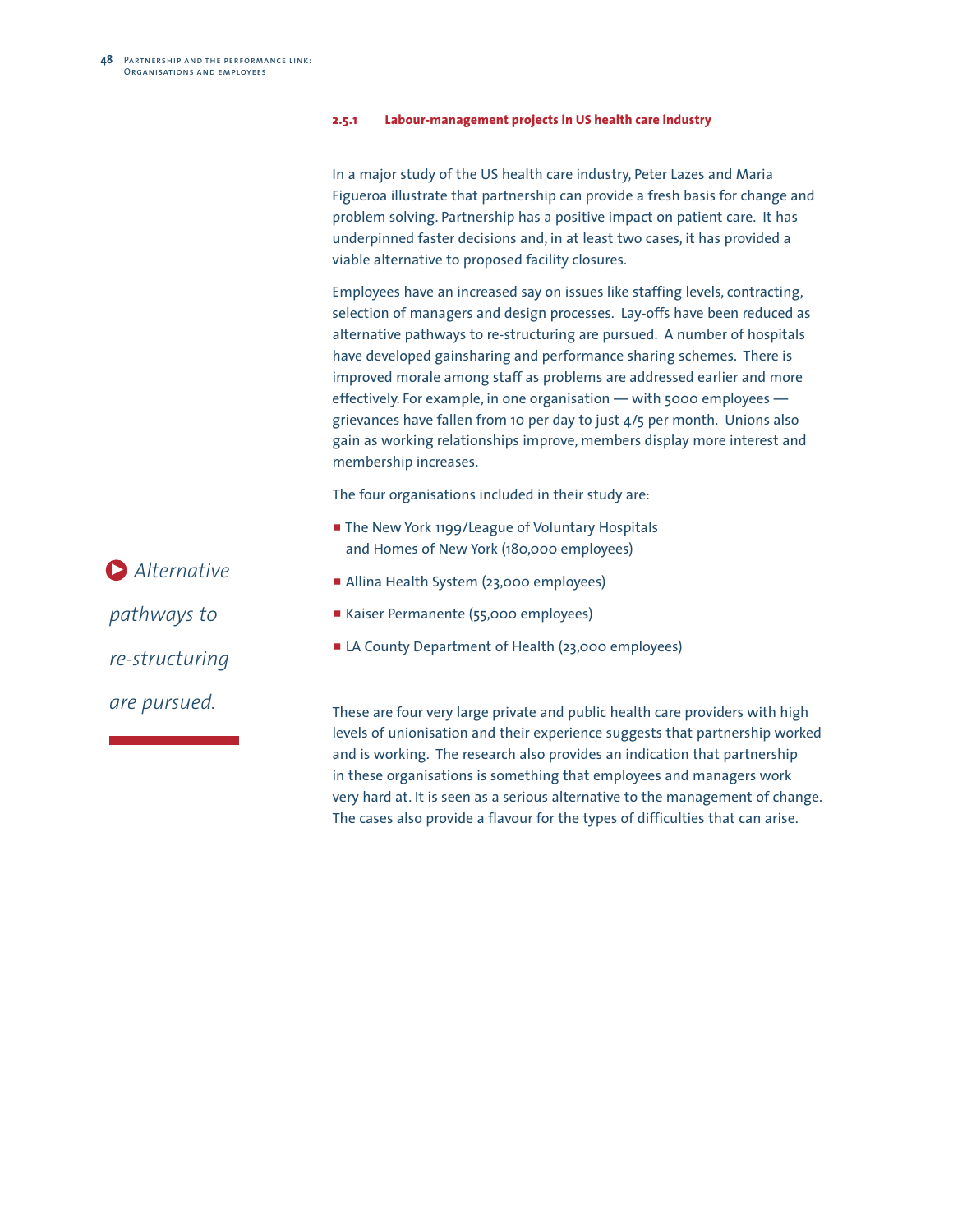*The project* 3*team showed that the hospital's cost assumptions were not accurate.*

In each organisation partnership was adopted as a response to changing strategic circumstances: increasing competitive and financial pressures. Partnership proved in each of these cases that it could improve performance. In one organisation, Allina, an Operations Improvement effort involving over 400 employees resulted in cost reductions of over \$10m and over 3000 new ideas. Cost savings targets were achieved without layoffs. At Kaiser Permanente partnership addressed quality and service. For example, one joint team examined best practices in relation to in-patients. Union members focused on barriers to change. The project team showed that the hospital's cost assumptions were not accurate as existing staffing levels were based exclusively on budget considerations. Employees researched regulations and based new staffing levels on legally required baselines. Based on extensive consultation with employees and examination of complaints, a new more efficient system was implemented. In this system, hours per patient per day increased from six to seven and half.

Also at Kaiser Permanente the design of a new hospital was completed within budget and took only six months rather than the estimated 8 to 12 months to finish. In the Baldwin Park hospital 150 front line employees, managers and physicians participated in a 'blitz week'to design in-patient services.While the ultimate goal of developing self-directed teams has not happened, the partnership process at Baldwin has shown itself to be a fast way to handle complex business problems.

An interesting feature of this research is that the benefits to unions are examined. At many of the hospitals solidarity among traditionally rival unions improved with arrangements like 'no raiding policies' agreed as part of partnership. Unions note that they have better access to information and they have access to facilities and to office space. Their role is evolving. Across the organisations, developers/facilitators have been appointed, mostly on a full-time basis, and only one is not a union official. In these organisations partnership is an opportunity for union development. Leadership improves, members become more involved in union affairs and union membership grows. For example, at Kaiser Permanente around 6,500 new members joined unions.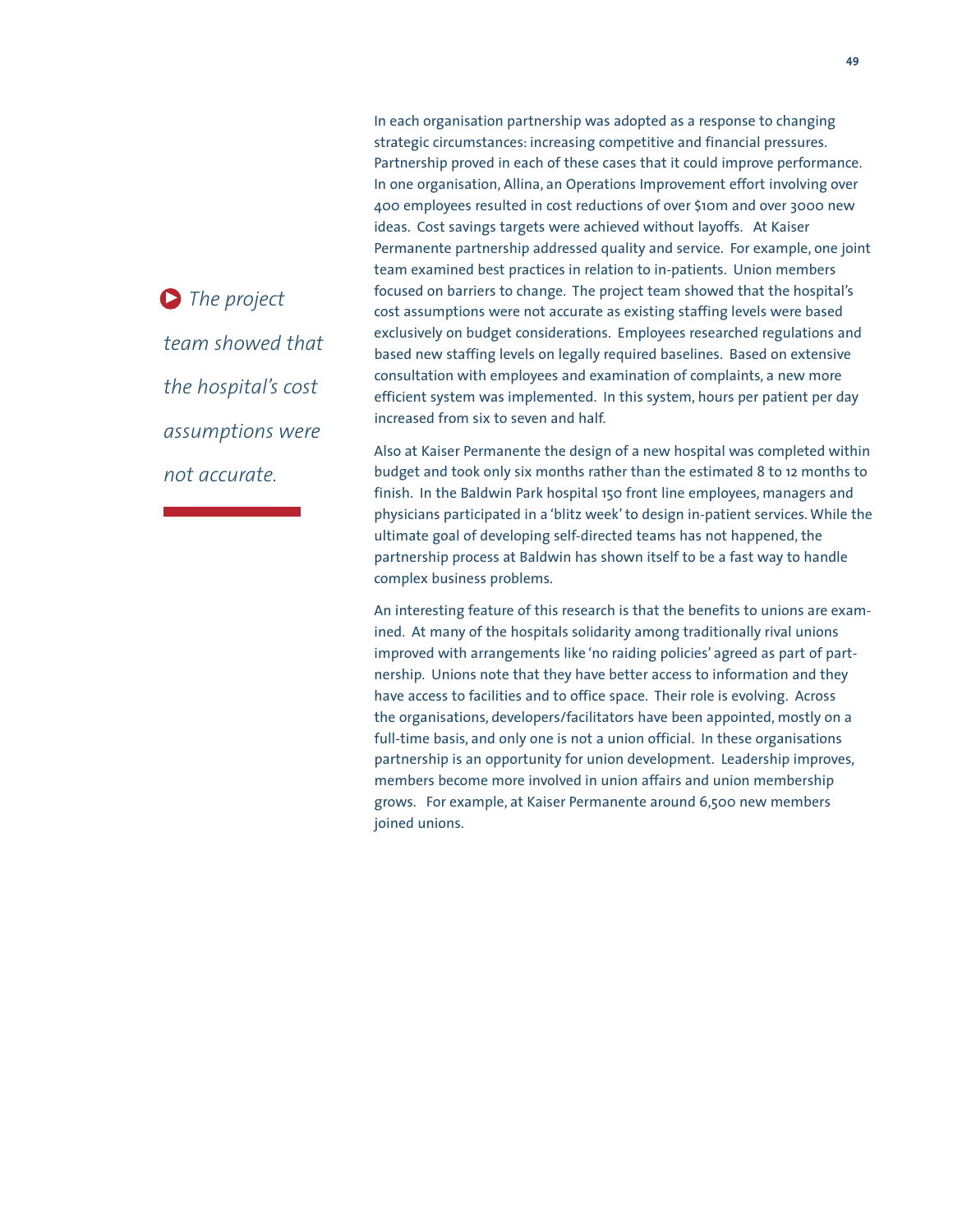The case studies also provide an insight into the challenge of making partnership work. The level of support for partnership is not always sufficient; bureaucracy often acts to hinder change; communication, both within organisations and within unions, needs to improve; and the level of resources both financial and human — are often under significant pressure. However, the important lesson from these organisations is that employees and managers go to considerable lengths to resolve these issues. For example, Allina developed an 'Accountability Model'. This communication based tool allowed anyone to propose an idea or project. A co-ordinating council indicates the level of authority granted to the team assigned to the project. There is also a mediation system to address problems. Finally, resources given to partnership in many of these organisations are significant. At Kaiser Permanente the annual budget is between \$10 –12m. The labour management partnership is working to ensure that partnership is actively making its activities and structures more embedded in daily work. In their view this must happen if partnership is to maintain or grow its funding allocation.

*At Kaiser* 3

*Permanente*

*around 6,500*

*new members*

*joined unions.*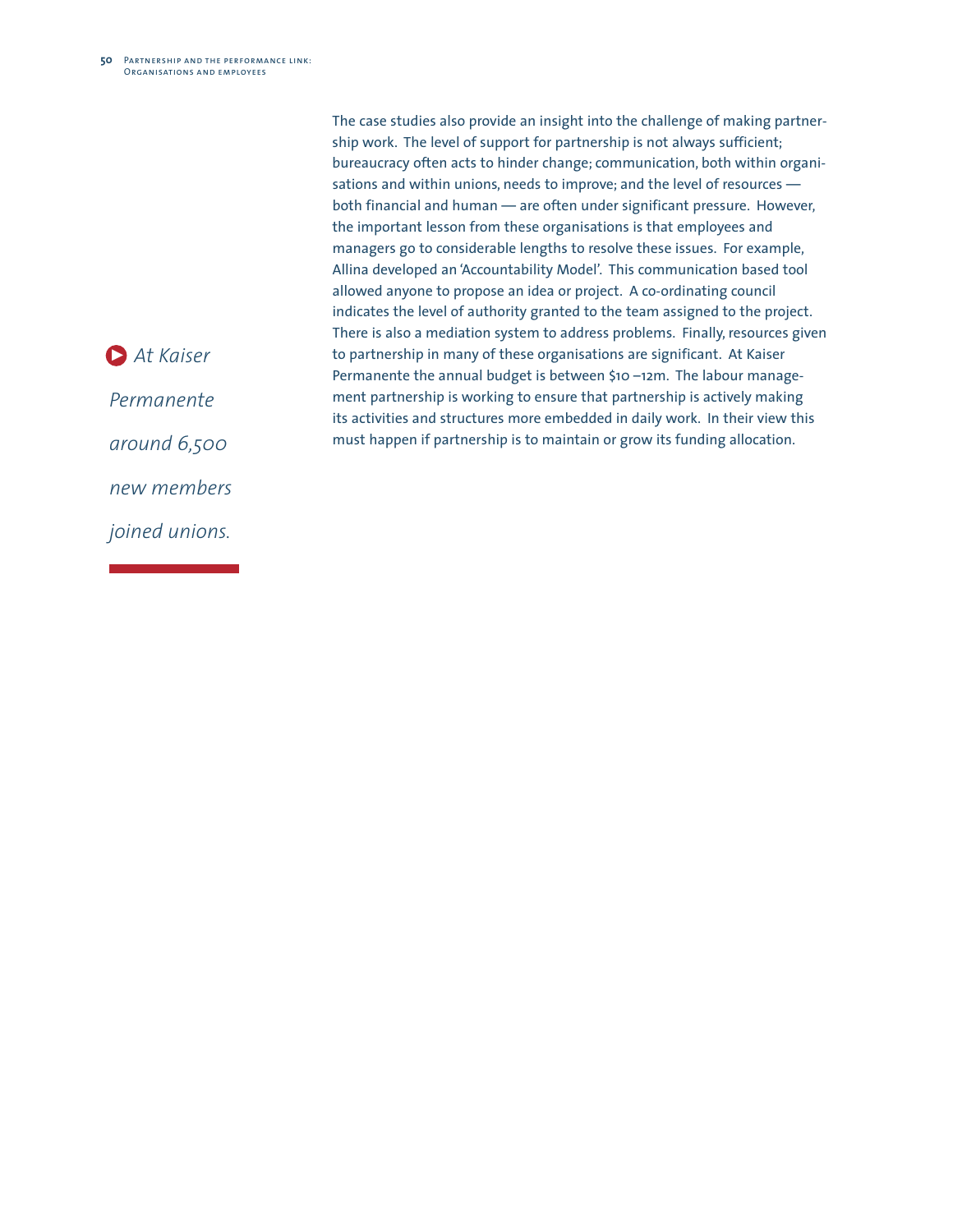#### **2.5.2 Department of Transport: Making things happen through partnership**

The Irish Government established a new Department of Transport, with almost 500 staff and an annual budget of approximately €2bn in June 2002. The Department is charged with implementing an integrated transport policy. Its objective is to overcome existing delays, bottlenecks and congestion and to provide the consumer with greater choice by offering alternative modes of transport and competitive access transport.

The new Department has successfully relied on partnership to develop its Statement of Strategy in 2002. Further, partnership is becoming an embedded feature of how day to day work is addressed. There is an openness and respect for employee opinions. Individual staff must find 'threads' linking their role to departmental objectives and deliverables contained in the Strategy Statement. These searches have led to quite significant changes in many instances. For example, staff in one area identified and amended the performance indictors for their unit. The amendments went on to have implications at Management Committee level, as they re-opened a debate about the relationship between the Department and state bodies under its aegis.

The importance of two-way communication is recognised by staff at all levels and by unions. The extensive use of meetings, team-based problem solving, the partnership magazine (The Inside Track), and ongoing use of email have created an open climate. Efforts to develop the communication system and management information system are continuing.

Management remain responsible for leadership. However, this is interpreted in the Department as a task of nurturing and encouraging rather than solely one of directing: the emphasis is on learning and innovation. Themes set by management are refined and altered by individuals and teams who give the ideas careful consideration. In the case of a broad issue like the Strategy Statement this feedback was based on extensive consultation and discussion with staff and teams across the whole Department.

This process of theme setting, consultation and team-based problem solving has delivered results in a very short space of time. For the Department this is evident in terms of speed and flexibility and innovative problem solving. It also means a more positive workplace as trust, openness and fairness are important characteristics. The new Department, starting from scratch, was one of the first departments to agree its Statement of Strategy, after the formation of the Government in 2002. Further, the participative process means that follow-on activities like Business Plans and individual role profiles

*Management* 3 *remain responsible for leadership.*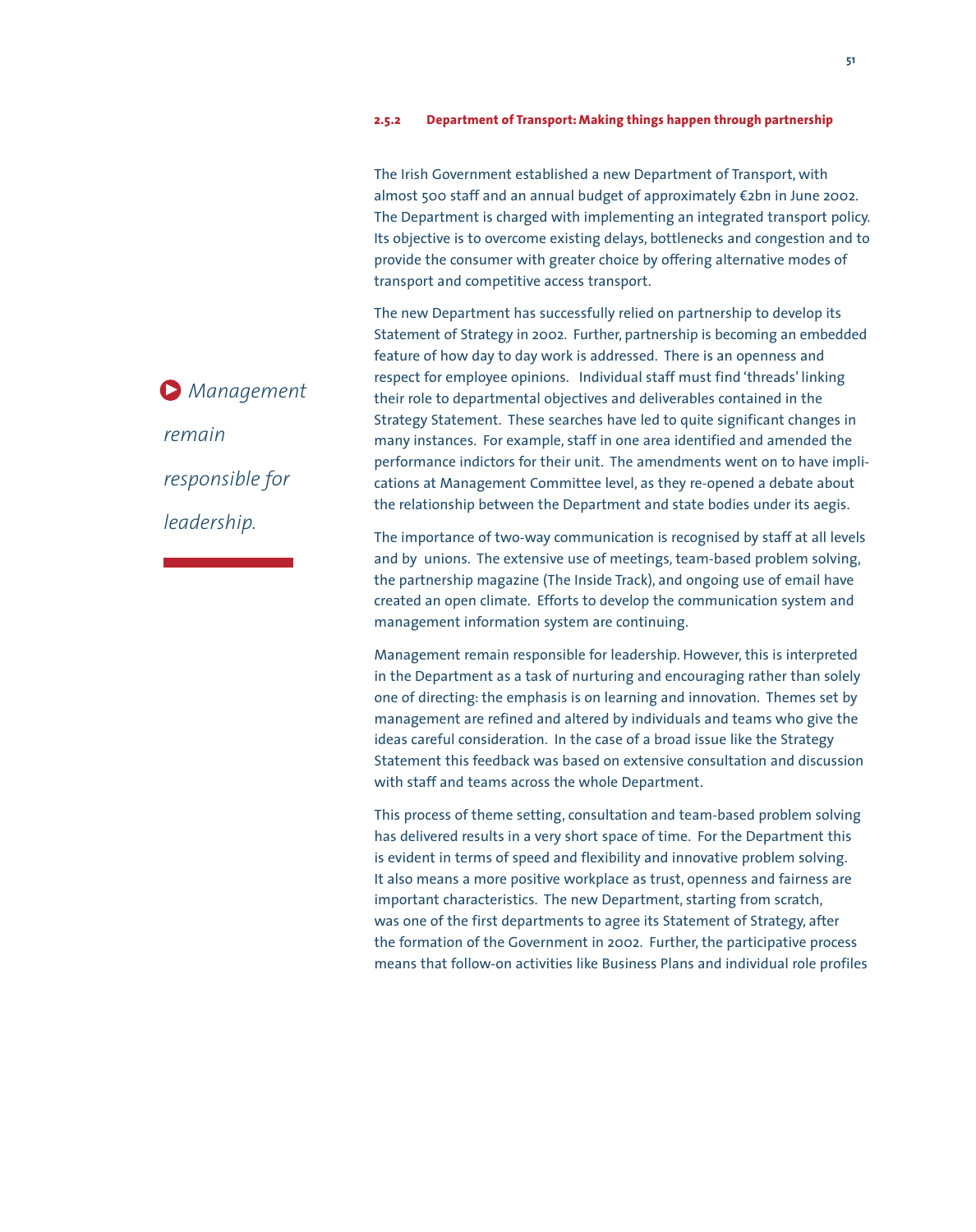are expected to occur much quicker than would normally be the case. This is because there was such a strong focus on concrete action and links to individual work in the development of the Department's strategy.

The challenge recognised within the Department of Transport is to continue to mould an approach to work that allows things to happen. It is accepted and agreed among senior management and the partnership committee that partnership can create a basis for effective change.

There is a desire to build on the culture of information sharing and openness. Partnership is still evolving and growing at the Department. It is at a critical point in its development. However, there is an acute sense that the partnership committee could be confined to a rather peripheral role within the organisation. There is little evidence that the partnership committee is seen as a forum for discussion of serious issues. Nonetheless, all members express a desire to see partnership work and realise its value.

*"We all know and agree that the reality of the partnership approach results in a better work situation all round. We know that an embedded partnership approach gets results for all sides''.*

There is pressure for results and for evidence that partnership can become further embedded as a part of how business happens across the Department. There is an acceptance that developing partnership now requires a very basic rethink in relation to structures, roles and relationships.

*An embedded* 3*partnership approach gets results for all sides.*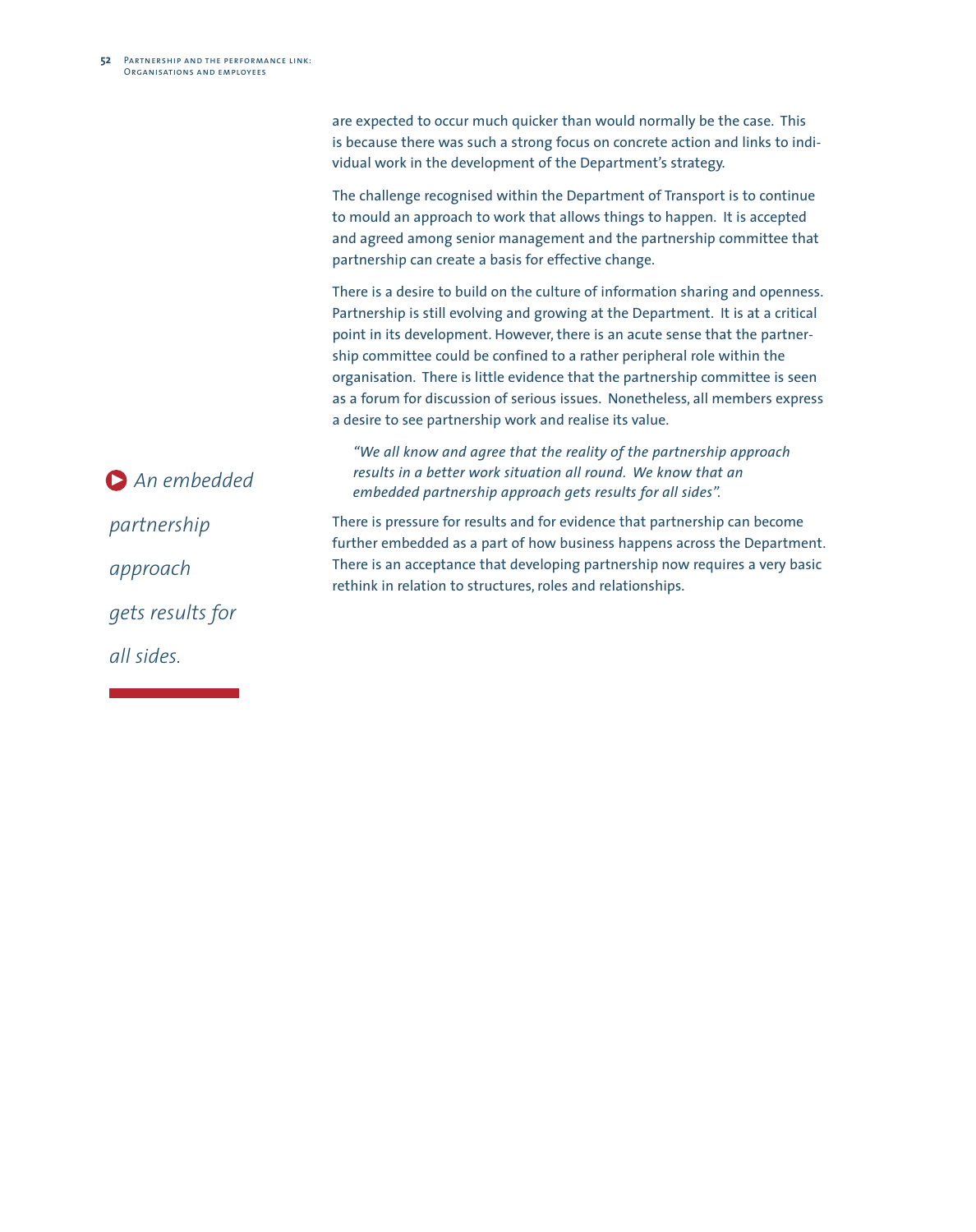#### **2.5.3 Grappling with change: Some UK experiences with partnership**

Bacon and Storey studied ten organisations in the UK, five of which were, or had recently been, part of the public sector (Bacon and Storey 2000). Their research focused on organisations that at the time were undergoing major change. It demonstrates that partnership delivers a new organisational capability in relation to change. Their research shows that in a gradual incremental fashion partnership creates a new, more pragmatic relationship between employers, employees and unions.

This study focused on managers, employees, and their representatives and their attempts to develop new dimensions to their relationships. The cases demonstrate a gradual development of what partnership entails. There was evidence of changing attitudes, among management, employees and unions, as experience with new types of arrangements increased. The examples show that manager/ employee relations were re-designed as the partnership arrangement was more fully understood and supported. The ongoing re-design involved detailed national agreements and customised workplace blueprints. For example, at British Rail, a company-wide agreement outlined a basis for developing harmonised terms and conditions, and a new integrated salary structure. It abolished service-related increments and localised approaches to dispute resolution. A second route to partnership was a series of detailed, customised plans, such as those developed at Cadburys-Schweppes. The 'New Horizons' agreement focused on a five-year end game of wish lists, including an end to clocking-in and a move to salaried pay and teamworking.

*There is* 3*evidence of changing attitudes among management, employees and unions.*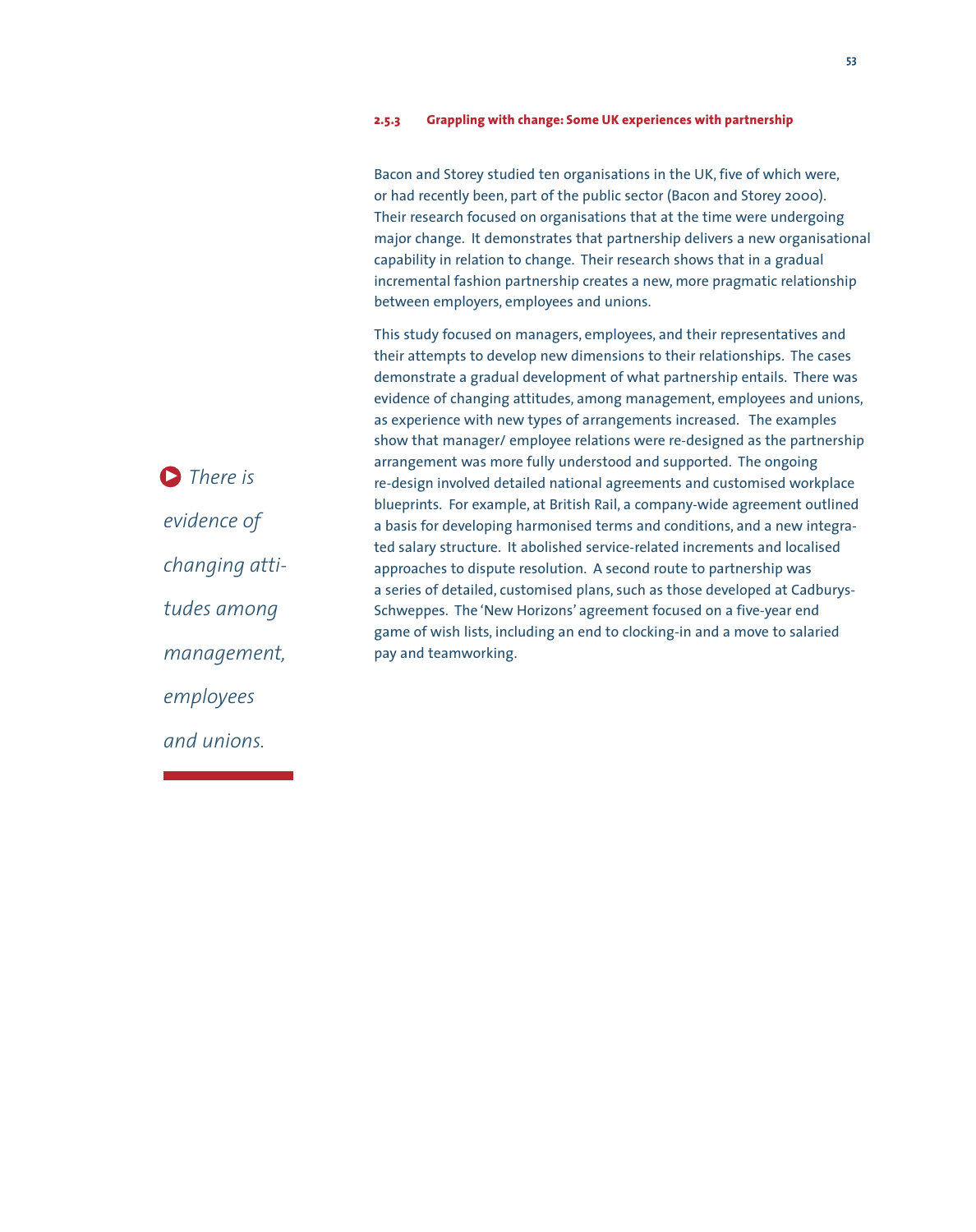However, the development of agreements was not taken by any group as an indication that everyone now shared the same set of values. Conflicting agendas, old beliefs, and mistrust continued to be features in each of these organisations. However, learning was ongoing. For example, managers at Royal Mail had initial concerns about taking the union into their confidence, but this gave way to a realisation that the union would act responsibly to maintain its own credibility. Harrison and Laplante noted that a similarly pragmatic note was evident among Canadian unions. In a study of four unionised plants, they argued that the union strategy was driven primarily by a realistic approach geared towards survival and job security.

*"For the unions and members involved, the solutions are acceptable when the terms are negotiated. Conflicts and criticisms remain; unions face new sources of tension that need a solution other than traditional confrontation. The union representatives now have to arbitrate between different interests of workers groups and between them and supervisors."*

**Harrison and Laplante** 1996, p.123

Bacon and Storey conclude that unions in the UK in a similar manner have carved out new roles in these organisations, leading to greater involvement in establishing joint rules and procedures. Initially, this involvement was clearly management-driven, but there was also early evidence that this collaboration was deepening. For example the unions at Ford were involved in collaborative planning. This indicates a new, evolving role for unions in the modern global organisation. There is a sense at companies like Ford of a common fate, a shared sense of purpose regarding the viability of the local plant in the face of global pressures.

These cases reflect a practical reality, namely that in any partnership the potential for mistrust exists. However, progress is possible: transparency, communication, and action in these cases builds trust. Bacon and Storey's research shows that at times the path will be difficult to navigate. This is an important lesson. However, it has not prevented the discovery of a more enlightened approach to employee/union/ management relations in the organisations reported in Bacon and Storey's research.

*Unions*  3*have carved out new roles.*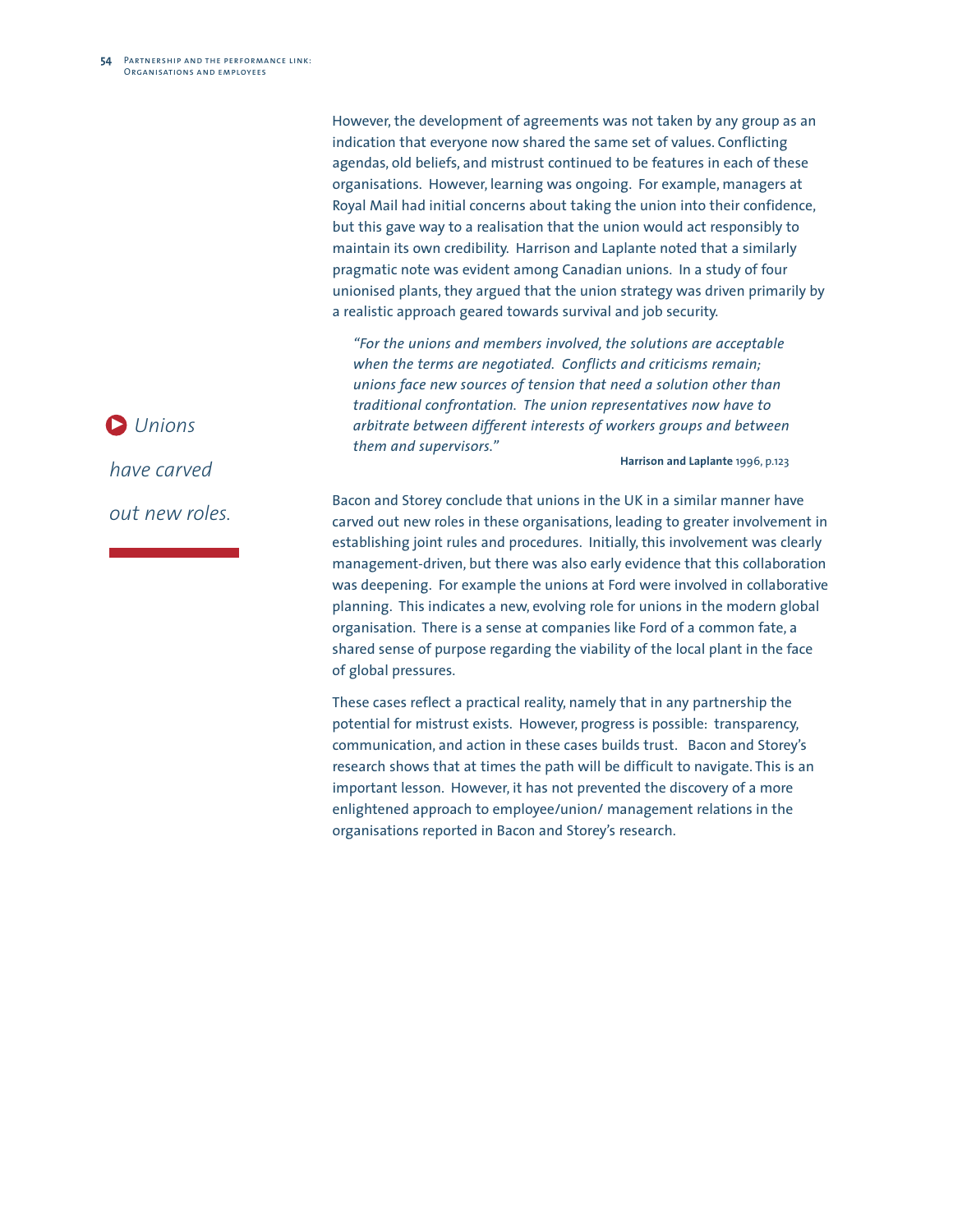### Chapter 3

# Making partnership perform: Benefits and challenges

Chapter 2 highlights the potential of partnership but it also suggests that capturing those gains will require determination and commitment on the part of employers, employees and unions.

This chapter summarises the evidence gathered from international research. It shows that partnership delivers tangible and substantial benefits. It provides a full list of all of the benefits and the way in which partnership affects organisations and employees.

This section also focuses on the challenges. Partnership is not a one-size-fits-all ready-made solution. Partnership is something that must be worked out among those involved. What works in one organisation may not work in others. However, it is possible to identify from international research a number of universal barriers that partnership or indeed any change management process must address.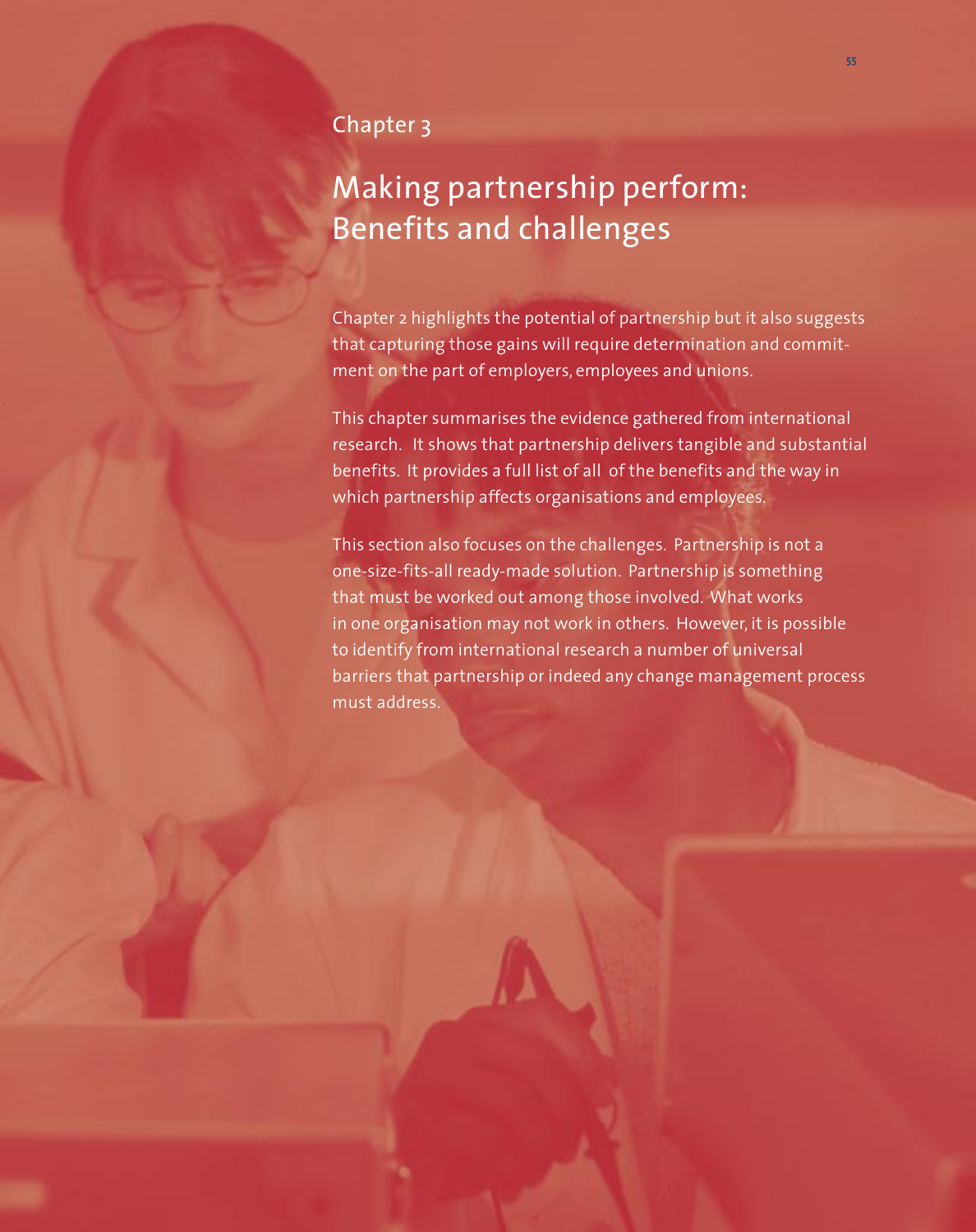### 3.1 Partnership: Summary of the benefits

Table 12 lists all of the actual ways in which partnership and new work practices deliver improvements. The benefits impact on key aspects of organisations, namely:

- **Overall performance**
- **Efficiency**
- **n** Innovation
- Work environment
- Change.

*Companies*  3 *are introducing more new products and doing it more quickly.*

The introduction of partnership and new work practices underpins direct improvement in the overall performance of organisations in many ways. Chapter 2 has shown that partnership delivers higher levels of profits, sales, and value-added. It supports better professional practice and reduces inefficiencies, the number of disputes and the level of conflict.

Improvements in efficiency arise. Private sector companies report higher levels of productivity. Public sector organisations show that partnership leads to higher standards of customer service and more efficient ways of doing things. There is less time spent idle, more uptime and less waste. Partnership can facilitate the development of better ways to manage costs and stock levels. It underpins faster responses to customer queries and problems.

Partnership and participation also produces innovation. The examples show companies introducing more new products and doing it more quickly. Partnership enables a system of ongoing informal and formal learning which means that innovative ideas continue to emerge. Further, the process of partnership provides organisations with informed and balanced analyses of the issues they are facing — new ideas at least get a fair hearing.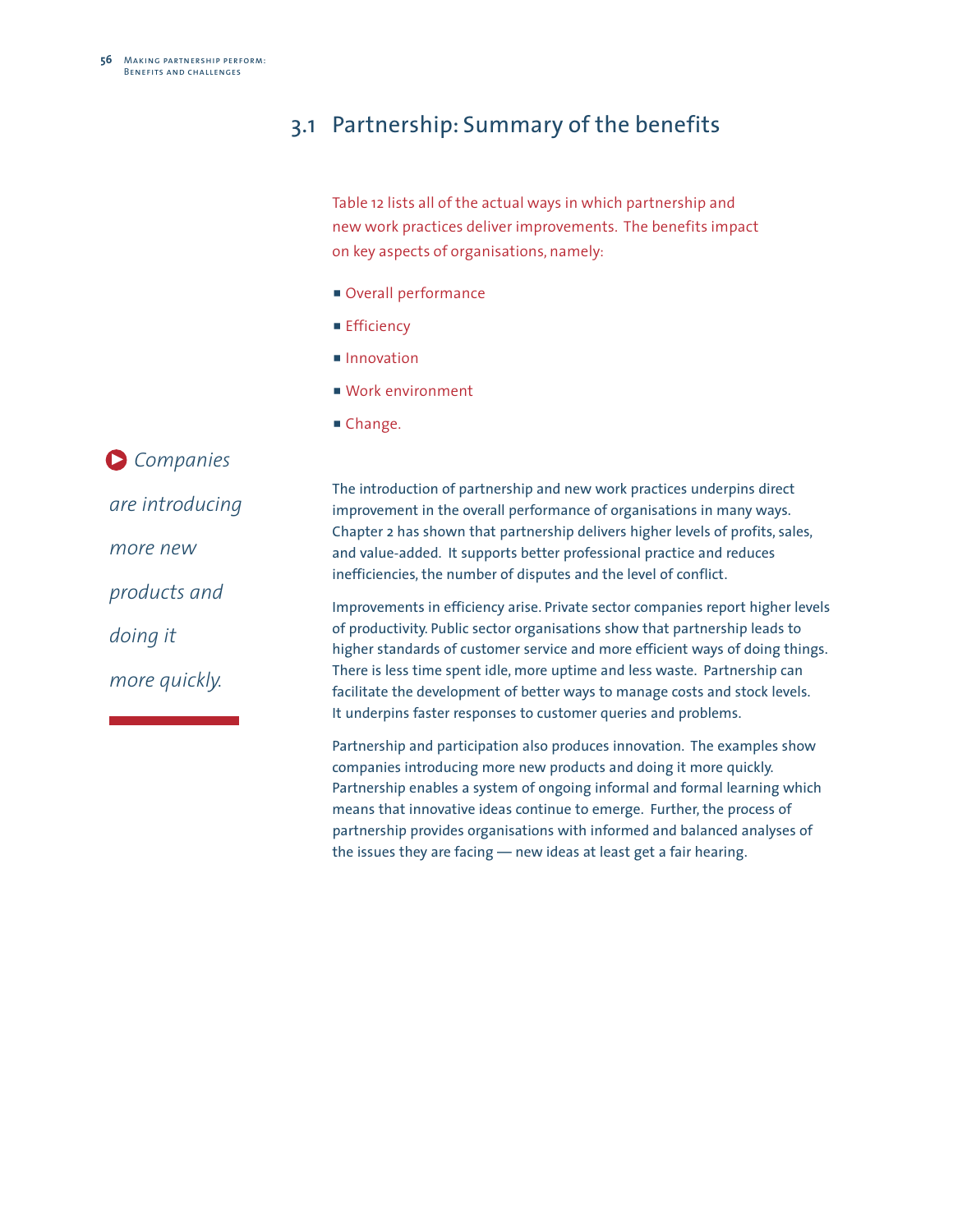### **table 12 The benefits of partnership and participation**

#### **Overall performance**

**• Return on assets is higher**

**• Profit increases**

- **• Value added increases**
- **• Higher sales**
- **• Costs decrease**
- **• More flexibility**
- 

**• Faster pace of work**

- **• Lower absenteeism**
	- **• Better quality of care**

**• Less time in dispute**

- **• Continuity of care and practice**
- **• Standards improve**
- **• Lower labour turnover**
- **• Aid to re-structuring**

#### **• Improves recruitment and staff retention**

#### **Innovation**

- **• Rate of productivity growth improves**
- **• Informal learning**
- **• Formal learning resource centres**
- **• Balanced and informed analysis**
- **• More suggestions; access to innovative ideas**
- **• Employees (and unions) as problem solving resource**
- **and faster adaptation**
- **• Easier changeovers**
- **• Decreased new product lead times**
- **• Technological breakthroughs**
- **involvement is an innovative source of finance**

### **Efficiency**

- **• Productivity improves**
- **• Higher levels of production: greater through-put**
- **• Faster, more efficient order processing**
- **• Higher levels of uptime**
- **• Reduce excess costs**
- **• Quality improves**
- **• Better cost management**
	- **• Lower lead times**
	- **• Lower scrappage levels**
	- **• Lower stock levels**
	- **• Employee financial involvement is tax efficient**

## **Worker benefits**

- **• Higher worker**
- **earnings • Financial benefits – sharing the gains**
- **• Employee financial involvement generates tax savings**
- **• More control, more responsibility and less stress**
- **• Opportunity of having a 'say'**
- **• Less emphasis on formal meetings**
- **• Greater opportunity for learning, training and career development**
- **• Having resources to do your job**
- **• Less monotonous work • Greater interaction**
- **with colleagues**
- **• Greater connection between employee needs and union activities**
- **• Improves health and safety**
- **• Lower conflict and more trust**
- **• Lower levels of grievances**
- **• Reduces levels of dismissals**
- **• Flexible arrangements – job share,flexitime, end of involuntary overtime, crèche, sabbaticals, sports facilities**

#### **Change**

- **• Provides an ongoing basis for change**
- **• Creates a mindset which is open to change**
	- **• Helps to change attitudes and beliefs**
- **• Mutual understanding improves over time**
	- **• Accelerates change**
	- **• Makes change sustainable**

- **• More new products to market changes**
- -
	- **• Employee**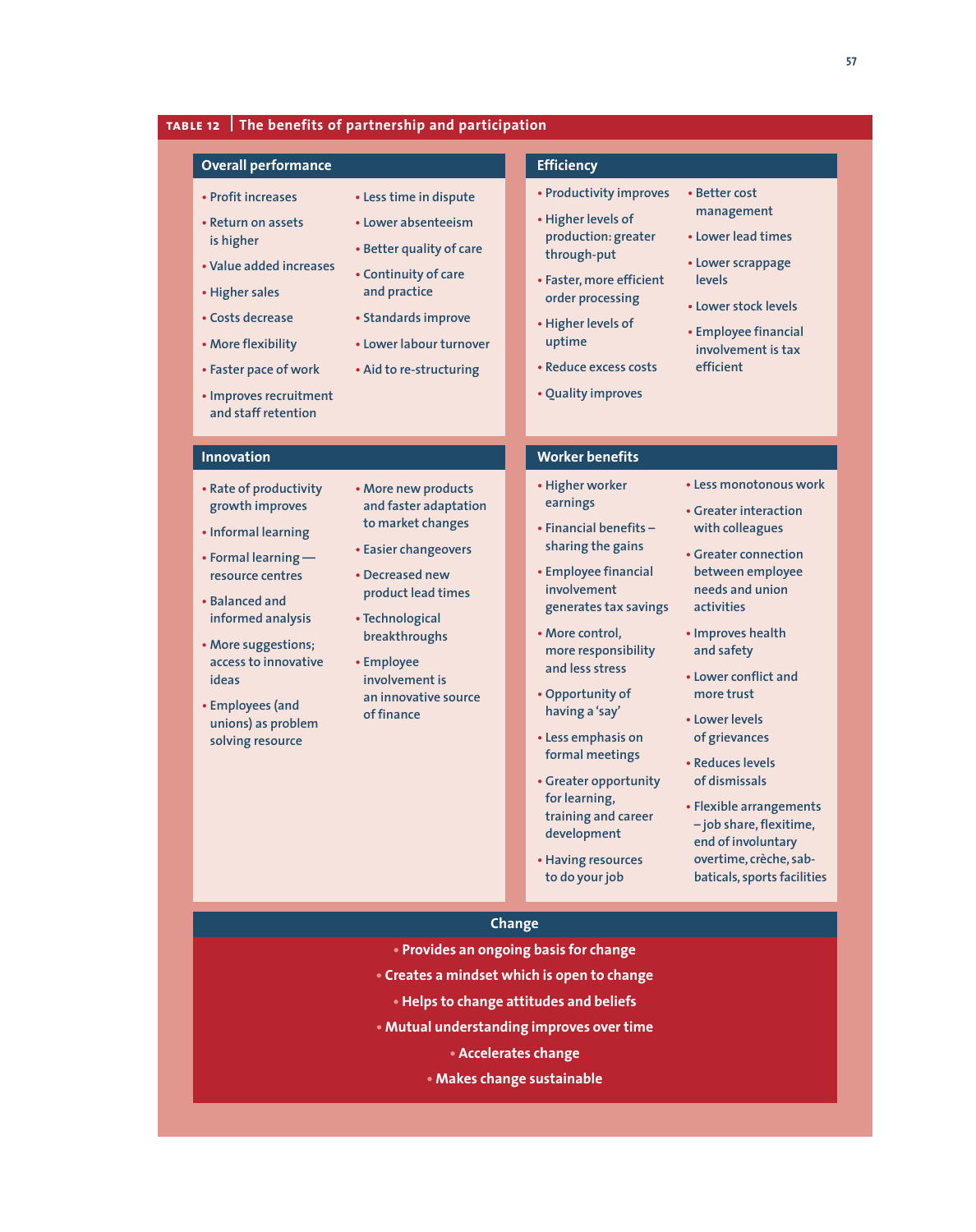Improvements also occur in relation to the work environment. The evidence suggests that workers in the private sector will in most cases receive higher financial rewards — through some package of higher earnings and/ or a share in the financial gains. However, the workplace also becomes more satisfying. The cases show that workers benefit because their input and control, responsibility, health and safety are all improved with partnership. Work becomes less monotonous, workers have more opportunity to have a say and there is less formality. Further, the research shows that organisations are working with a whole range of employee-friendly and flexible policies such as job sharing, flexitime, childcare and extended leave arrangements. Employees in a partnership environment are more likely to receive training and education which accelerate personal development and improve their career development prospects.

Finally, partnership and participation delivers a culture of change: a new mindset which accepts that there is a common agenda, shared goals, shared responsibilities, a shared fate and shared outcomes or benefits. This creates the basis for ongoing change and improvement. This may be largely intangible but the mindset created through partnership is the critical foundation. It underpins each and every improvement delivered by partnership. For example, at the Department of Transport in Ireland, employees were consulted and had a real opportunity to have a say in the development of the 'Strategy Statement 2002-2005'. This created an understanding of the proposed changes and why those changes were necessary. The result is that changes are being implemented with greater ease — even in relation to issues like staff re-location. The extensive process of consultation has provided a basis for a new mindset: one which accepts that change is well thought through and that it will provide benefits for everyone in the department (NCPP 2003).

*Partnership* 3 *created an understanding of the proposed changes and why those changes were necessary.*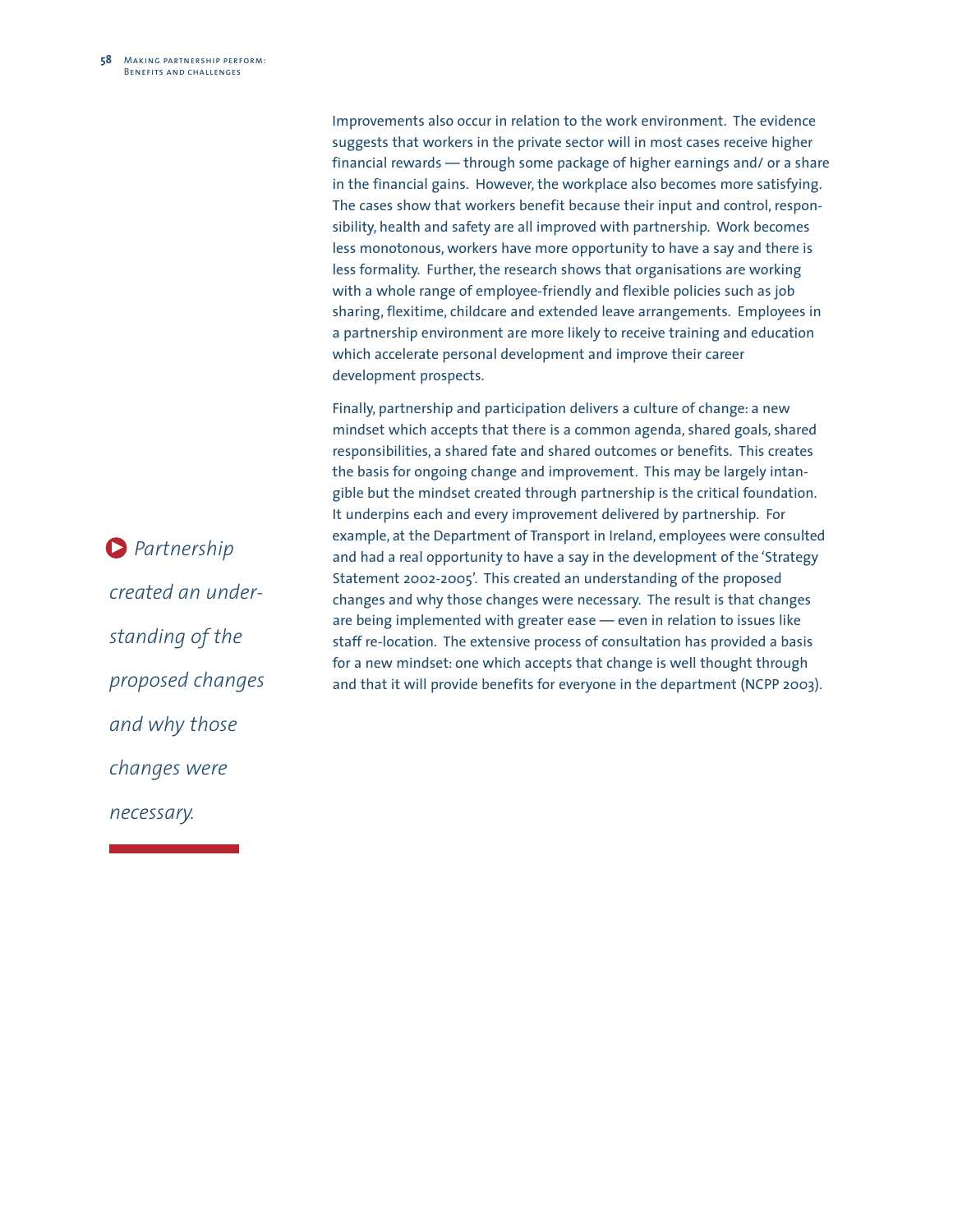### 3.2 Meeting the challenges

There are a number of attitudes and beliefs that slow the process of change by colouring the judgement and decision-making of key individuals. Developing partnership, like any process of change, will require an ability to overcome inbuilt inertia or resistance to change, conservative attitudes and beliefs, and confusion and lack of understanding about new processes (see for example, Geary 2003).

This section argues that key to meeting these challenges is a clear understanding of the role of partnership, its link with industrial relations and the need for adequate investment.

#### **3.2.1 Mapping out the role of partnership**

| <b>Partnership is</b> | The ability to effectively change is often limited by a lack of understanding.                                                                                                                                                                |
|-----------------------|-----------------------------------------------------------------------------------------------------------------------------------------------------------------------------------------------------------------------------------------------|
| a fluid approach      | Individuals and groups will frequently find it difficult to fully accept a<br>new approach because it is challenging and because not enough information<br>is available.                                                                      |
| which can             | Partnership has been loosely defined in the literature and although this                                                                                                                                                                      |
| move between          | presents some problems, it is also one of its strengths. Treating partnership<br>as an open idea has enabled it to evolve and transform in constructive                                                                                       |
| existing              | and innovative ways. However, there is often confusion about the role of<br>partnership and how it is linked with the wider process of strategic and                                                                                          |
| structures,           | operational change.                                                                                                                                                                                                                           |
| processes and         | The open nature of partnership leaves it susceptible to abuse or mis-interpre-<br>tation. For example, in Bacon and Storey's research there are quotations from<br>managers that clearly indicate people may still approach partnership in an |
| ways of doing         | opportunistic manner. But there is also evidence that many managers see<br>partnership as a real alternative. Significant hostilities remain, but these are<br>not the norm.                                                                  |
| things.               |                                                                                                                                                                                                                                               |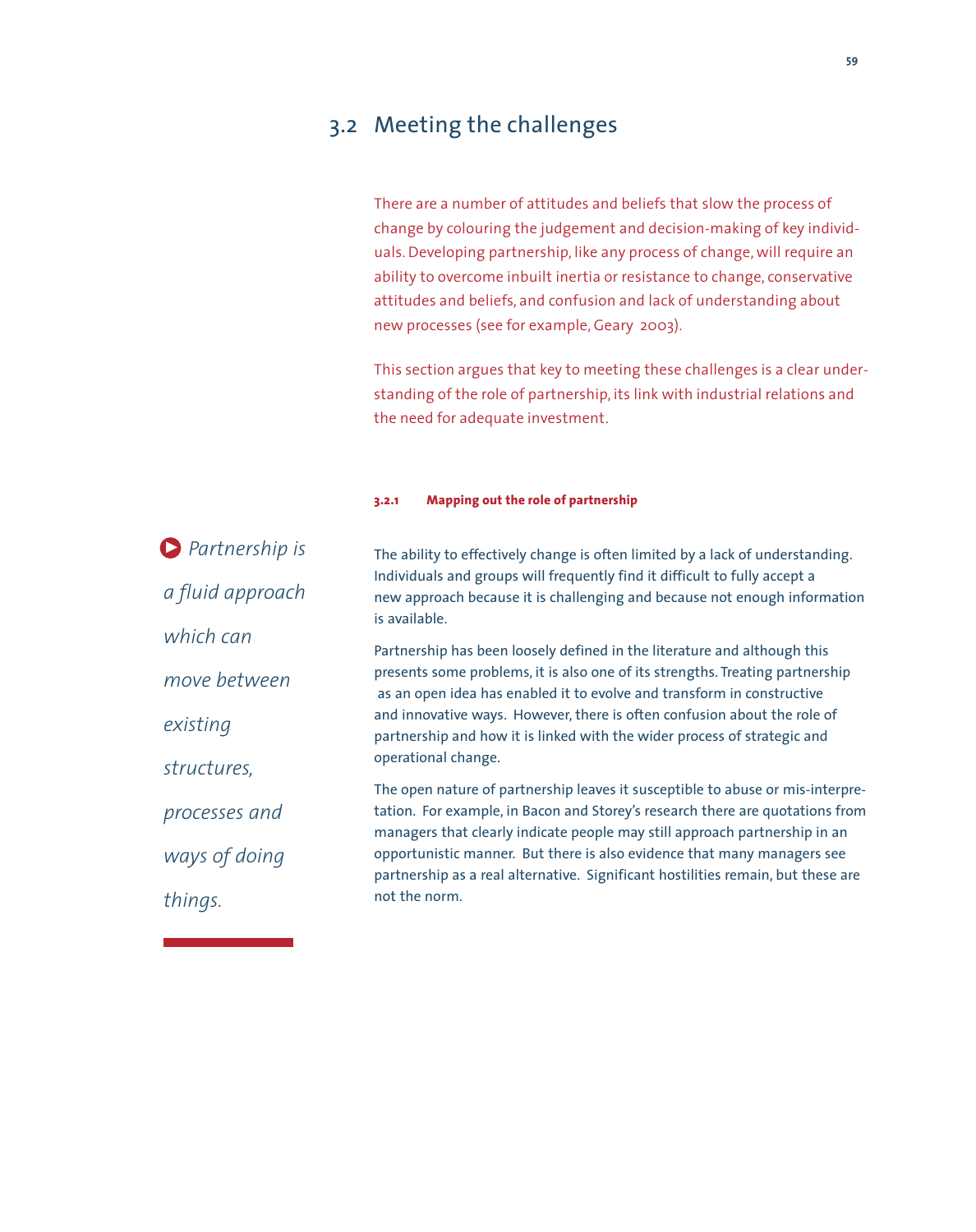*Practitioners* 3*should be encouraged to actively discuss their individual efforts.*

This international review suggests that partnership, in the hands of visionary people, within management, the workforce or unions, can result in the re-invention of how organisations operate. It offers a fluid approach which can move between existing structures, processes and ways of doing things. For example, research at the Centre suggests that partnership at the Dairygold pigmeat plant resulted in an innovative cost management strategy. This involved a re-structuring of the employee/employer relationship, the establishment of performance targets, the devolution of responsibility for cost management and the introduction of a gainsharing strategy (NCPP 2002). The partnership solution cut effectively across the traditional divide which so acutely separated management and unions at that plant. It allowed both sides to take provisional steps towards a new way of working together. This early success in turn underpinned the development of partnership across the Dairygold organisation. Similarly, the unions at Tegral Metal Forming, Aughinish Alumina, and Jurys Doyle have successfully created roles for themselves as champions in relation to new work structures, change, performance management and monitoring.

Partnership in these organisations is not narrowly confined to the area of human resources. It is linked to key activities central to the broader process of strategic and operational change.

The challenge is to engage individual HR managers, union representatives and employees about how partnership can be used within their organisation to navigate new paths to change and improvement. Practitioners should be encouraged to actively discuss their individual efforts to grapple with partnership and to examine how it impacts on issues like IR, its role in the broader process of change, and the impact on employee well-being and reward.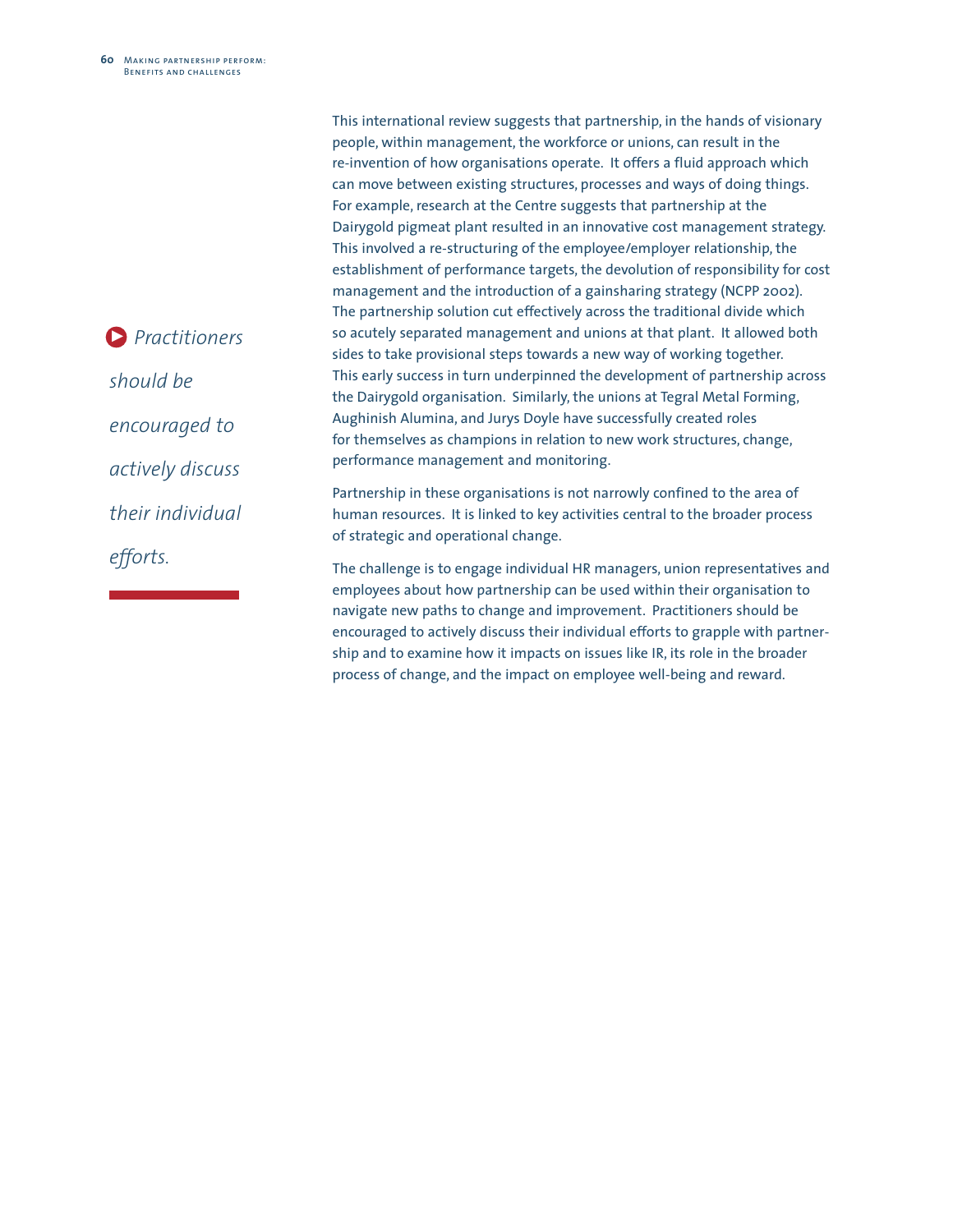#### **3.2.2 Partnership and industrial relations**

|                             | The management and implementation of change in the workplace depends<br>upon worker support and commitment. In many organisations this change<br>becomes the subject of bargaining and negotiation. Partnership offers a<br>problem-solving approach based on open and inclusive discussion. It is an<br>opportunity to arrive at mutually agreeable terms and broad foundations for<br>a change process.                                                                                                                                                                                                                                                                                                                                                                                                                                                                                        |
|-----------------------------|--------------------------------------------------------------------------------------------------------------------------------------------------------------------------------------------------------------------------------------------------------------------------------------------------------------------------------------------------------------------------------------------------------------------------------------------------------------------------------------------------------------------------------------------------------------------------------------------------------------------------------------------------------------------------------------------------------------------------------------------------------------------------------------------------------------------------------------------------------------------------------------------------|
| $\triangleright$ The desire | In practice, there is a tendency to separate IR and partnership. However, a key<br>challenge is to find ways in which partnership and traditional IR processes can<br>be mutually supportive. There is some evidence that pioneering organisations<br>are integrating these activities by adopting a flexible or pragmatic approach.<br>For example, case studies in Ireland show that partnership and IR often evolve<br>towards a very constructive overlapping and even integrated relationship in<br>organisations (NCPP 2002). Issues move from one forum to another; elements<br>of issues are dealt with within different forums. Certain issues are ring-fenced<br>and removed for a set period from the IR forum. In the Centre's research,<br>there was a strong sense that in each organisation, managers, employees and<br>unions were working out ways to blend partnership and IR. |
| to solve problems,          | It is very likely that as partnership develops it will have to move, or zig-zag in                                                                                                                                                                                                                                                                                                                                                                                                                                                                                                                                                                                                                                                                                                                                                                                                               |
|                             | this way between various structures, such as industrial relations processes and                                                                                                                                                                                                                                                                                                                                                                                                                                                                                                                                                                                                                                                                                                                                                                                                                  |
| not structural              | change management units. This movement may lead to a blurring or even<br>elimination of the distinction between these structures. The desire to solve                                                                                                                                                                                                                                                                                                                                                                                                                                                                                                                                                                                                                                                                                                                                            |
| arrangements,               | problems, not structural arrangements, is the priority. The zig-zag process is<br>driven by the need to find ways to solve problems; not to avoid solving                                                                                                                                                                                                                                                                                                                                                                                                                                                                                                                                                                                                                                                                                                                                        |
| is the priority.            | problems. For example, moving IR issues into partnership offers new opportu-<br>nities for broader and more innovative discussions, on issues such as staff                                                                                                                                                                                                                                                                                                                                                                                                                                                                                                                                                                                                                                                                                                                                      |
|                             | برز القراري والمستقل والباركين ويلويه ومستواط والمستقل والمستحين والمستحين والمستور والمستقل والمستحين والمستقل والمستحين                                                                                                                                                                                                                                                                                                                                                                                                                                                                                                                                                                                                                                                                                                                                                                        |

recruitment and pay structures. It may be that aspects of this issue will move back into the IR process to agree the details of any plan scoped out at the partnership forum. This ongoing adaptation or 'zig-zag' suggests a very powerful process whereby practitioners make maximum use of their ongoing experience to revise and upgrade their best made plans or their stated positions.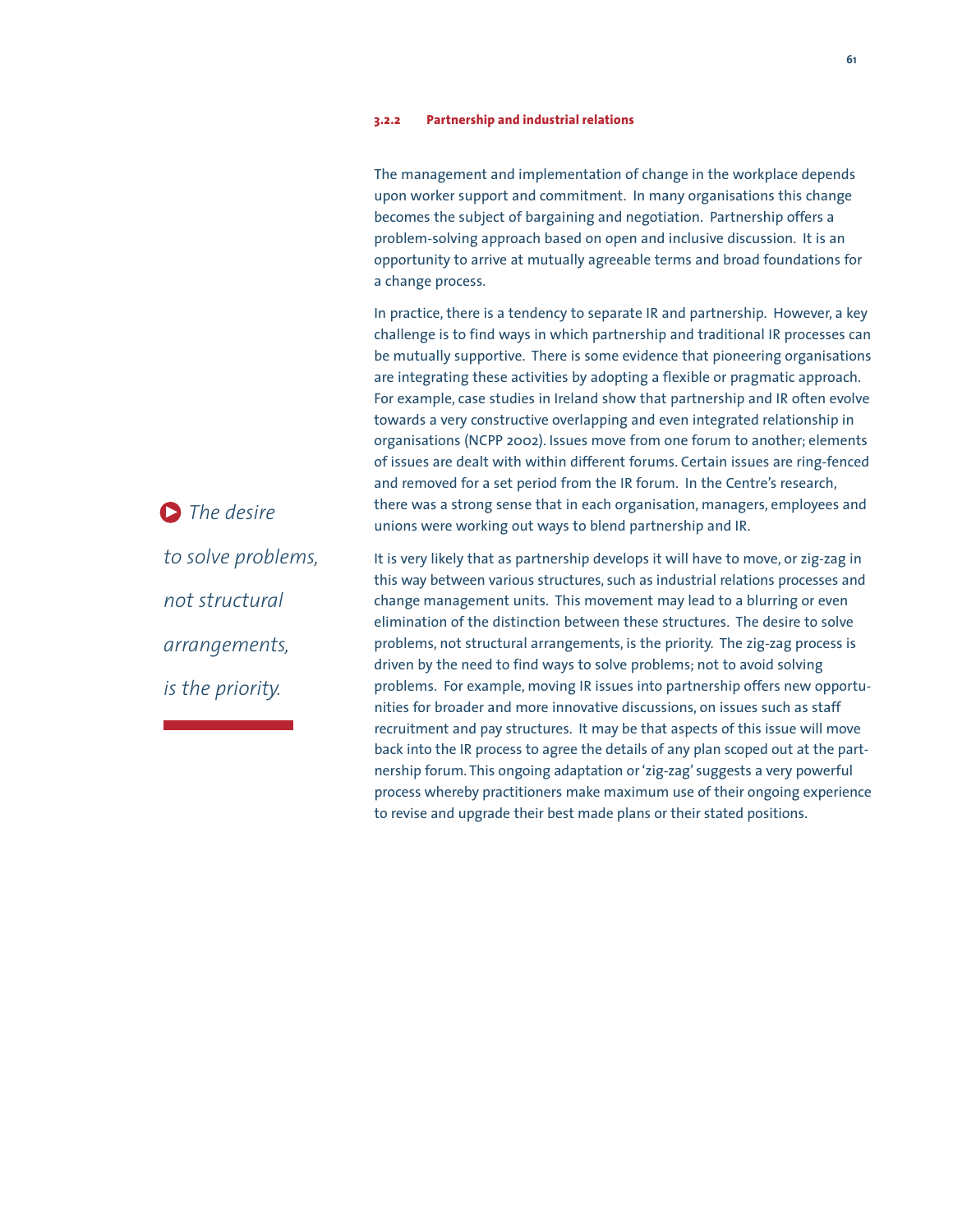#### **3.2.3 Adequate investment**

Making partnership work requires investment. Like any change process it must disrupt the status quo: it implies new tasks, roles and responsibilities for management, employees and unions.

In a partnership organisation management retain the right to manage but management as a function takes on new priorities and responsibilities. Management remain best placed to ensure that decisions are considered in a wider context. Their remit is policy, design and overarching evaluation and monitoring.

In a practical sense, management are responsible for ensuring that the critical and ongoing dialogue between competitiveness and employee problem solving remains co-ordinated and focused. Management have a co-ordinating role. They must ensure that various aspects of the organisation are overlapping in a very practical and productive sense. Management make sure projects and work are evolving towards higher levels of achievement. Their contribution to teams and individual employees is to:

- **n** help team members improve and develop their own skills and careers
- place achievements in context
- $\blacksquare$  share experiences
- $\blacksquare$  identify areas for improvement and barriers to change
- $\blacksquare$  make sure resources are employed in the most effective way
- **Exercise 1** ensure that the sum of the parts is focused on the correct overall targets.

*Management* 3*make sure projects and work are evolving towards higher levels of achievement.*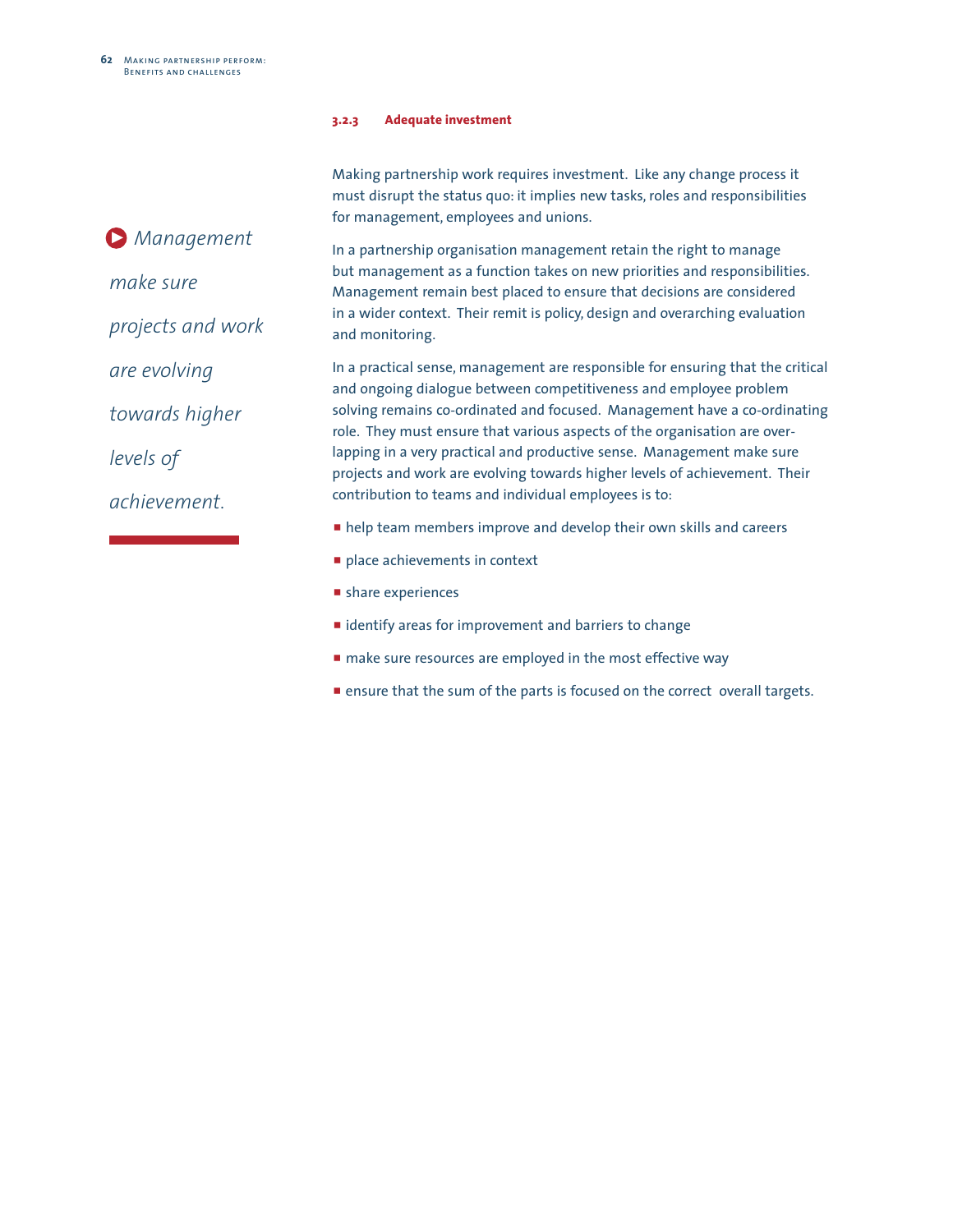These new roles and skills require investment in time and resources. Similarly, partnership implies new roles and responsibilities for employees and unions. It creates a new challenge for employees/unions: to solve problems more effectively. The research shows that in this context, the role of unions is also evolving. In this more problem-solving environment the agenda for employee/employer discussion is broader and more complex.

The following quotation, from a union official at Tegral Metal Forming captures the essence of the change that begins to occur in practice as partnership becomes part of how organisations do things:

*"In the past, I waited for plans to be passed down from management; then analysed and responded and usually fairly negatively; now I synthesise views and suggest changes and plans to management."*

This touches on a key challenge for partnership: cost benefit analysis. The ability to measure the impact of this type of constructive approach to change in simple economic terms is difficult. However, the intuitive sense that this attitude will lead to superior business decisions is hard to ignore. This is important because it is the case that many of the costs associated with partnership are tangible and to a large extent front-loaded. On the other hand, the benefits tend to be more long term and often rely on less tangible improvements in areas like management-employee relations and organisational culture. Chapter 2 highlights that there are short-term gains which partnership delivers, scrappage rates, customer satisfaction and new ideas etc. However, a fair cost-benefit analysis of partnership must reflect both the immediate and long-term impact of partnership.

*Costs* 3*associated with partnership are tangible and to a large extent front-loaded.*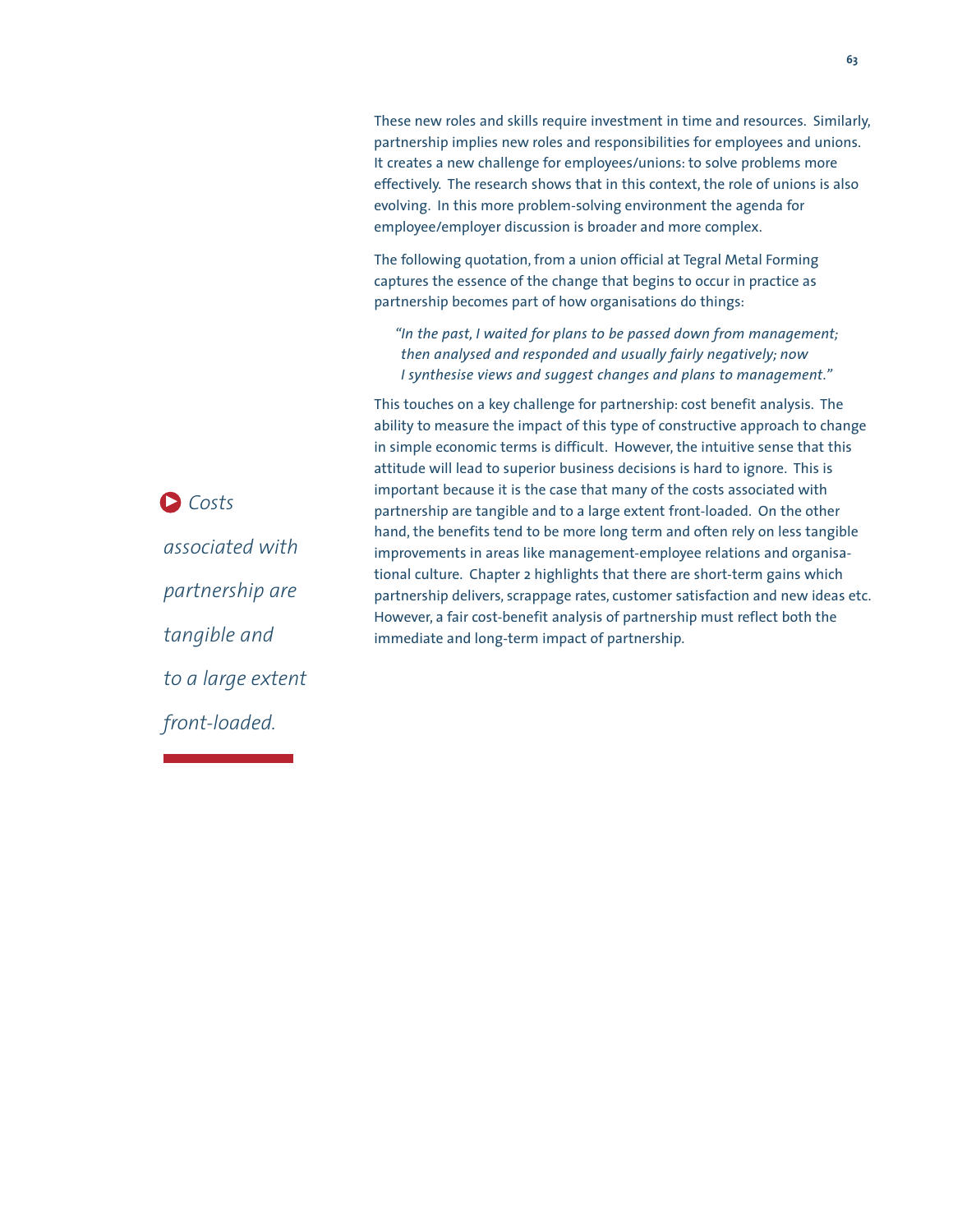## Chapter 4

**64**

# Embedding partnership in work: A second generation view

This chapter approaches the evidence from the practitioner's perspective. It considers employers, employees and unions grappling with partnership. It focuses on the role of partnership in the broader processes of organisational management: a new second-generation of partnership that has expanded beyond its traditional domain in human resources / industrial relations.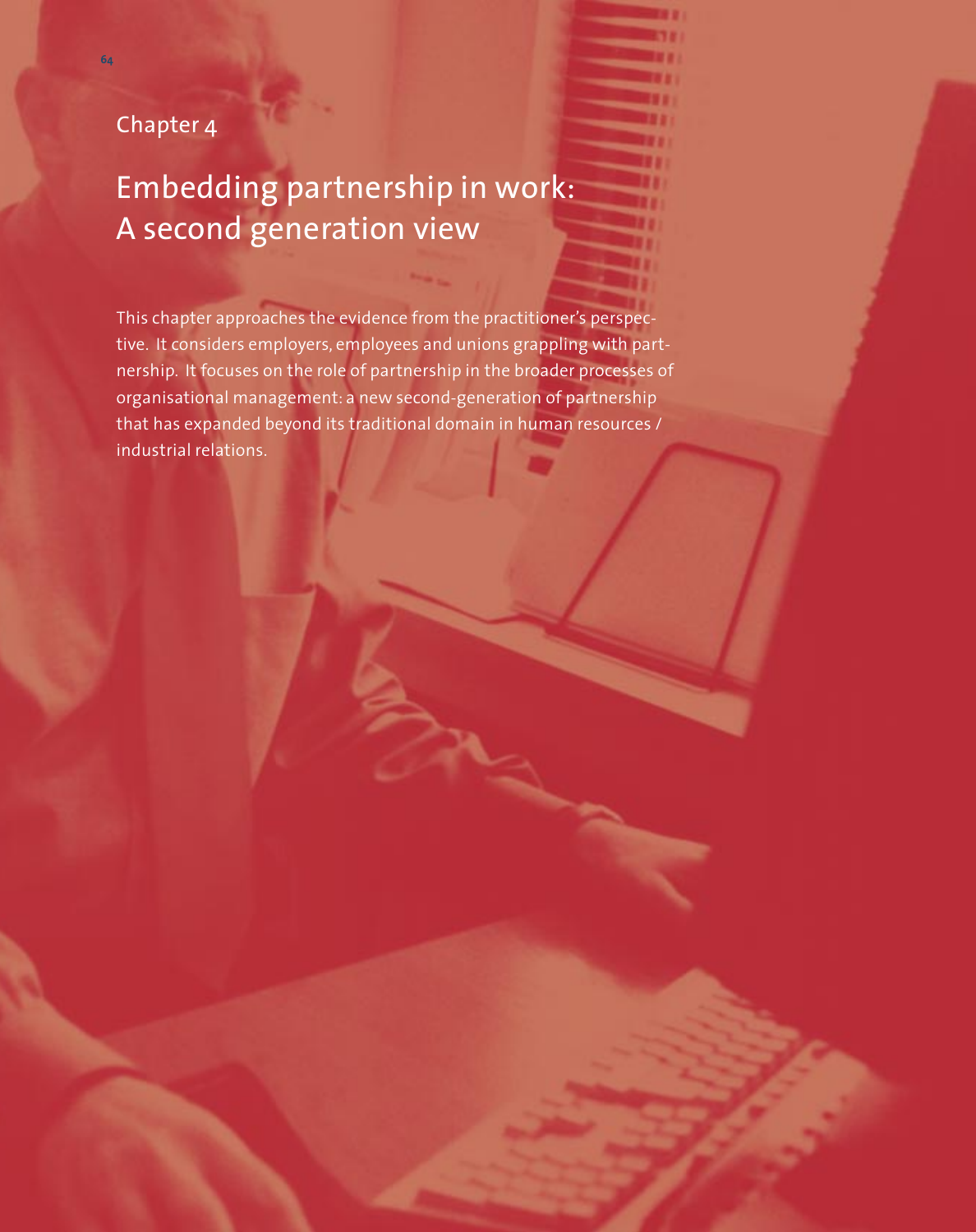*New second-*3*generation of partnership that has expanded beyond its traditional domain.*

This chapter gathers together the various strands in this review and presents three strong claims, based on the evidence, about the characteristics of effective partnership. It argues that if partnership is to deliver the type of advantages outlined here then it must be conceived in the following terms:

- **A mainstream process:** As a serious approach to the management of change which has application to all aspects of how work is organised.
- **A** worked solution: There is no off-the-shelf solution. Instead managers, employees and unions carve out new arrangements, roles and responsibilities. Communication is the engine for this way of working.
- **A mutual outcome:** The underlying idea of partnership is that there is something in it for all parties. This ensures participation in the first instance and on an ongoing basis.

This chapter suggests that these three areas represent the building blocks for effective partnership in an organisation. Table 13 outlines the essential features of each of the building blocks.

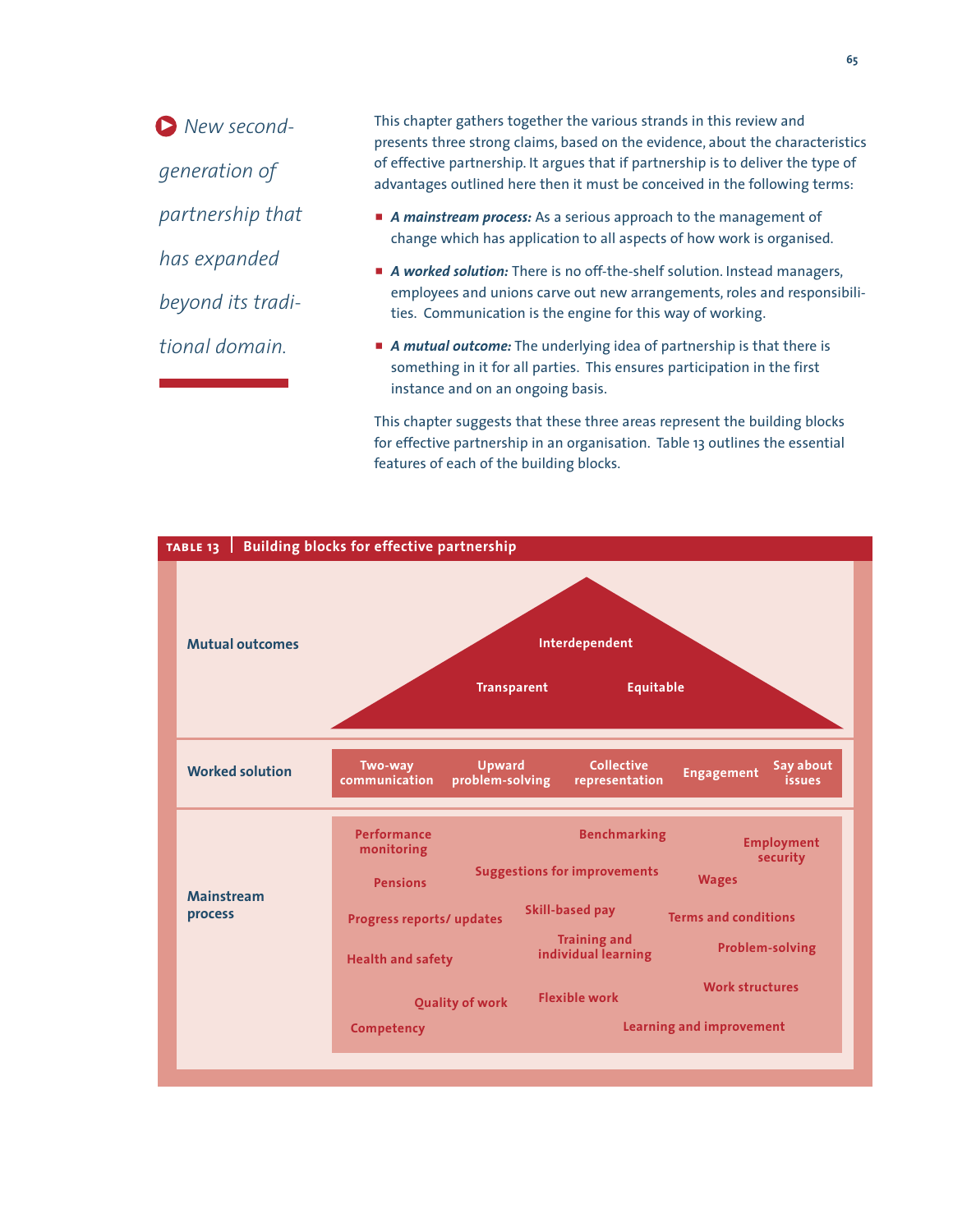### 4.1 Partnership as a mainstream process

The evidence and experiences presented in this review suggest that partnership can be successfully applied to a diverse range of core workrelated areas. It can function as a mainstream process.

Partnership's focus on IR can dominate how it is perceived within organisations. However, this underestimates the role of partnership. It does play an important role in many organisations by straddling management and employees' employment related concerns. However, Chapter 2 suggests that partnership is a way to connect management and employee thinking across a whole range of issues: performance, innovation, productivity, worker benefits and change. It has the potential to connect between different problem-solving arrangements, such as IR processes but also management decision-making and day-to-day problems faced by employees.

*Partnership*  3*is an innovative way to handle a large number of very diverse issues.*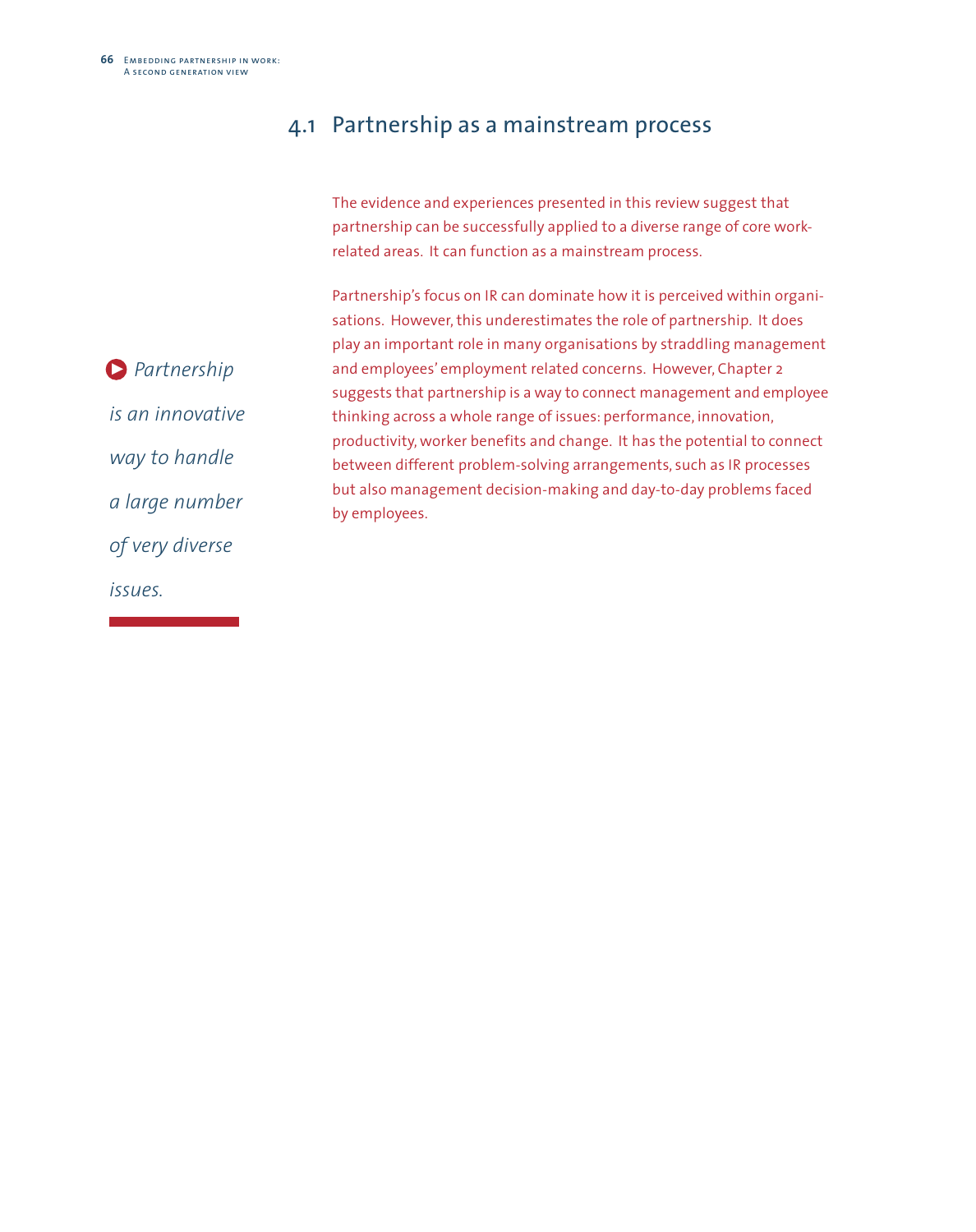The international review has shown that partnership is an innovative way to handle a large number of very diverse issues in the workplace. The issues addressed included how to improve the quality of a production process, how to reduce waste, how to link monitoring to improvement and how to make work more rewarding and satisfying for employees.

Partnership is able to tackle these kinds of problems more effectively than traditional directed managerial styles because it draws on the best available local knowledge. It is immersed in the reality of business practice: its strength is its local knowledge of how things work and of how things can be improved. Partnership in this way increases the strategic capability of organisations. It brings more expertise to bear on problem solving. It has the potential to expand the thinking core of an organisation.

As a mainstream process the key to making partnership work is ensuring that it is part of work — part of what people do on a day-to-day basis. This is the essential quality of the second-generation view of partnership put forward at the Centre. It is something that is embedded in work rather than a parallel structure.

Finally, it is important to note that making partnership work effectively, like any serious mainstream approach to change, requires investment. Moving to second-generation partnership forces a mind change in relation to investment in human capital. It can no longer be seen as a discretionary expenditure or optional strategy. Partnership organisations unite discussion about competitiveness and discussion about increased investment: dialogue about how to improve competitiveness depends on employee involvement in and experience about specific problems, such as a step in the production process. There is no choice about employee investment. In a second-generation partnership organisation failure to invest in employees and supportive structures and systems is a failure to improve competitiveness.

**3** The key *to making partnership work is ensuring that it is part of work.*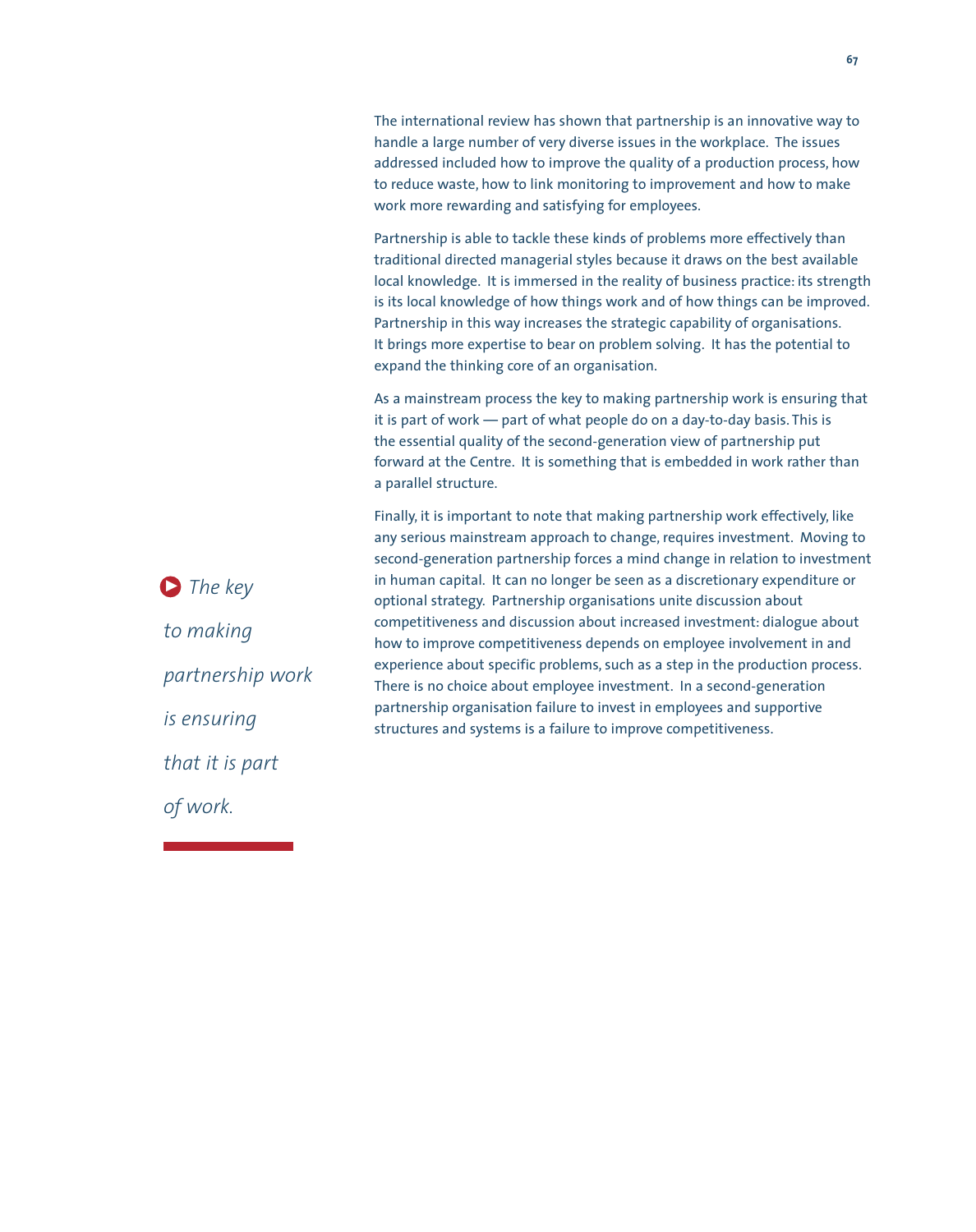### 4.2 Partnership as a worked solution

Partnership emerges within this report as something which must be worked at. Working in partnership can lead to better and unexpected forms of partnership and benefits. But difficulties will arise and initiatives will fail.

The message is that partnership has to be worked. It is not an off-theshelf solution. Partnership is an opportunity for those involved in activities to become involved in discussion and action about how to solve problems. It facilitates an ongoing search for and consideration of the best way to solve problems. It supports the flow of information and ideas.

This review outlines various models of partnership:teams, other informal efforts to encourage participation, formal partnership committees and other structured systems of employee involvement and consultation. However, there is no single model of partnership which can be universally recommended. There are pointers that certain combinations work better in certain situations but further research is required to assess variations over time and other key organisational characteristics that may have an influential impact on performance.

*Partnership*  3 *is not an off-the-shelf solution.*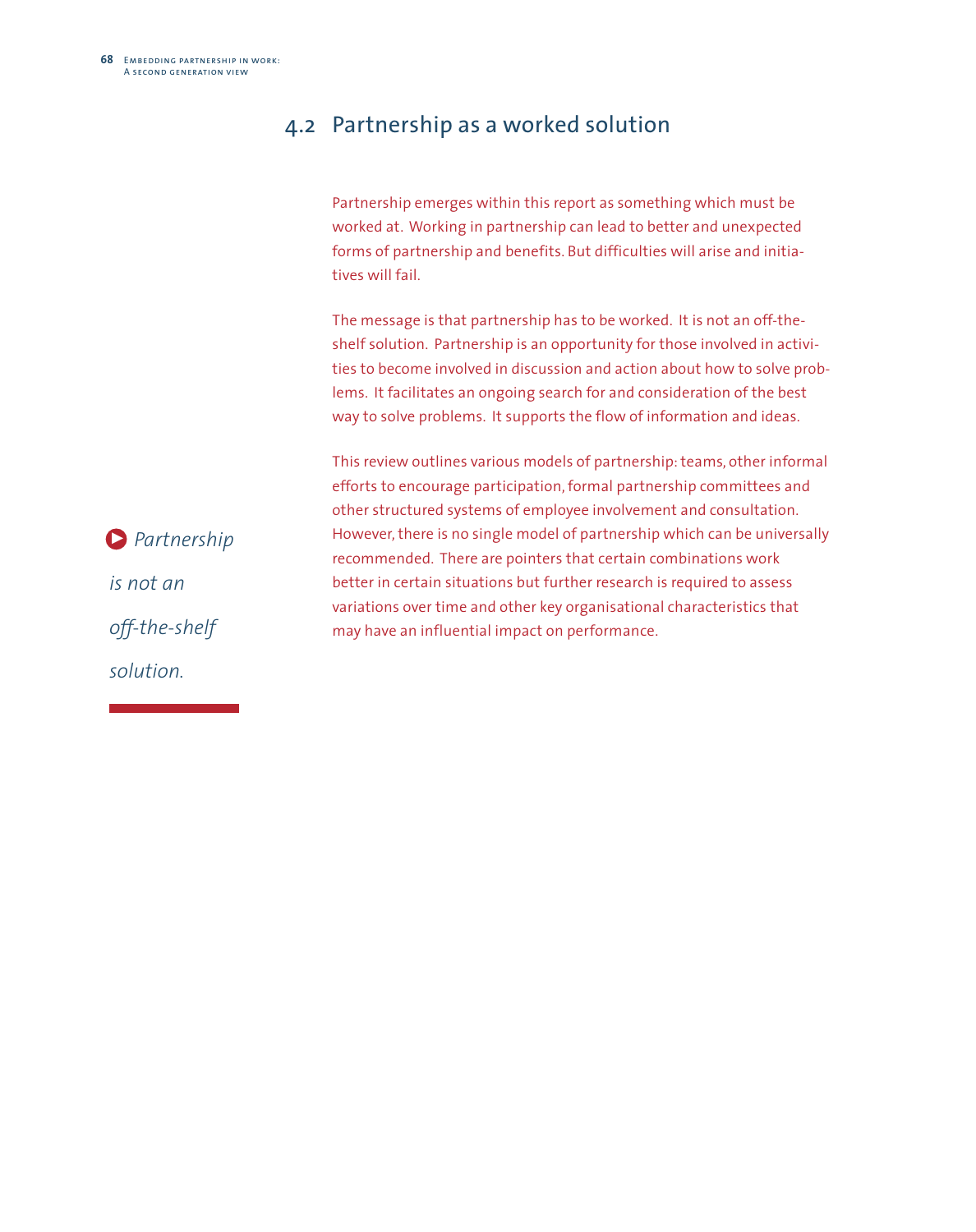The best advice to organisations is to highlight the critical importance attached to openness, transparency and two-way communication. The most fundamental attribute of partnership is its ability to link people, ideas and structures to achieve change with mutually beneficial outcomes. It connects employees and their unions with managers and employers; it connects employer goals with employee interests and needs; it connects managerial and employee structures. Communication through various channels and various types of media, formal and informal, is the glue which makes these connections possible. The single most important contribution partnership makes to an organisation is to create the conditions which can enable an ongoing discussion and debate around complex issues. Fostering a problem-solving partnership philosophy across an organisation requires active dialogue. The employee voice literature suggests five different channels: **Communication/ exchange of views** able to express views in a general sense **• Upward problem solving — feedback on specific issues**  $\blacksquare$  Collective representation — union or non-union representatives able to express views **P** Engagement  $-$  staff able to express opinions in an open environment  $\blacksquare$  Say about issues — expectation that view will be taken into account. Marchington *et al* (2001) Further, there are several mechanisms, both formal and informal, used by partnership organisations. These mechanisms include electronic media, works *A critical*  3*importance is attached to openness, transparency and two-way communication.*

issues and solutions.

councils, two-way communication and surveys. The objective is to provide all employees with an opportunity to hear what is happening and to influence

**69**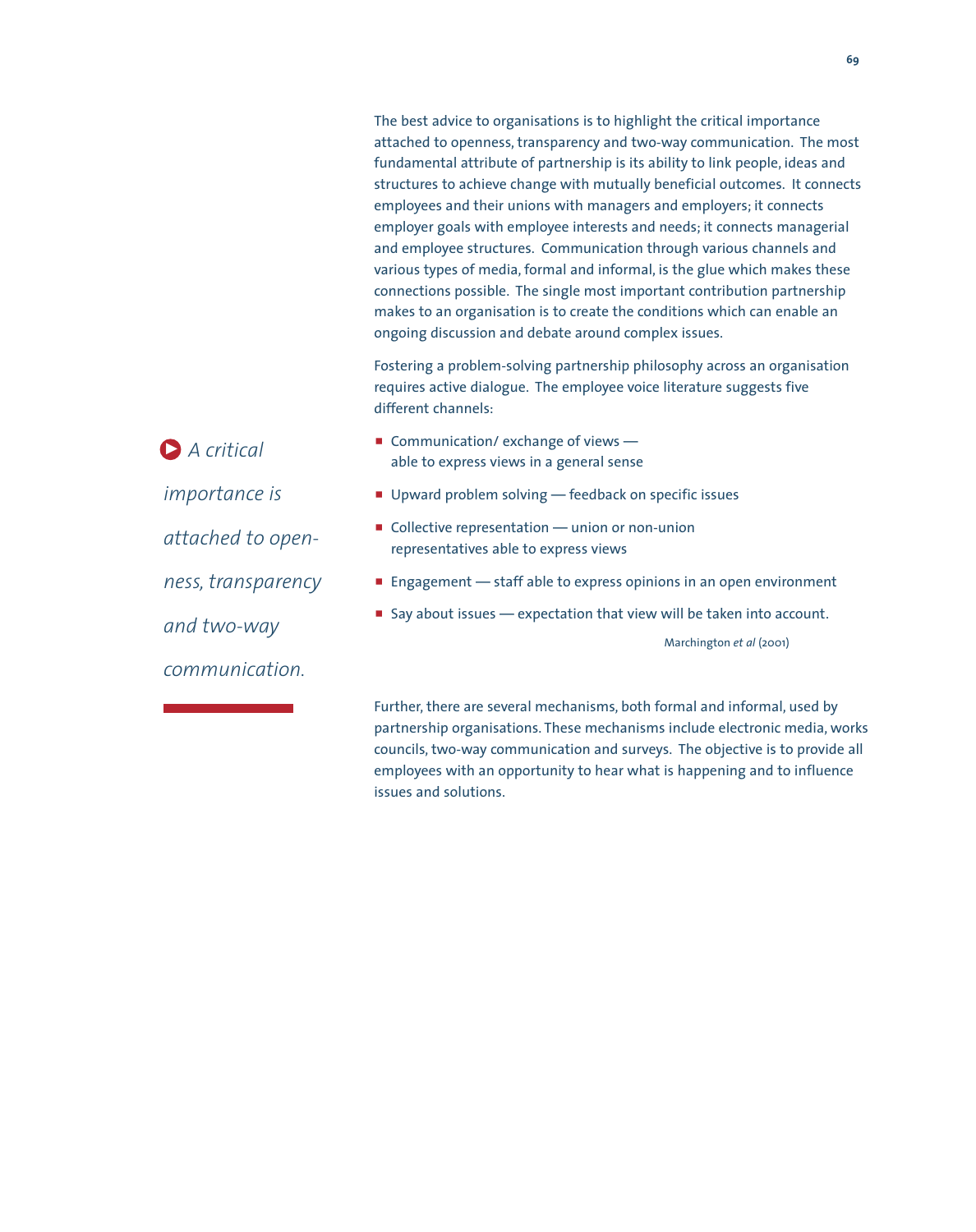### 4.3 Partnership as a mutual gains process

Partnership is a mutual gains process. It intertwines the fate and fortunes of employers and employees in a transparent and equitable process. It works on the principle that the sum of the parts can be greater than the whole. This principle must be reinforced by experience if it is to continue to sustain collaboration.

The essence of effective partnership is that it reinforces the basis for participation and involvement because it is a mutual gains process. Everybody must bring something to the table and gain something in return. This idea of interdependence is important because it reduces the centrality of trust in any account of how change might happen. Trust is important. But trust on its own is not a sufficient or even healthy basis on which to build an approach to working together. Further, because information sharing, communication and openness are at the heart of how partnership works it is transparent.

This international review illustrates that significant gains may arise for organisations and employees. It is important that explicit consideration is given to the manner in which gains are shared. Partnership is sustained by the sharing of gains in an equitable manner. However, there is some evidence that gains may not always be fairly distributed between employers and employees. This is complex as many of the gains may have quite intangible and longer-term impact on organisational performance and employee well-being. Nonetheless, equity is a critical feature for the development of effective partnership.

*Everybody*  3*must bring something to the table and gain something in return.*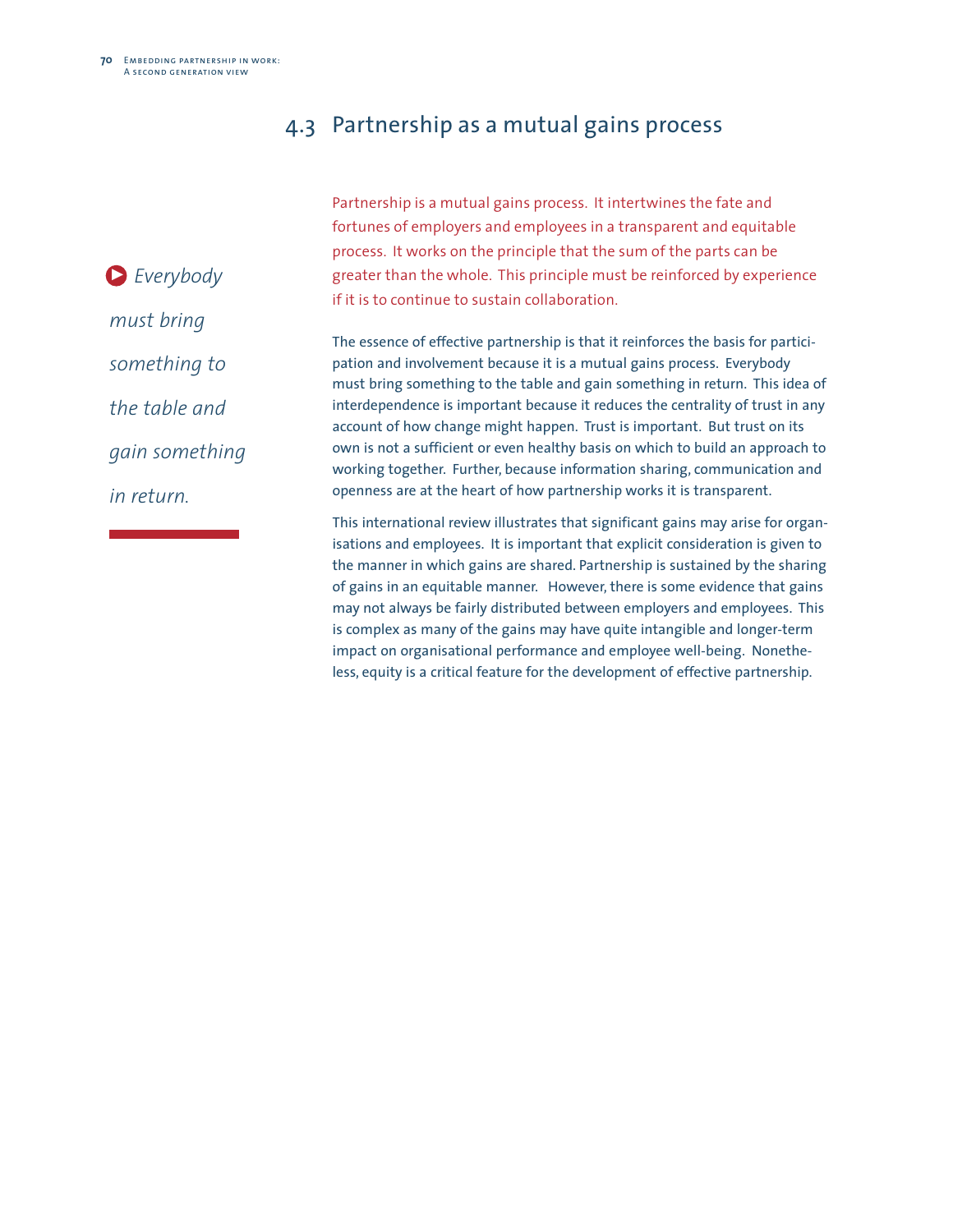## Chapter 5

# Achieving high performance: Partnership in Ireland

The most recent NESC strategy, An Investment in Quality: Services, Inclusion and Enterprise, places organisational capability and the capacity for change and improvement at the top of the national policy agenda (NESC 2002).

The establishment of the National Centre for Partnership and Performance— under the aegis of the Department of An Taoiseach confirms this commitment to organisational change and modernisation. The Centre's mission is to drive and support the momentum behind partnership-type approaches to high performance. The strategic priorities guiding the Centre's work are set out in its Strategy and Operational Plan for 2002 to 2005, which was published in March 2002 following an intensive process of consultation.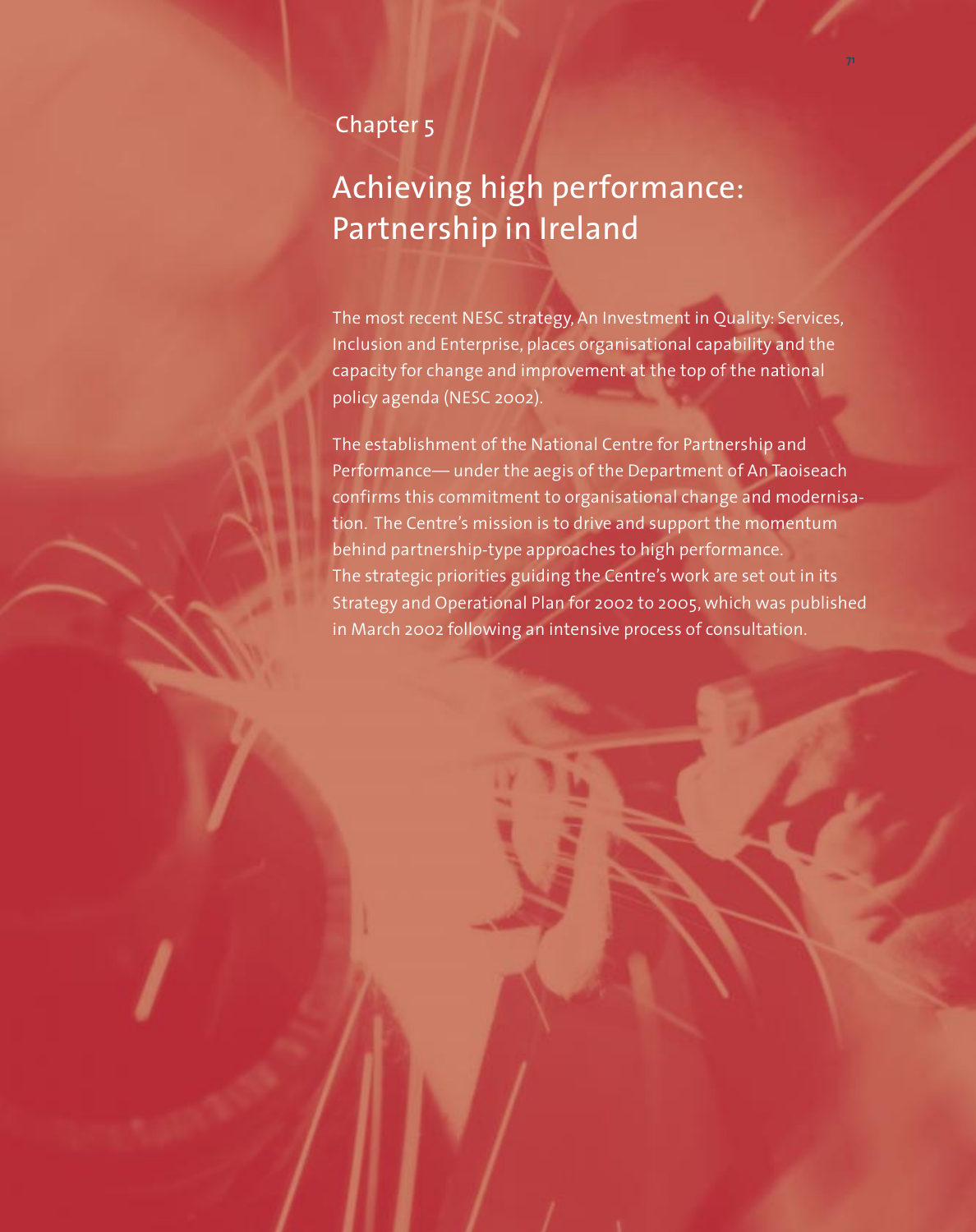The core business of the Centre is to facilitate and support organisational change, innovation and improvement throughout the private and public sector. It advocates and supports the use of partnership-style arrangements as an effective method of delivering mutually beneficial advantage to Irish organisations and workers. The Centre is currently:

- $\blacksquare$  creating a vision of high performing workplaces
- $\blacksquare$  developing and disseminating models of good practice
- **P** providing tools to support change through partnership
- **E** supporting organisational networks in the public and private sectors.

**Drive and** *support the momentum behind partnership-type approaches to high performance.*

The Centre examines the extent and nature of change facing private and public sector employers, employees and unions. It is committed to evidencebased advocacy. Its work programme includes cases studies, survey work, action learning, strategic facilitation and the development of competencybased learning tools. These activities, in various ways, provide concrete evidence about the process of change and improvement in Irish organisations. Table 14 outlines the range of initiatives and activities underway at the Centre.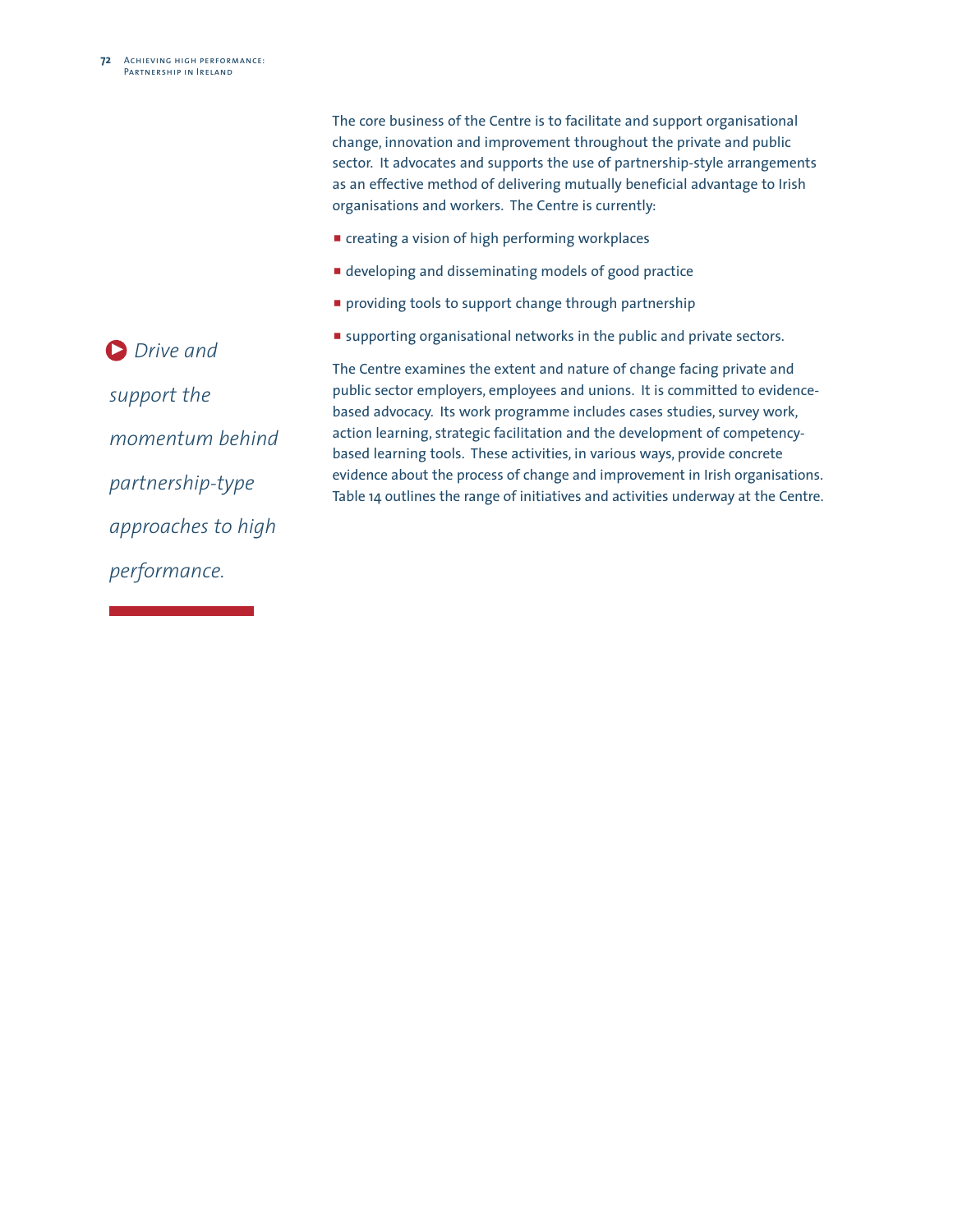

**Public Sector Partnership Network**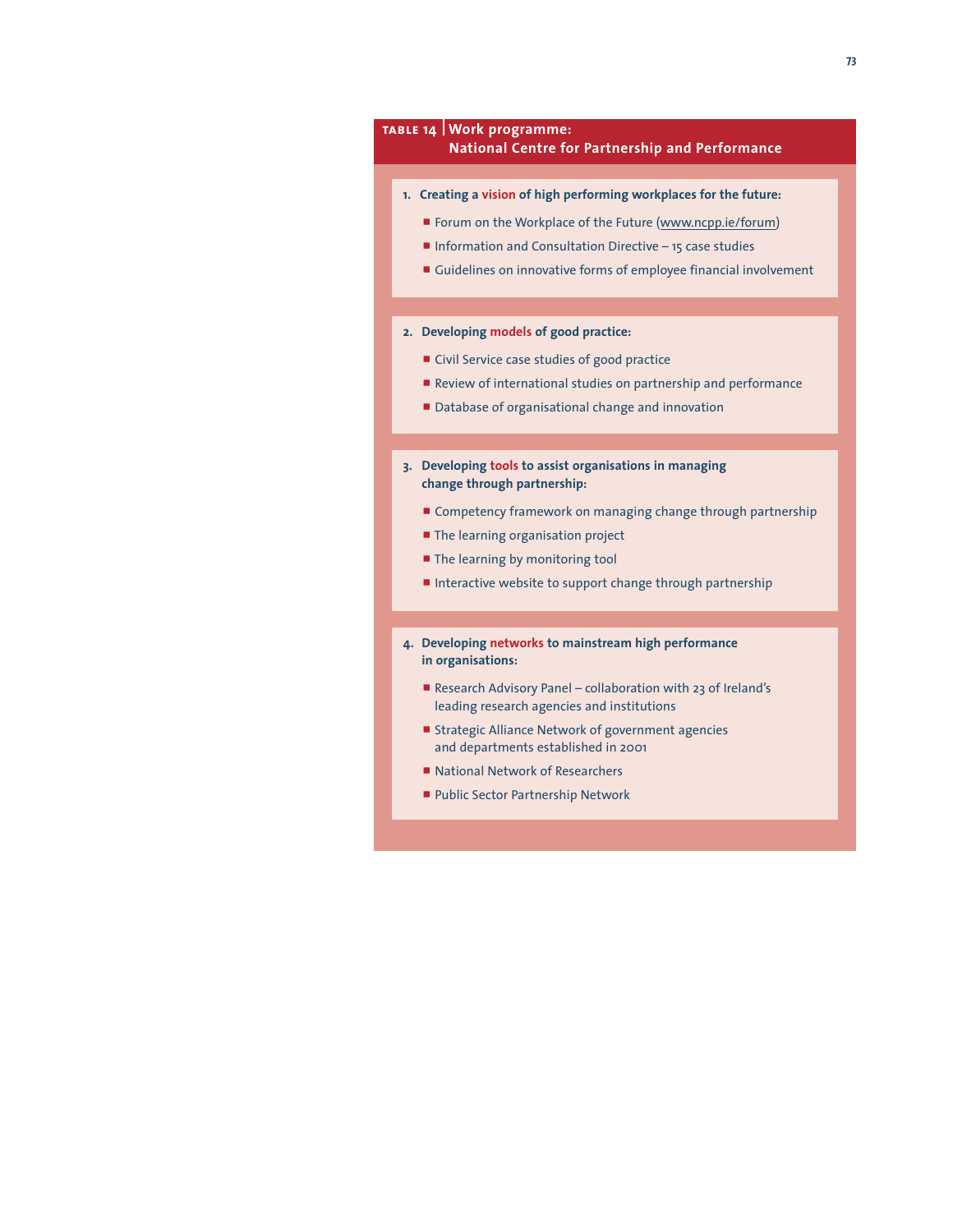A key focus at the Centre in 2003/2004 is the Forum on the Workplace of the Future. The Forum is a Government initiative designed to promote national discussion on how workplaces can best adapt to competitive pressures, improve service delivery and respond to employees' changing needs and preferences.

In July 2003 the Centre commissioned the Economic and Social Research Institute to undertake a major survey of employee attitudes, experiences and expectations. Over 5,000 Irish workers have been interviewed in their homes about their attitudes to their jobs and workplaces, on a wide range of issues such as levels of autonomy, workplace communications, work-life balance and career development expectations. The survey results will feed into the Forum's agenda and the Centre's work programme.

In parallel, the Centre carried out a survey of employers in both the private and the public sectors to establish how they feel their organisations are responding to the challenges of increased competitiveness and the changing workforce. Results and analysis from all three surveys will be published in late 2003.

Initial results suggest that there is significant potential within the Irish workplace to create new pathways and bases for competitive advantage. *Achieving High Performance* provides strong evidence that partnership will be able to help unlock this potential. The second-generation approach to partnership, outlined in the report, suggests that an integrated focus on work, participation and outcomes offers a real alternative to traditional approaches to the management of change.

*There is* 3*significant potential within the Irish workplace.*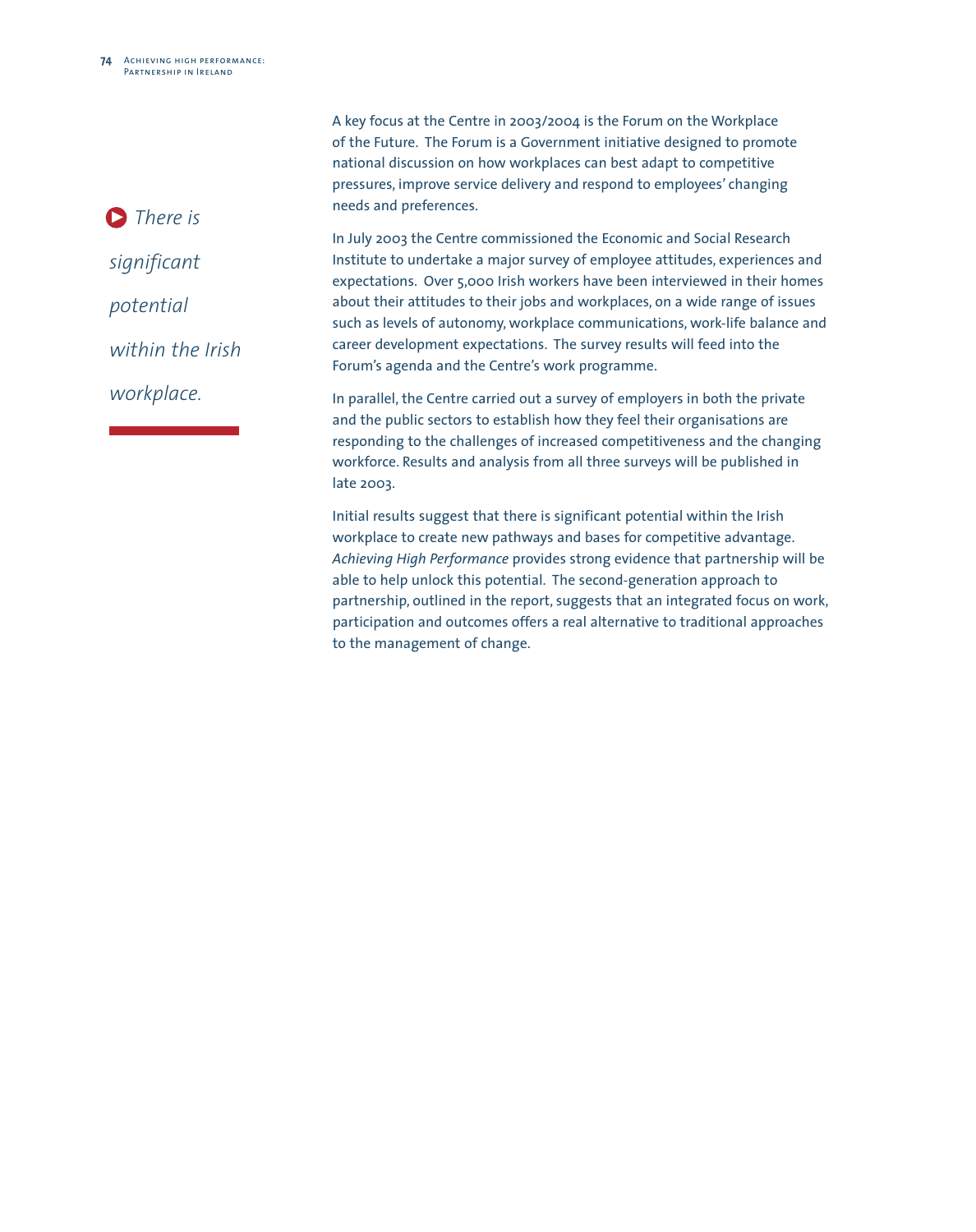#### **Future research in Ireland**

There is an urgent need for further research on the impact of new partnershipstyle arrangements on organisations, on management, on employees and on unions. As further momentum grows behind partnership it becomes more important to have stories which show the implications for people and for thinking in management, employee relations and human resources. There is also a need for careful and rigorous studies of the impacts: studies which quantify outcomes and demonstrate results.

Research and policy development at the Centre will continue to provide independent, authoritative and innovative research on work, workplace practice and change. The objective is to focus attention on the structure of work the changes that are occurring within organisations, the challenges this presents for individuals — and the potential for innovative organisational solutions which are inclusive and participatory in nature, that is, partnershiptype arrangements.

Further analysis of the ESRI survey of employers and employees will provide important information about the capacity for change among employers and employees in Ireland. The Centre — directly and indirectly through the Research Advisory Panel — will also continue to focus on case studies. These can provide in-depth analysis of the pressures, responses and barriers to change within specific organisations.

*Changes that* 3 *are occurring and the challenges this presents.*

The need to provide further evidence that partnership works is a challenge facing all of those interested in sustaining and improving Ireland's competitive advantage. There is agreement that Ireland is now committed to a vision wherein businesses compete in the main in high value-added markets that deliver a premium to innovation, quality, skill, knowledge and adaptability. The achievement of competitive advantage through these attributes of organisations and their human resources is understood to provide the basis for high and rising living standards. This competitive vision is allied with a wider vision involving high quality, efficient and user-focused public services, the maintenance of social cohesion and the promotion of social inclusion. The challenge facing practitioners and researchers is to find ways to create, shape and understand this emerging vision and the challenges and implications it presents for all stakeholders in Irish society.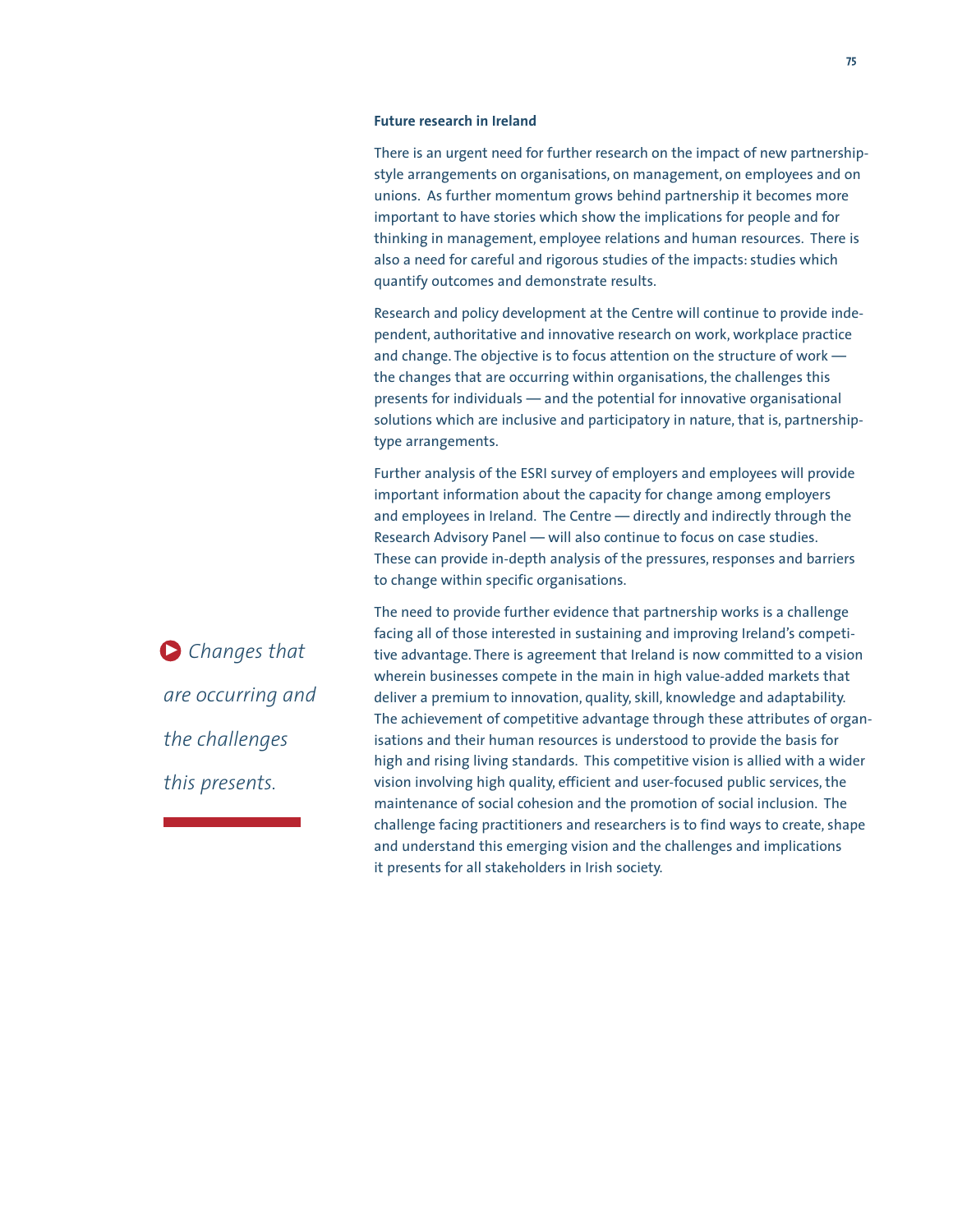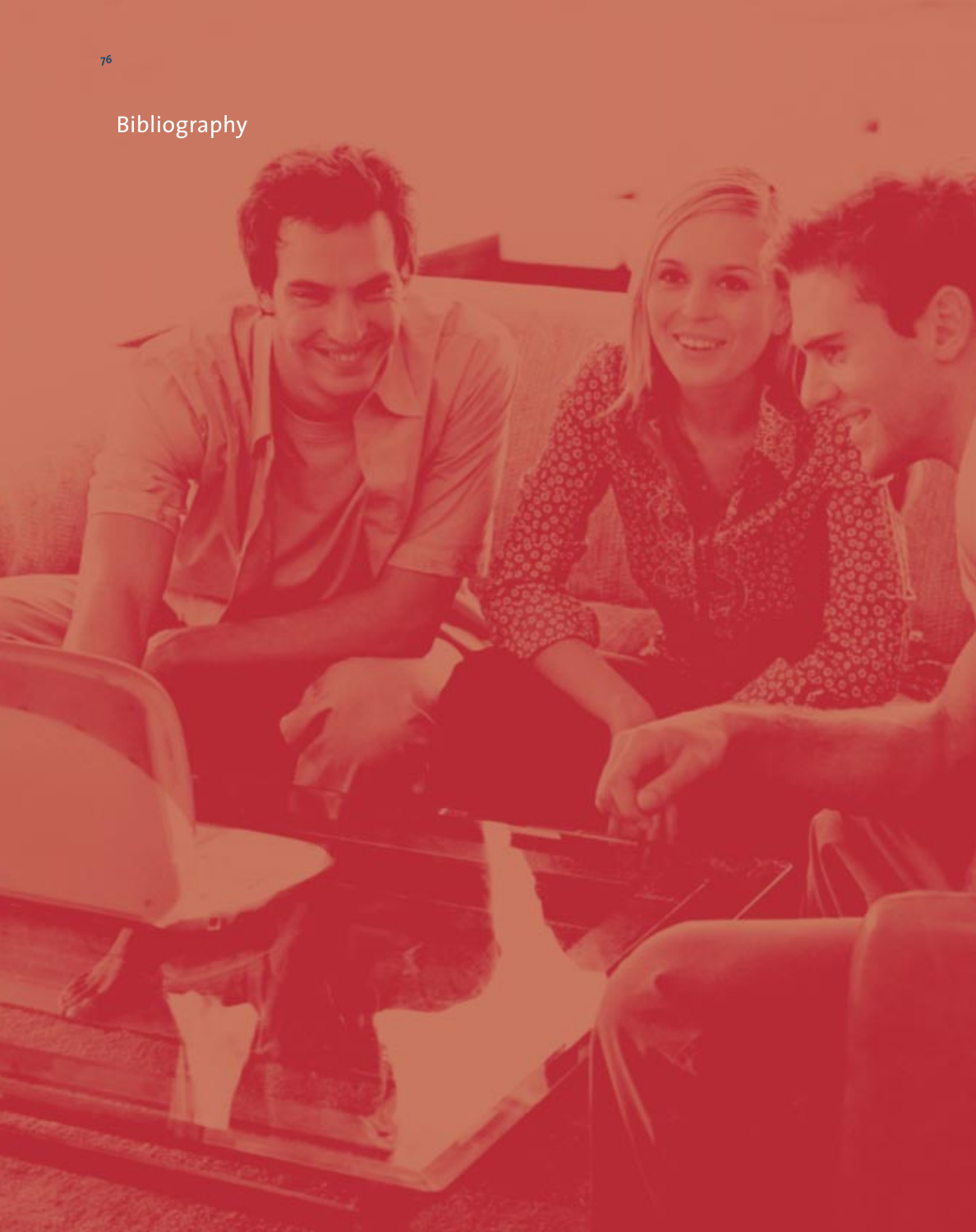**Appelbaum**, E., **Bailey**, T., **Berg**, P. and A. **Kalleberg**. (2000). *Manufacturing Advantage:Why High Performance Work Systems Pay Off*. Ithaca, NY, Cornell University Press/ ILR Press.

**Arnal**, E., **Wooseok**, O. and R. **Torres** (2001). *Knowledge,Work Organisation and Economic Growth*. Paris, OECD - Employment, Labour and Social Affairs.

**Bacon**, N. and J. **Storey** (2000). 'New Employee Relations Strategies in Britain: Towards Individualism or Partnership.' British Journal of Industrial Relations 38 (September): 407–427.

**Blasi**, J., M. **Conte**, and D. **Kruse**. (1996). 'Employee stock ownership and corporate performance among public companies.' Industrial and Labor Relations Review 50(1): 60–79.

**Batt**, R. (1999). 'Work organisation, technology and performance in customer service and sales.' Industrial and Labor Relations Review 52(4).

**Beart**, S., **Douglas**, C., **Elsner**, R., **Hodierne**, M. and P. **Miller**. (2002). Light touches to deep processes: The timeless way of building healthy organisations. London, The Point.

**Becker**, B. E. and M. **Huselid** (1998). 'High performance work systems and work performance: A synthesis of research and managerial implications.' Research in Personnel and Human Resource Management 16: 53–101.

**Black**, S. and L. **Lynch** (1997). 'How to compete: The impact of workplace practices and information technology on productivity.' National Bureau of Economic Research Working Paper 6120.

**Black**, S. E. and L. M. **Lynch** (2000). 'What's driving the New Economy: The benefits of workplace innovation.' National Bureau of Economic Research Working Paper 7479.

**Boudewijn**, B. and R. **Williams** (2002). Change management – management of change. Change management seminar – The MBS Association of Ireland, DCU.

**Cable**, J. and N. **Wilson** (1990). 'Profit sharing and productivity: Some further evidence.' Economic Journal 100: 550-555.

**Cappelli**, P. and D. **Neumark** (1999). "Do 'high performance' work practices improve establishment-level outcomes?." NBER Working Paper, Cambridge, MA. 7374.

**Cappelli**, P. and N. **Rogovsky** (1998). 'Employee involvement and organisational citizenship: Implications for labour reform and lean production.' Industrial and Labor Relations Review 51(4): 633–653.

**Conte**, M. A. and J. **Svejnar** (1988). 'Productivity effects of worker participation in management, profit sharing, worker ownership of assets and unionisation in US firms.' International Journal of Industrial Organization 6: 139-151.

**Delery**, J. **Gupta**, N. and J **Shaw**. (1997). 'Models of Theorizing in Strategic Human Resource Management.' Academy of Management Journal 39 (4): 802-835.

**Dex**, S. (2003). Families and work in the twenty first century, Joseph Rowntree Foundation.

**Dorgan**, S. (2002). *Is FDI necessary in post-Celtic Tiger Ireland?* Dublin Economic Workshop Conference, Kenmare.

**EEF** (2001). *Catching up with Uncle Sam – The Final Report on US and UK manufacturing productivity*, Engineering Employers Federation (UK).

**ESRI-NCPP Research** (2003). *Survey of Employees and employers experiences and attitudes to change in the workplace*. Main Authors – Philip O'Connell, Helen Russell, James Williams. Forthcoming 2003. Preliminary findings available on www.ncpp.ie/forum.

**European Commission Communiqué** (2002). *Framework for the promotion of employee financial participation*. COM (2002) 364 Final: Brussels

**European Expert Panel** (2002). *Industrial relations and innovation*, European Union.

**European Work Organisation Network** (2002). *Partners at Work: A Report to Europe's Policy Makers and Social Partners*. Compiled by Peter Totterdill, Steven Dhondt and Sue Milsome, October 2002. Available in Ireland through the Irish Productivity Centre.

**Geary**, J. and K. **Sisson** (1994). *Conceptualising Direct Participation in Organisational Change: The EPOC Project*. Luxembourg, Office for Official Publications of the European Community.

**Geary**, J. (1999). '*The New Workplace: Change at Work in Ireland*.' International Journal of Human Resource Management 10(5): 870-890.

**Geary**, J. (2003). '*New Forms of Work Organization: Still Limited, Still Controlled, but Still Welcome?*' Industrial Relations: Theory and Practice in Britain. K. Sisson. Oxford, Blackwell.

**Gill**, C. and H. **Krieger** (2000). '*Recent Survey Evidence on Participation in Europe: Towards a European Model?*' European Journal of Industrial Relations 6(1): 109-32.

**Gittell**, J. D., **Von Nordenflycht**, A. and T. **Kochan** (2003). Mutual Gains or Zero-Sum? Labour Relations and Firm Performance in the Airline Industry, MIT Sloan School of Management Working Paper 4298-03.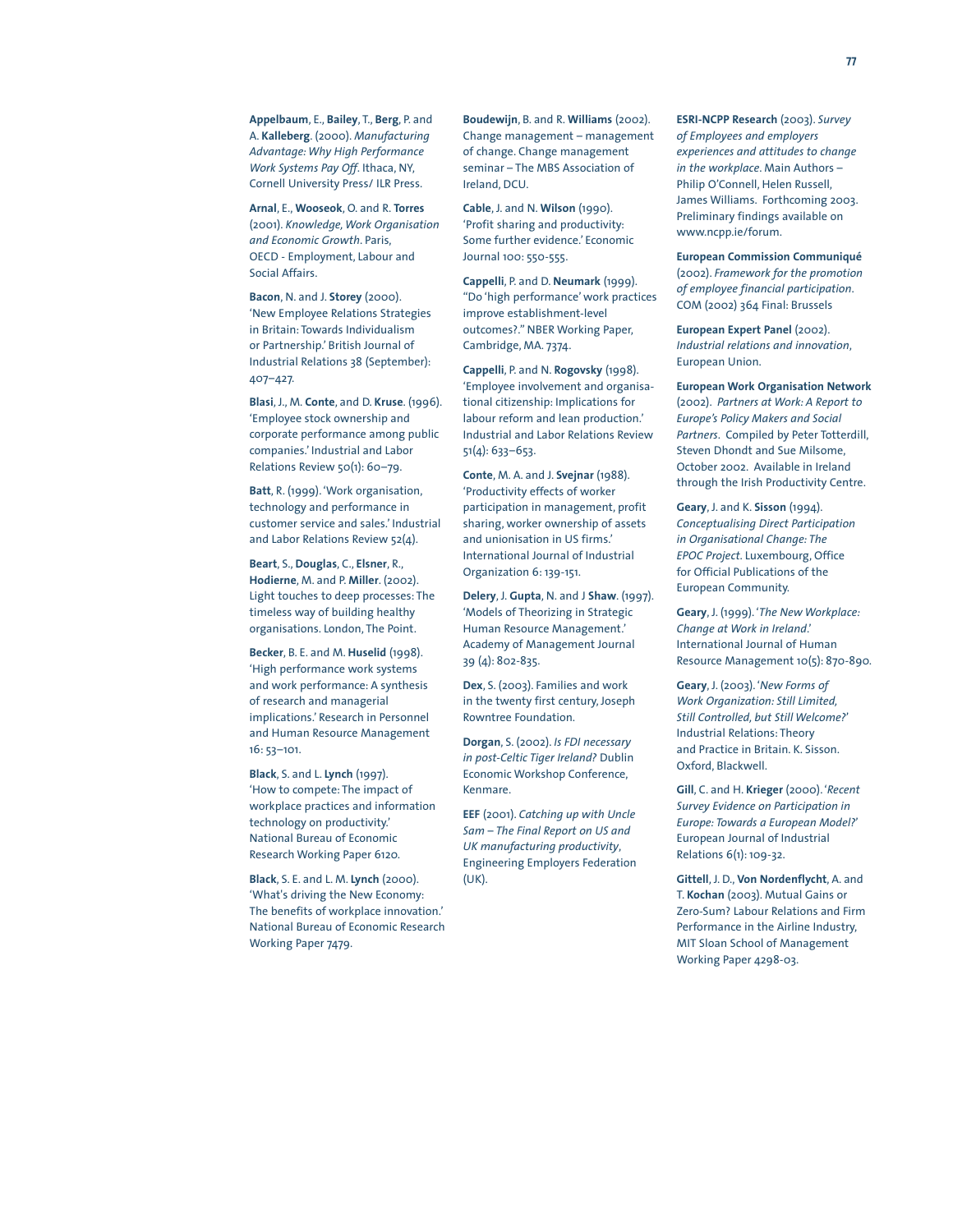**Guest**, D. and R. **Peccei** (2001). 'Partnership at Work: Mutuality and the Balance of Advantage.' British Journal of Industrial Relations 39(2): 207-236.

**Harrison**, D. and N. **Laplante** (1996). 'TQM, Trade Unions and Co-operation: Case Studies in Quebec Manufacturing Plants.' Economic and Industrial Democracy 17: 99-129.

**Heery**, E. (2002). 'Partnership versus organising: alternative futures for British Trade Unionism.' Industrial Relations Journal 33(1): 20-35.

**Helper**, S. (1997). 'Complementarity and cost reduction: evidence from the auto supply industry.' NBER Working Paper, Cambridge, MA. (May 1997).

**Huselid**, M. (1995). 'The impact of human resource management practices on turnover, productivity and corporate performance.' Academy of Management Journal 38(3): 635-672.

**Ichniowski**, C. (1997). 'The effects of human resource management practices on productivity: A study of Steel Finishing Lines.' American Economic Review 87(3): 291-313.

**IPA Case Study** (2002). 'Informing and consulting your workforce: AWE plc.' IPA Case Study Number 2, Series 4, December 2002. Published by the Information and Participation Society, London.

**Industrial Relations Service**. (1996). 'Gainsharing at Owens Corning Building Products'.' IRS Pay & Benefits Bulletin 418.

**Kandel**, E. and E. **Lazear** (1992). 'Peer pressure and partnerships.' Journal of Political Economy 100: 801-817.

**Kaufman**, R. (1992). 'The effects of Improshare on productivity.' Industrial and Labor Relations Review 45(2): 311-322.

**Kelly**, J. (forthcoming). 'Social Partnership Agreements in Britain: Labor Co-operation and Compliance.' (Mimeo)

**Kim**, D.-O. (1996). 'Factors Influencing Organizational Performance in Gainsharing Programs.' Industrial Relations 35(2): 227-244.

**Kirkhart**, D. G. (1995). 'Sharing care: improving health care, reducing costs.' Nursing Management 26(6).

**Kivimaki**, M. et al (2002). 'Work stress and risk of cardiovascular mortality: prospective cohort study of industrial employees.' British Medical Journal 325(October): 1-5.

**Knell**, J. (1999). *Partnership at Work*. London, DTI - Employment Relations Research Series No.7.

**Kraft**, K. (1991). 'The incentive effects of dismissals, efficiency wages, piece rates and profit-sharing.' Review of Economics and Statistics 73(3): 451-459.

**Kruse**, D. (1992). 'Profit sharing and productivity?: Microeconomic evidence from the US.' Economic Journal 102(410): 24-36.

**Kruse**, D. (1993). 'Does profit sharing affect productivity." National Bureau of Economic Research Working Paper 4542.

**Lay**, G., **Shapira**, P. and J. **Wegel**. (1999). Technology, Innovation and Policy No 8.

**Figueroa**, M. and P. **Lazes** (2002). Labor Management Participatory Projects in the Health Care Industry. NY, Cornell University.

**McCartney**, J. and P. **Teague** (1998). 'Workplace Innovations in the Republic of Ireland.' The Economic and Social Review 28(4): 381-399.

**Marchington**, M. , **Wilkinson**, M., **Ackers**, P. and T. **Dundon**. (2001). *Management choice and employee voice: Final report*. London, CIPD.

**Milgrom**, P. and J. **Roberts** (1995). 'Complementarities and fit: Strategy, structure and organisational change in manufacturing.' Journal of Accounting and Economics 19: 179-208.

**Milsome**, S. and A. **Sharpe** (2002). *The High Road to Work Organisation – Case Study Analysis*. European New Work Organisation – Round Table, Dublin, IPC.

**Moore**, M. (2002). *Well-being and stress in the workplace*, Ceifin.

**Morley**, M., **Gunnigle**, P. and T. **Turner** (2002). Cranfield Network on HRM Survey – Executive Report Ireland 1999/2002, University of Limerick.

**NCPP** (2002). *Working Together for Change and a Modern Workplace: Partnership Guidelines for the Unionised Commercial Sector*. National Centre for Partnership and Performance: Dublin.

**NCPP** (2003). Towards Second Generation Partnership: Delivering the Civil Service Change and Modernisation Programme, Civil Service Conference, Dublin Castle, February 2003.

**NESC** (2002). *An Investment in Quality: Services, Inclusion and Enterprise: Overview, conclusions and recommendations*. NESC, Dublin.

**NUTEK** (1999). *Flexibility Matters - Flexible Enterprises in the Nordic Countries*. Stockholm, Swedish Board for Industrial and Technical Development.

**O'Donnell**, R. and P. **Teague** (2000). *Partnership at Work in Ireland: An Evaluation of progress under Partnership 2000*. Dublin, Department of the Taoiseach.

**O'Dowd**, J. (2002).Workplace partnerships and industrial relations. Facing Reality: Competitiveness, partnership and organisational change in a cool climate, Dublin, IRN.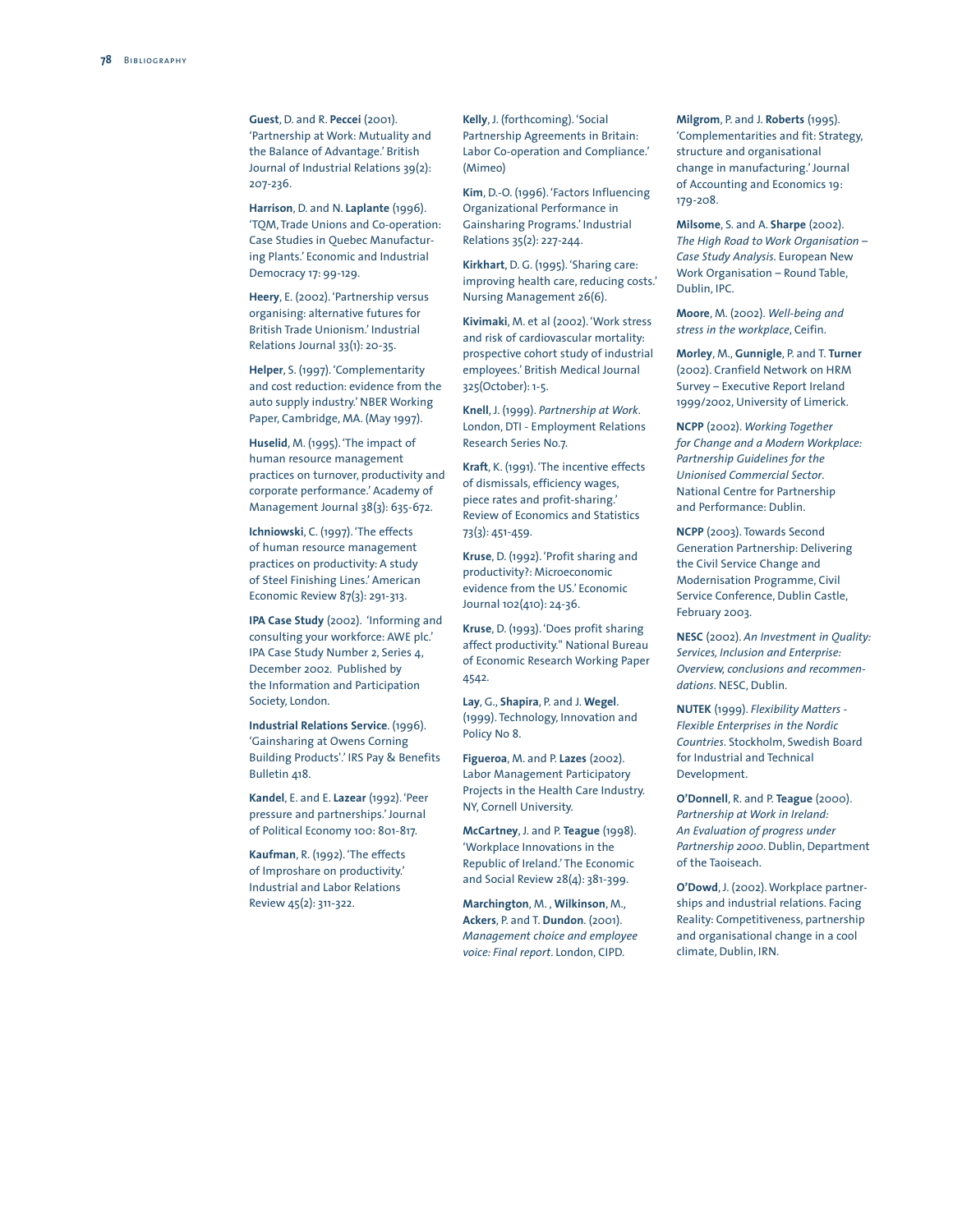**O'Dwyer**, J., **O'Dowd**, J. and T. **Hastings** (2002). Partnership in the Civil Service: A Formal Review. Dublin, Department of Finance.

**Oeij**, P. R. A. and N. M. **Wiezer** (2002). New work organization, working conditions and quality of work: towards the flexible firm. Dublin, European Foundation for the Improvement of Working and Living Conditions.

**Pendleton**, A., **Poutsma**, E. , **van Ommeren**, J. and C., **Brewster** (2001). Financial Participation in Europe: An Investigation of Profit Sharing and Employee Share Ownership. Dublin, Cranfield University for European Foundation for the Improvement of Living and Working Conditions.

#### Paoli, P. and D. Merllie (2001).

Third European survey on working conditions. Dublin, European Foundation for the Improvement of Living and Working Conditions.

**Philpott**, J. (2002). 'Effective Teamwork offers cure for NHS.' Personnel Today: 23-26.

**Purcell**, J. (2001). 'HRM and performance.' IPA Bulletin 12 (December 2001).

**Ramsey**, H., D. **Scholarios**, D., and B. **Harley**. (2000). 'Employees and high performance work systems: Testing inside the Black Box.' British Journal of Industrial Relations 38(4): 501-531.

**Roche**,W., **Geary**, J., **Brannick**, T., **Ashmore**, J. and M. **Fahy**. (1998). *Partnership and Involvement in Irish Workplaces*. Dublin, National Centre for Partnership.

**Roche**, W. and J. **Geary** (2002). 'Advocates, critics and Union Involvement in Workplace Partnership: Evidence from Irish Airports.' British Journal of Industrial Relations 40 (4): 659-688.

**Roche**, W. (2002). 'Whither Partnership in the Public Sector?' Administration 50(3).

**Roche**, W. and J. **Geary** (2003). Workplace partnership and the search for dual commitment. Partnership and the Modernisation of Employment Relations. M. Stuart and M. Martinez-Lucio. London, Routledge. *forthcoming*.

**Roe**, R. (2000). The Cost of Workplace Injury and Ill-Health. Health and Safety Authority: Dublin.

**Skelly**, B. (2002). High value strategy saves network jobs. Irish Independent. Dublin.

**SMI Evaluation** (2002). Department of An Taoiseach. Dublin.

**Taylor**, R. (2002). *Britain's World of Work - Myths and Realities*, ESRC Future of Work Programme.

**Taylor**, R. (2003). *Skills and innovation in modern workplaces*, ESRC Future of Work Programme.

**Tiernan**, S., **Flood**, P., **Murphy**, E, and S. **Carroll** (2002). 'Employee reactions to flattening organizational structures'. European Journal of Work and Organizational Psychology, 11, 1, pp47-67.

**Thompson**, M. (1999). *People Management in UK Aerospace: Case Studies*, Templeton College for the Society of British Aerospace Companies' people management research programme.

**Thompson**, M. (2003). Building the High Performing Organisation. UL MBA Seminar.

**Thorpe**, R. and G. **Homan** (2000). Strategic Reward Systems. Essex, Pearson.

**Totterdill**, P. and A. **Sharpe** (1999). *New Work Organisation in Ireland – Independent Evaluation*.

**TUC** (2001). *Partners for progress – Winning at Work*. London, TUC.

**Voos**, P. B. and H. **Kim** (2001). 'High Performance Work Systems in the US context.' Transfer 7 (3).

**Wadhwani**, S. and M. **Wall** (1990). 'The effects of profit sharing on employment, wages, stock returns and productivity: Evidence from the UK.' Economic Journal 100(399):1-17.

**Work Foundation** (2001). 'Best Practice: The Regular Benchmark'. Issue 87, Managing Partnership (Published by the Industrial Society).

**Work Foundation** (2003). 'About Time for Change'. The Work Foundation in association with Employers for Work-Life Balance (Written by Alexandra Jones).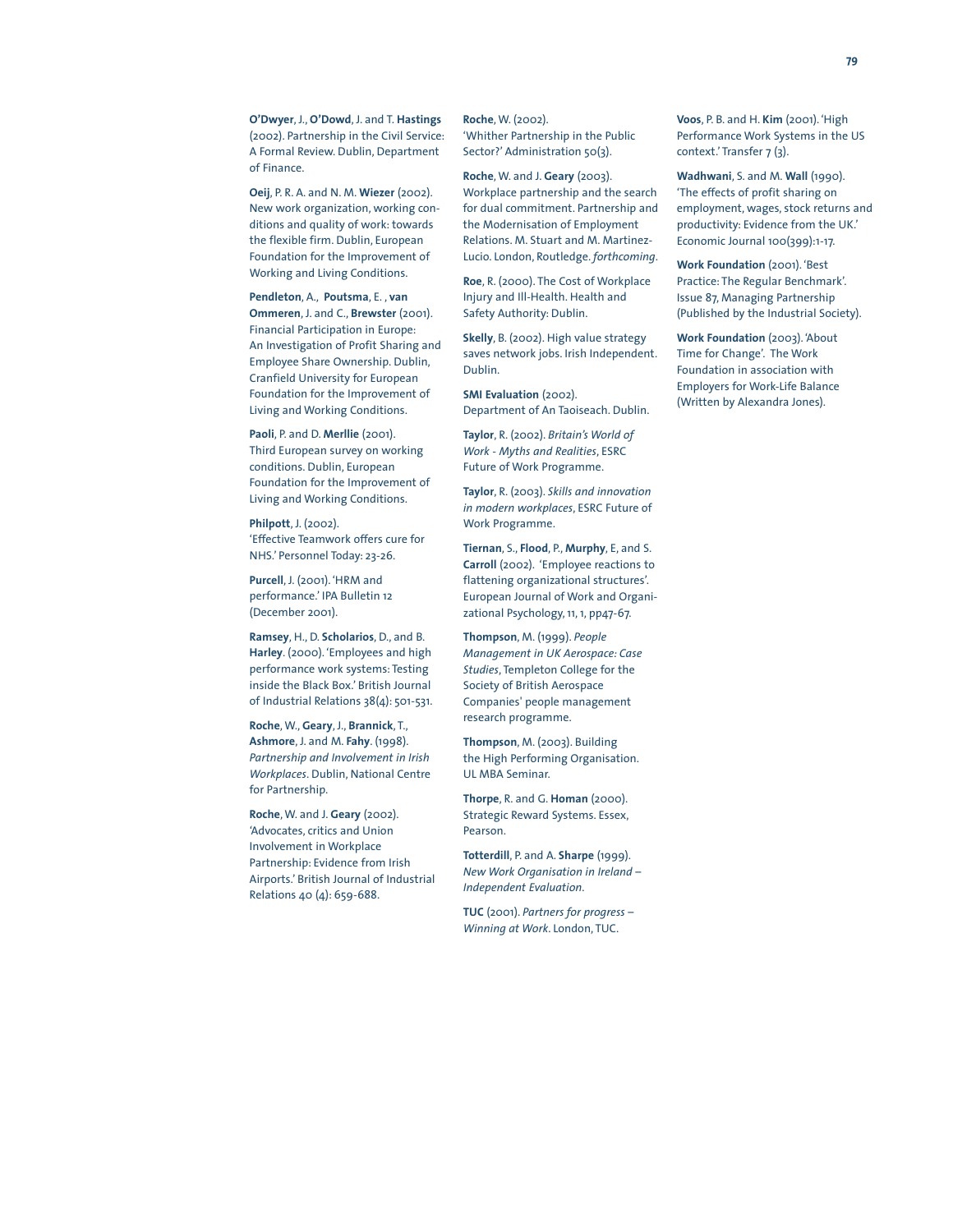© 2003 National Centre for Partnership and Performance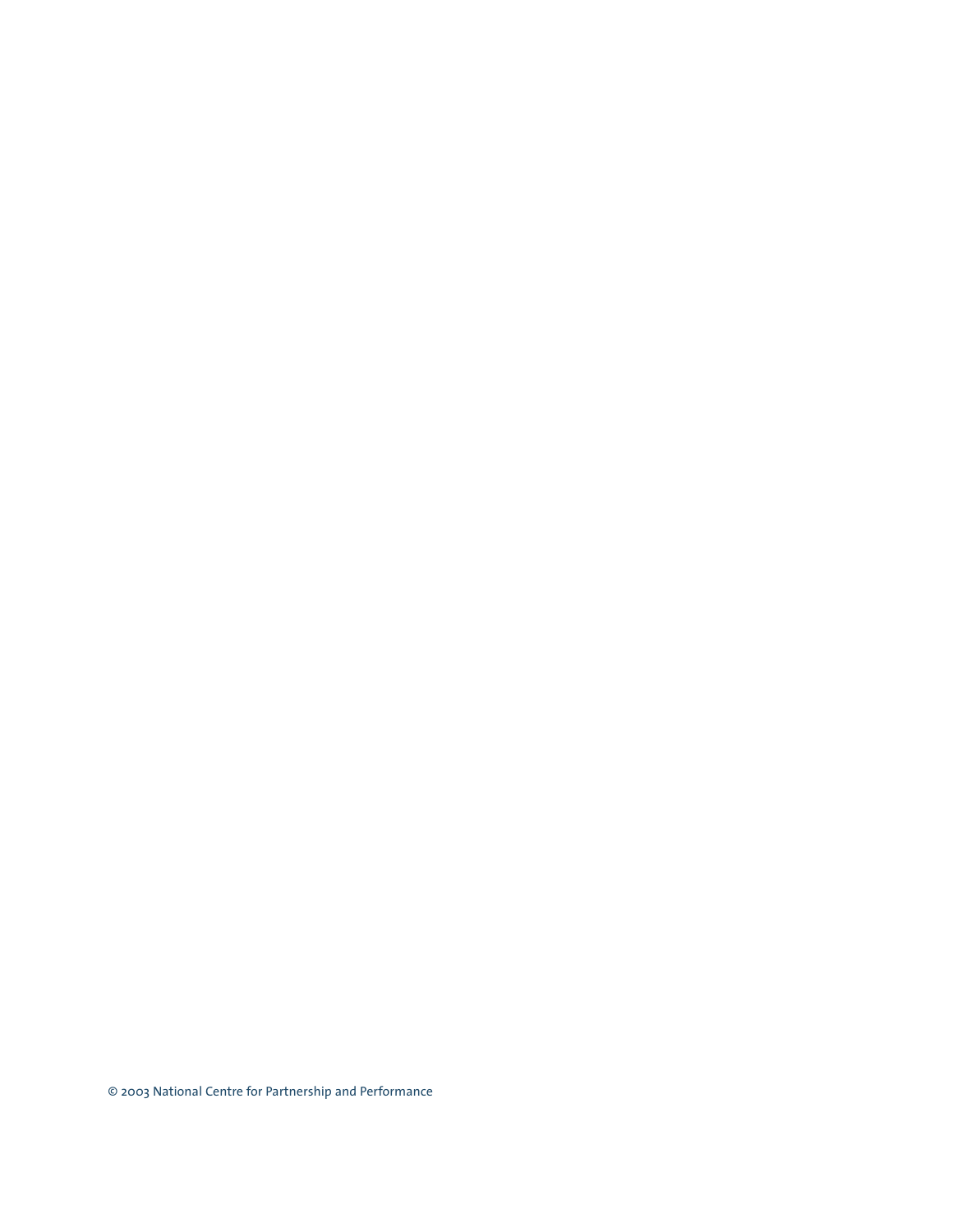Design: Carton LeVert www.cartonlevert.ie **Carton LeVert** *www.cartonlevert.ie*